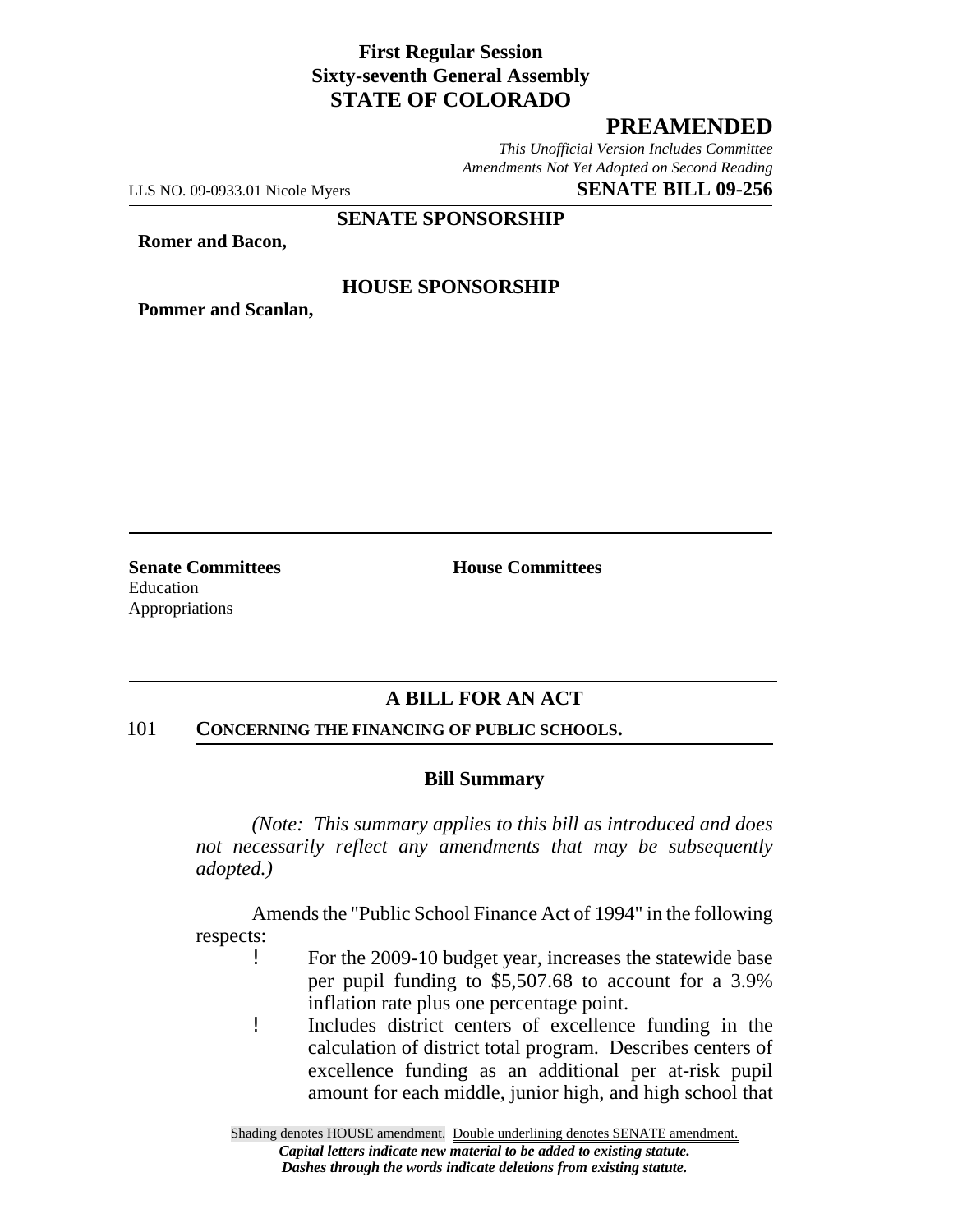enrolls more than fifty percent at-risk pupils and achieves assessment scores on at least 3 of the 4 statewide assessments administered in the eighth and tenth grades that exceed the statewide average. Requires each school district that receives centers of excellence funding to allocate to the appropriate school 100% of the amount received due to the school's performance. Funds centers of excellence funding by reducing the size factor.

- ! For the 2009-10 budget year, maintains the funding for supplemental kindergarten enrollment at an amount equal to .08% of a full-day pupil.
- ! For the 2009-10 budget year and budget years thereafter, eliminates the requirement that each district and each charter school set aside a percentage of its budget to be allocated to an account for instructional supplies and materials and to an account for capital needs or for the management of risk-related activities.
- ! Requires that any district that has obtained voter approval to retain and spend revenues in excess of the property tax revenue limitation imposed by the taxpayer's bill of rights and that obtains voter approval to again become subject to such limitation shall receive state aid as if the district levied the number of mills that it would have levied had the district maintained its authority to retain and spend revenues in excess of such revenue limitation.
- ! Increases the cap on the amount of additional property tax revenue that a district may retain and spend to an amount equal to 25% of the district's total program, so long as the district uses any amount of property tax revenue that exceeds an amount equal to 20% of the district's total program to improve student achievement and close the achievement gap. Requires a district to notify the state board of education prior to holding an election to retain any amount over 20% of the district's total program and to submit a plan to close the achievement gap to the department of education (department).
- ! In any year in which the state share of funding for an accounting school district is insufficient to fully fund the total program for an institute charter school in such school district, directs the department to request a supplemental appropriation to ensure the institute charter school is fully funded.

Clarifies that the prohibition of a term in a charter contract that would require a charter school to forgo operational or capital construction funds shall not be construed to prohibit a charter school from contracting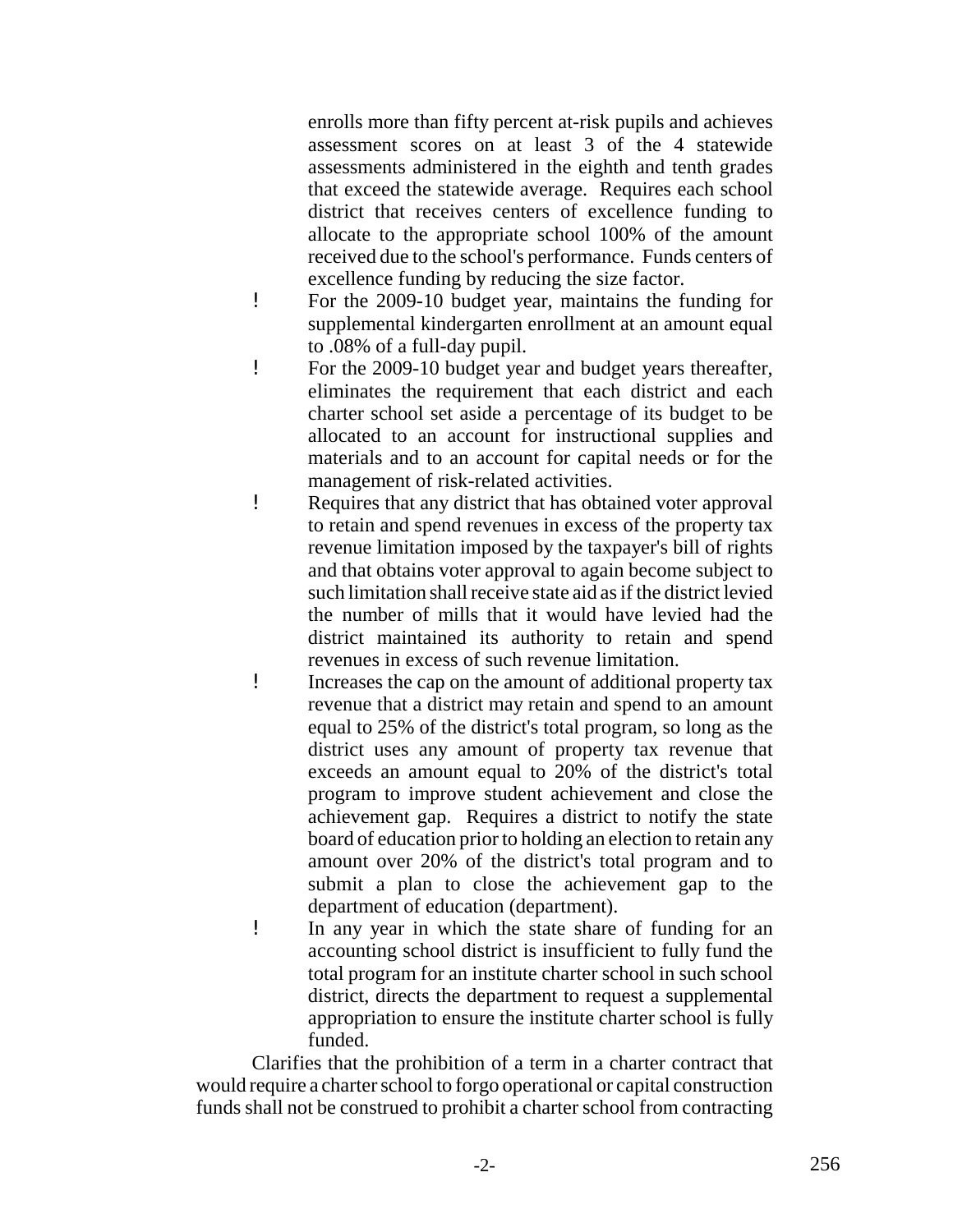with its chartering board of education, in the case of a district charter school, or with the state charter school institute (institute), in the case of an institute charter school, for the purchase of services.

Requires each school district and the institute to ensure that each student who enrolls in the ninth grade in a public school registers on-line with college in Colorado sponsored by the department of higher education. Directs each school district and the institute to collaborate with the department and the department of higher education in monitoring implementation of the requirement.

Changes the funding for charter schools so that a district charter school receives 100% of the school district at-risk funding for each at-risk pupil enrolled in the district charter school and 100% of any centers of excellence funding. Requires a charter school to use at least 75% of the at-risk funding received to provide at-risk student programs or staff development for at-risk student programs. For district charter schools that received funding based on per pupil revenues for the 2008-09 budget year, allows for payment of hold-harmless at-risk funding to the district charter schools in decreasing amounts over the next 4 budget years.

1 *Be it enacted by the General Assembly of the State of Colorado:*

 **SECTION 1.** 22-54-104 (5) (a), Colorado Revised Statutes, is amended BY THE ADDITION OF A NEW SUBPARAGRAPH to read: **22-54-104. District total program.** (5) (a) (XVI) FOR THE 2009-10 BUDGET YEAR, THE STATEWIDE BASE PER PUPIL FUNDING SHALL BE \$5,507.68, WHICH IS AN AMOUNT EQUAL TO \$5,250.41 SUPPLEMENTED BY \$257.27 TO ACCOUNT FOR INFLATION PLUS AN ADDITIONAL ONE PERCENTAGE POINT. **SECTION 2.** The introductory portion to 22-54-104 (2) (a) (VIII), Colorado Revised Statutes, is amended, and the said 22-54-104 (2) (a) is further amended BY THE ADDITION OF A NEW SUBPARAGRAPH, to read:

13 **22-54-104. District total program.** (2) (a) (VIII) Except as 14 otherwise provided in this subsection (2), subsection (6) of this section, 15 or section 22-54-104.3, a district's total program for the 2007-08 budget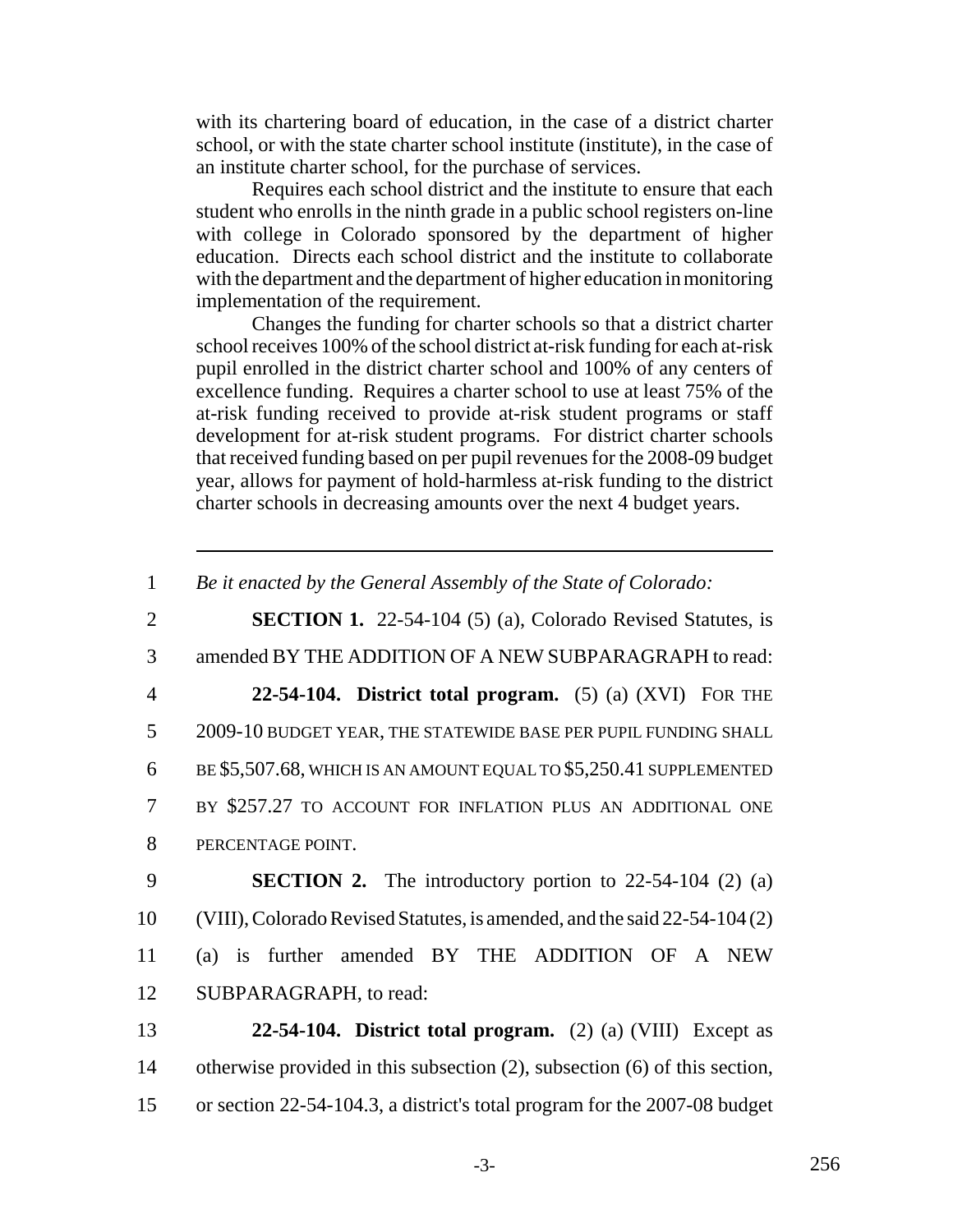1 year and budget years thereafter THE 2008-09 BUDGET YEAR shall be the greater of the following:

 (IX) EXCEPT AS OTHERWISE PROVIDED IN THIS SUBSECTION (2), SUBSECTION (6) OF THIS SECTION, OR SECTION 22-54-104.3, A DISTRICT'S TOTAL PROGRAM FOR THE 2009-10 BUDGET YEAR AND BUDGET YEARS THEREAFTER SHALL BE THE GREATER OF THE FOLLOWING:

 (A) (DISTRICT PER PUPIL FUNDING X (DISTRICT FUNDED PUPIL COUNT - DISTRICT ON-LINE PUPIL ENROLLMENT)) + DISTRICT AT-RISK FUNDING + DISTRICT CENTERS OF EXCELLENCE FUNDING + DISTRICT ON-LINE FUNDING; OR

 (B) (MINIMUM PER PUPIL FUNDING X (DISTRICT FUNDED PUPIL COUNT - DISTRICT ON-LINE PUPIL ENROLLMENT)) + DISTRICT ON-LINE FUNDING.

 **SECTION 3.** 22-54-104, Colorado Revised Statutes, is amended BY THE ADDITION OF A NEW SUBSECTION to read:

 **22-54-104. District total program.** (4.3) (a) A DISTRICT'S CENTERS OF EXCELLENCE FUNDING SHALL BE DETERMINED AS FOLLOWS: (I) FOR EACH MIDDLE, JUNIOR HIGH, OR HIGH SCHOOL OF THE DISTRICT THAT ENROLLS AT LEAST FORTY PERCENT AT-RISK PUPILS BUT 20 LESS THAN SEVENTY-FIVE PERCENT AT-RISK PUPILS AND IS IDENTIFIED BY 21 THE DEPARTMENT PURSUANT TO PARAGRAPH (b) OF THIS SUBSECTION (4.3) 22 AS A HIGH-PERFORMANCE SCHOOL, THE DISTRICT SHALL RECEIVE CENTERS OF EXCELLENCE FUNDING IN THE AMOUNT OF TWO HUNDRED FIFTY DOLLARS MULTIPLIED BY THE NUMBER OF AT-RISK PUPILS ENROLLED IN THE SCHOOL.

 (II) FOR EACH MIDDLE, JUNIOR HIGH, OR HIGH SCHOOL OF THE DISTRICT THAT ENROLLS AT LEAST SEVENTY-FIVE PERCENT AT-RISK PUPILS

-4- 256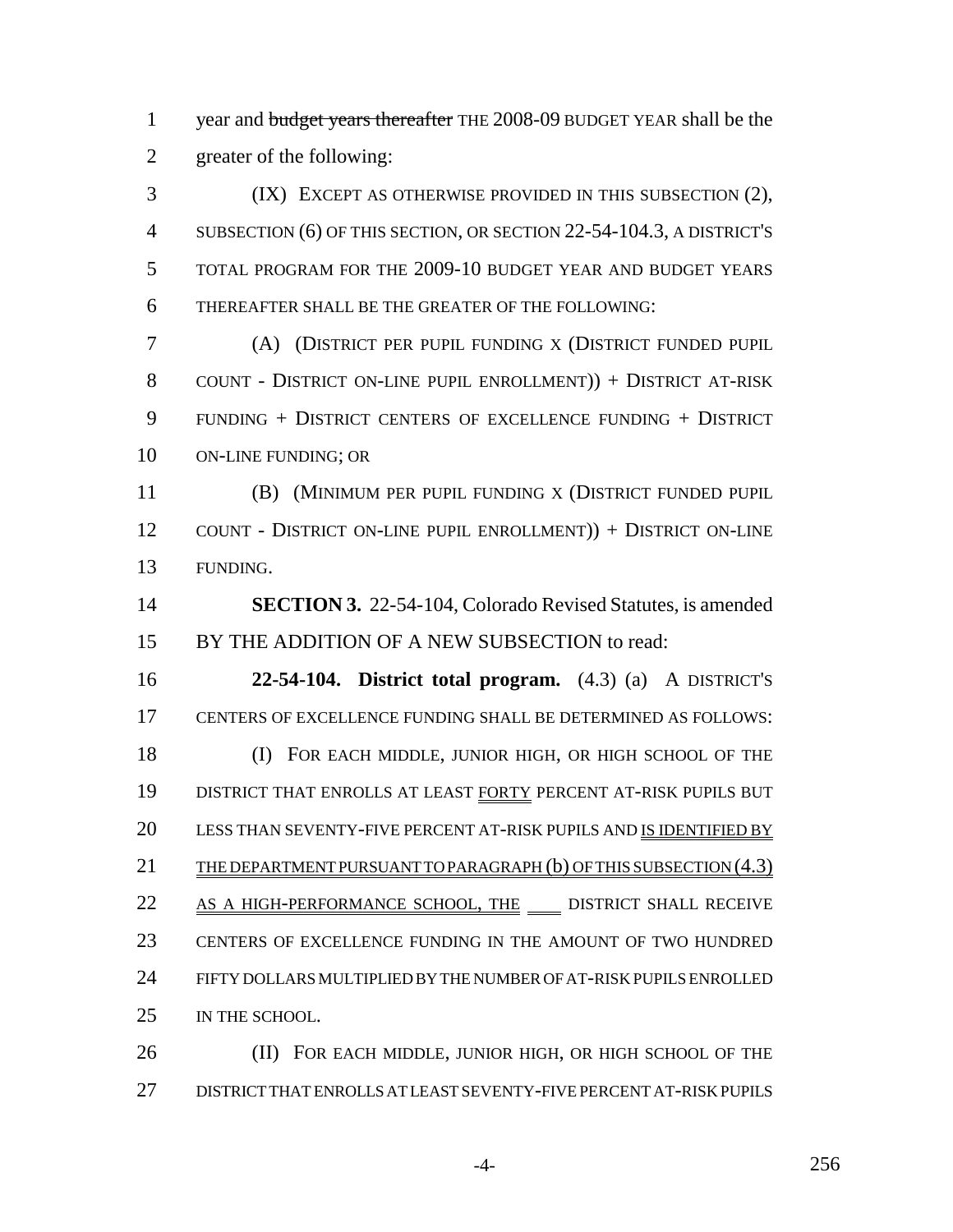1 BUT LESS THAN NINETY PERCENT AT-RISK PUPILS AND IS IDENTIFIED BY 2 THE DEPARTMENT PURSUANT TO PARAGRAPH (b) OF THIS SUBSECTION (4.3) 3 AS A HIGH-PERFORMANCE SCHOOL, THE DISTRICT SHALL RECEIVE 4 CENTERS OF EXCELLENCE FUNDING IN THE AMOUNT OF FIVE HUNDRED 5 DOLLARS MULTIPLIED BY THE NUMBER OF AT-RISK PUPILS ENROLLED IN 6 THE SCHOOL.

 (III) FOR EACH MIDDLE, JUNIOR HIGH, OR HIGH SCHOOL OF THE DISTRICT THAT ENROLLS AT LEAST NINETY PERCENT AT-RISK PUPILS AND 9 IS IDENTIFIED BY THE DEPARTMENT PURSUANT TO PARAGRAPH (b) OF THIS 10 SUBSECTION (4.3) AS A HIGH-PERFORMANCE SCHOOL, THE DISTRICT SHALL RECEIVE CENTERS OF EXCELLENCE FUNDING IN THE AMOUNT OF ONE THOUSAND DOLLARS MULTIPLIED BY THE NUMBER OF AT-RISK PUPILS ENROLLED IN THE SCHOOL.

14 (b) THE DEPARTMENT SHALL ANNUALLY IDENTIFY EACH SCHOOL 15 AT WHICH THE MEDIAN GROWTH PERCENTILE FOR STUDENTS IN GRADES 16 EIGHT THROUGH ELEVEN ON THE STATEWIDE ASSESSMENTS IN AT LEAST 17 TWO OF THE THREE SUBJECTS OF READING, WRITING, AND MATHEMATICS 18 ADMINISTERED IN THE SCHOOL YEAR TWO YEARS PRIOR TO THE 19 APPLICABLE BUDGET YEAR EXCEEDS THE STATEWIDE MEDIAN GROWTH 20 PERCENTILE FOR SAID SUBJECTS IN SAID SCHOOL YEAR. EACH IDENTIFIED 21 SCHOOL SHALL BE A HIGH-PERFORMANCE SCHOOL FOR PURPOSES OF THIS 22 SUBSECTION  $(4.3)$ . 23 (c) IF A DISTRICT IS AN ACCOUNTING DISTRICT FOR AN INSTITUTE 24 CHARTER SCHOOL, THE DISTRICT'S CENTERS OF EXCELLENCE FUNDING 25 SHALL ALSO INCLUDE THE AMOUNT DESCRIBED IN PARAGRAPH (a) OF THIS

- 26 SUBSECTION (4.3) FOR THE INSTITUTE CHARTER SCHOOL IF THE INSTITUTE
- 27 CHARTER SCHOOL MEETS THE REQUIREMENTS SPECIFIED IN PARAGRAPH (a)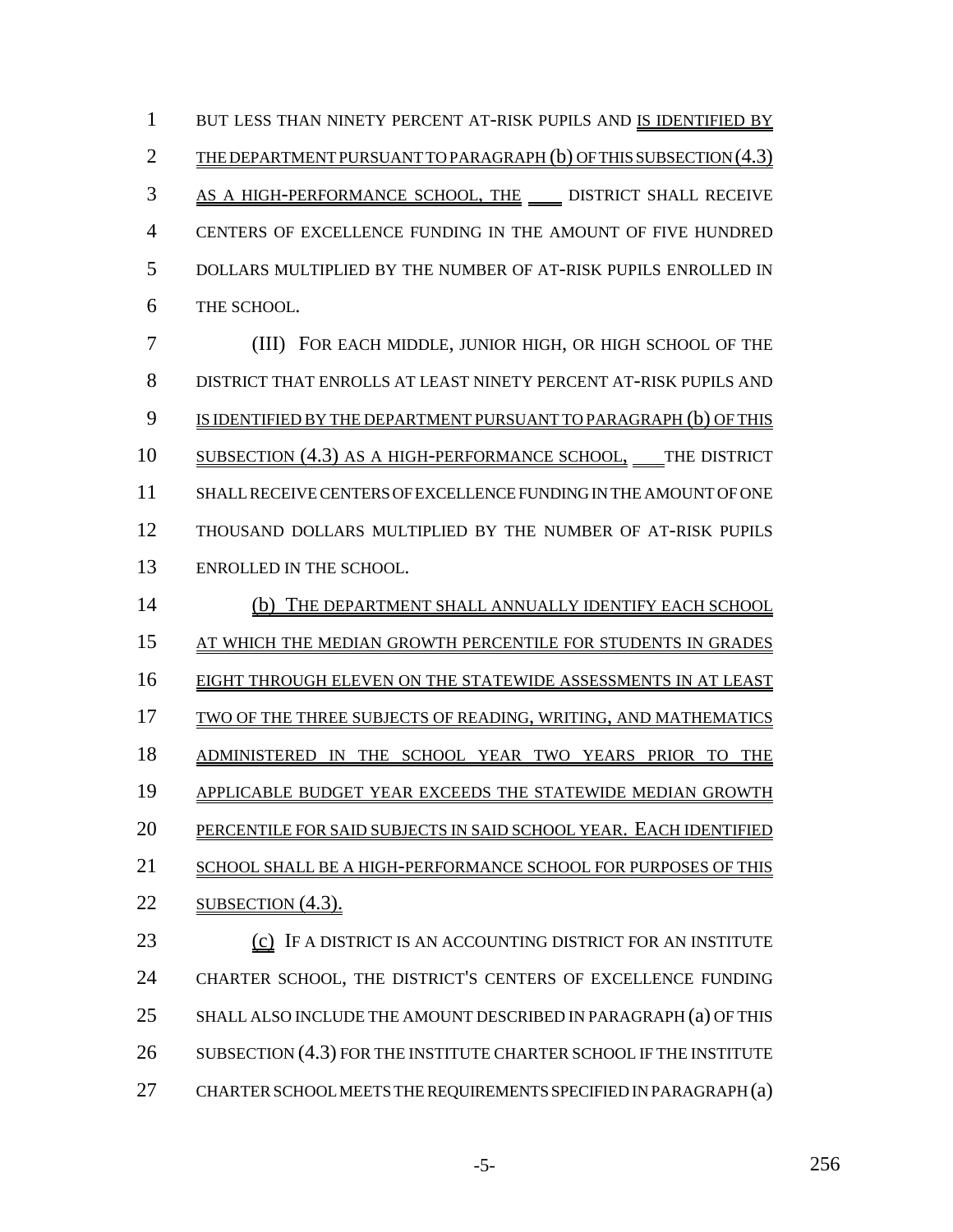1 OF THIS SUBSECTION  $(4.3)$ .

2 (d) A DISTRICT THAT RECEIVES CENTERS OF EXCELLENCE FUNDING SHALL ALLOCATE ONE HUNDRED PERCENT OF THE AMOUNT CALCULATED FOR A SCHOOL PURSUANT TO PARAGRAPH (a) OF THIS SUBSECTION (4.3) TO THAT SCHOOL. **SECTION 4.** The introductory portion to 22-54-104 (5) (b) (I.5), Colorado Revised Statutes, is amended, and the said 22-54-104 (5) (b) is further amended BY THE ADDITION OF A NEW SUBPARAGRAPH, to read: **22-54-104. District total program.** (5) (b) (I.5) A district's size 11 factor for the 2003-04 budget year and budget years thereafter THROUGH THE 2008-09 BUDGET YEAR shall be determined in accordance with the following formula: (I.6) A DISTRICT'S SIZE FACTOR FOR THE 2009-10 BUDGET YEAR AND BUDGET YEARS THEREAFTER SHALL BE DETERMINED IN ACCORDANCE WITH THE FOLLOWING FORMULA: **IF THE DISTRICT'S FUNDED THE DISTRICT'S PUPIL COUNT IS: SIZE FACTOR SHALL BE:** 19 LESS THAN 276 1.54496 + (.00375978 X THE 20 DIFFERENCE BETWEEN THE FUNDED PUPIL COUNT AND 276) 23 276 OR MORE BUT LESS THAN 1.23791 + (.00167787 X THE 24 DIFFERENCE BETWEEN THE

 FUNDED PUPIL COUNT AND 459) 27 459 OR MORE BUT LESS THAN  $1,027$  1.12096 +  $(.00020590 \text{ X}$  THE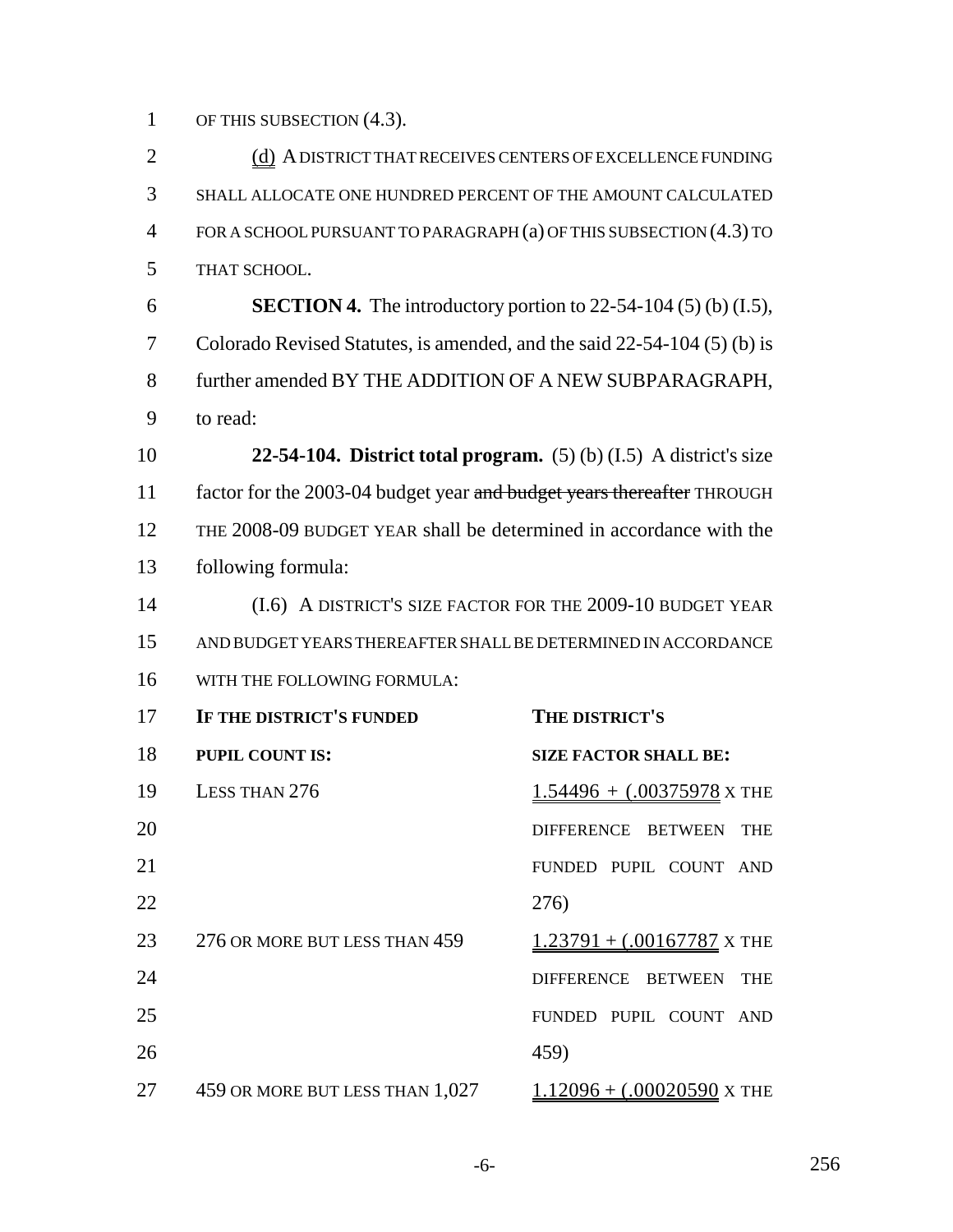| $\mathbf{1}$   |                                                                                | DIFFERENCE BETWEEN<br><b>THE</b> |
|----------------|--------------------------------------------------------------------------------|----------------------------------|
| $\overline{2}$ |                                                                                | FUNDED PUPIL COUNT AND           |
| 3              |                                                                                | 1,027)                           |
| $\overline{4}$ | 1,027 OR MORE BUT LESS THAN 2,293                                              | $1.05279 + (.00005385$ X THE     |
| 5              |                                                                                | DIFFERENCE BETWEEN<br><b>THE</b> |
| 6              |                                                                                | FUNDED PUPIL COUNT AND           |
| 7              |                                                                                | 2,293)                           |
| 8              | 2,293 OR MORE BUT LESS THAN 4,023                                              | $1.02921 + (.00001363$ X THE     |
| 9              |                                                                                | DIFFERENCE BETWEEN<br><b>THE</b> |
| 10             |                                                                                | FUNDED PUPIL COUNT AND           |
| 11             |                                                                                | 4,023                            |
| 12             | 4,023 OR MORE                                                                  | 1.02921                          |
| 13             | <b>SECTION 5.</b> 22-54-104 (2) (b) (II) (A), (4), and (5) (f), Colorado       |                                  |
| 14             | Revised Statutes, are amended to read:                                         |                                  |
| 15             | $22-54-104$ . District total program. (2) (b) If the district                  |                                  |
| 16             | percentage of at-risk pupils is greater than the statewide average             |                                  |
| 17             | percentage of at-risk pupils and the district's funded pupil count is greater  |                                  |
| 18             | than four hundred fifty-nine, the district's total program shall be the lesser |                                  |
| 19             | <u>of:</u>                                                                     |                                  |
| 20             | (II) (A) The district's total program as calculated by: Adding the             |                                  |
| 21             | amount determined by multiplying the district's per pupil funding by four      |                                  |
| 22             | hundred fifty-nine to the amount determined by multiplying $12\%$ 11.9%        |                                  |
| 23             | of the district's per pupil funding by the district's at-risk pupils; then     |                                  |
| 24             | dividing the sum of those two amounts by four hundred fifty-nine; then         |                                  |
| 25             | multiplying the resulting amount by the district's funded pupil count          |                                  |
| 26             | minus the district's on-line pupil enrollment; and then adding the district's  |                                  |
| 27             | on-line funding.                                                               |                                  |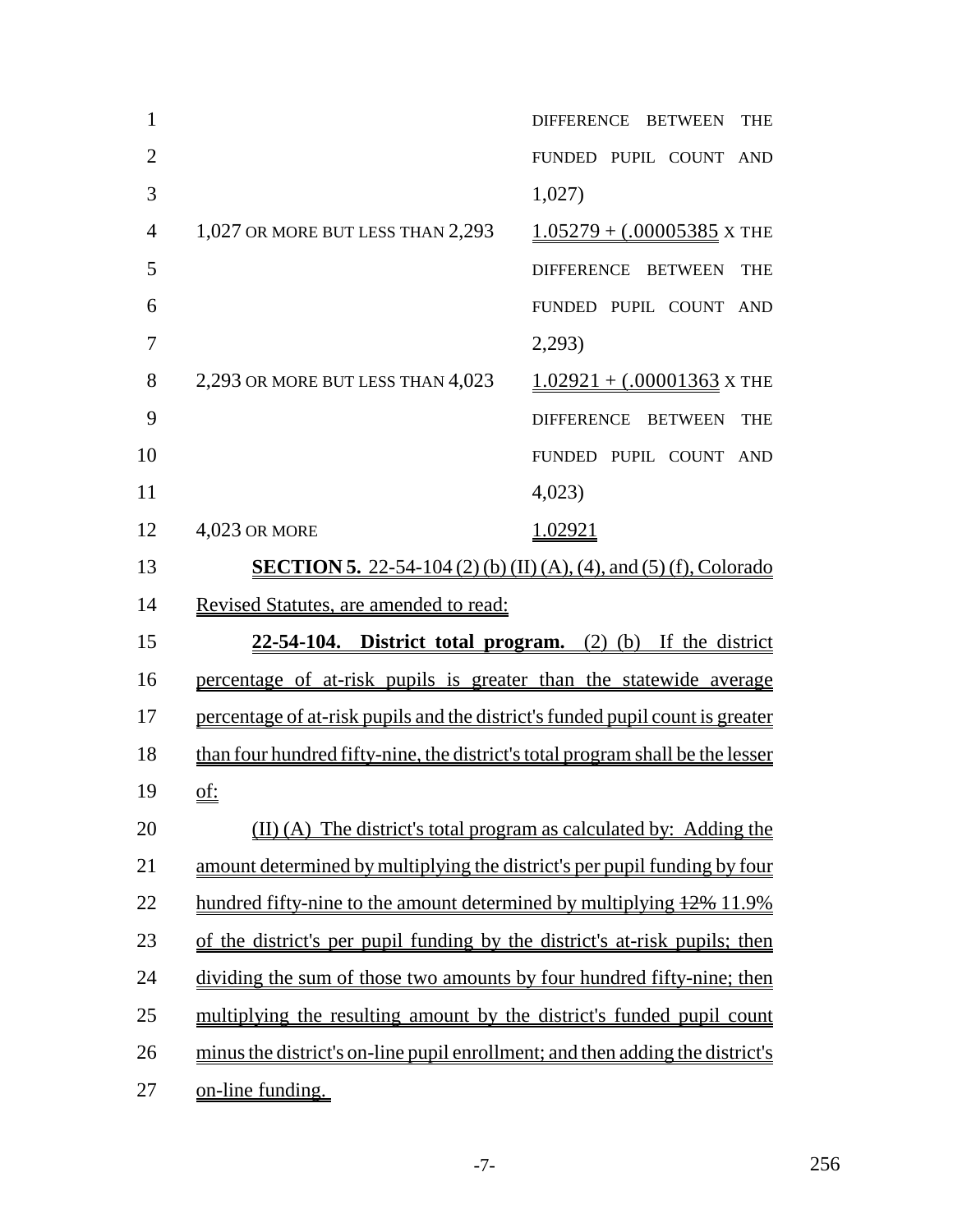| $\mathbf{1}$   | (4) A district's at-risk funding shall be determined in accordance              |
|----------------|---------------------------------------------------------------------------------|
| $\overline{2}$ | with one of the following formulas:                                             |
| 3              | (a) (I) If the district percentage of at-risk pupils is equal to or less        |
| $\overline{4}$ | than the statewide average percentage of at-risk pupils or the district's       |
| 5              | funded pupil count is equal to or less than four hundred fifty-nine, the        |
| 6              | formula shall be:                                                               |
| 7              | (District per pupil funding x +2% 11.9%) x District at-risk                     |
| 8              | pupils                                                                          |
| 9              | (II) Repealed.                                                                  |
| 10             | (b) (I) If the district percentage of at-risk pupils is greater than the        |
| 11             | statewide average percentage of at-risk pupils and the district's funded        |
| 12             | pupil count is greater than four hundred fifty-nine, the formula shall be:      |
| 13             | (District per pupil funding x $\frac{12\%}{11.9\%}$ ) x (Statewide average      |
| 14             | percentage of at-risk pupils x District pupil enrollment)) + $($ District per   |
| 15             | pupil funding x District at-risk factor) x (District at-risk pupils -           |
| 16             | (Statewide average percentage of at-risk pupils x District pupil                |
| 17             | enrollment))                                                                    |
| 18             | (II) Repealed.                                                                  |
| 19             | (5) For purposes of the formulas used in this section:                          |
| 20             | (f) (I) If the district percentage of at-risk pupils is greater than the        |
| 21             | statewide average percentage of at-risk pupils and the district's funded        |
| 22             | pupil count is greater than four hundred fifty-nine but not in excess of        |
| 23             | fifty thousand, the district's at-risk factor shall be $12\%$ 11.9% plus a 0.30 |
| 24             | percentage point for each percentage point that the district percentage of      |
| 25             | at-risk pupils exceeds the statewide average percentage of at-risk pupils;      |
| 26             | except that no district's at-risk factor shall exceed 30%.                      |
| 27             | (II) If the district percentage of at-risk pupils is greater than the           |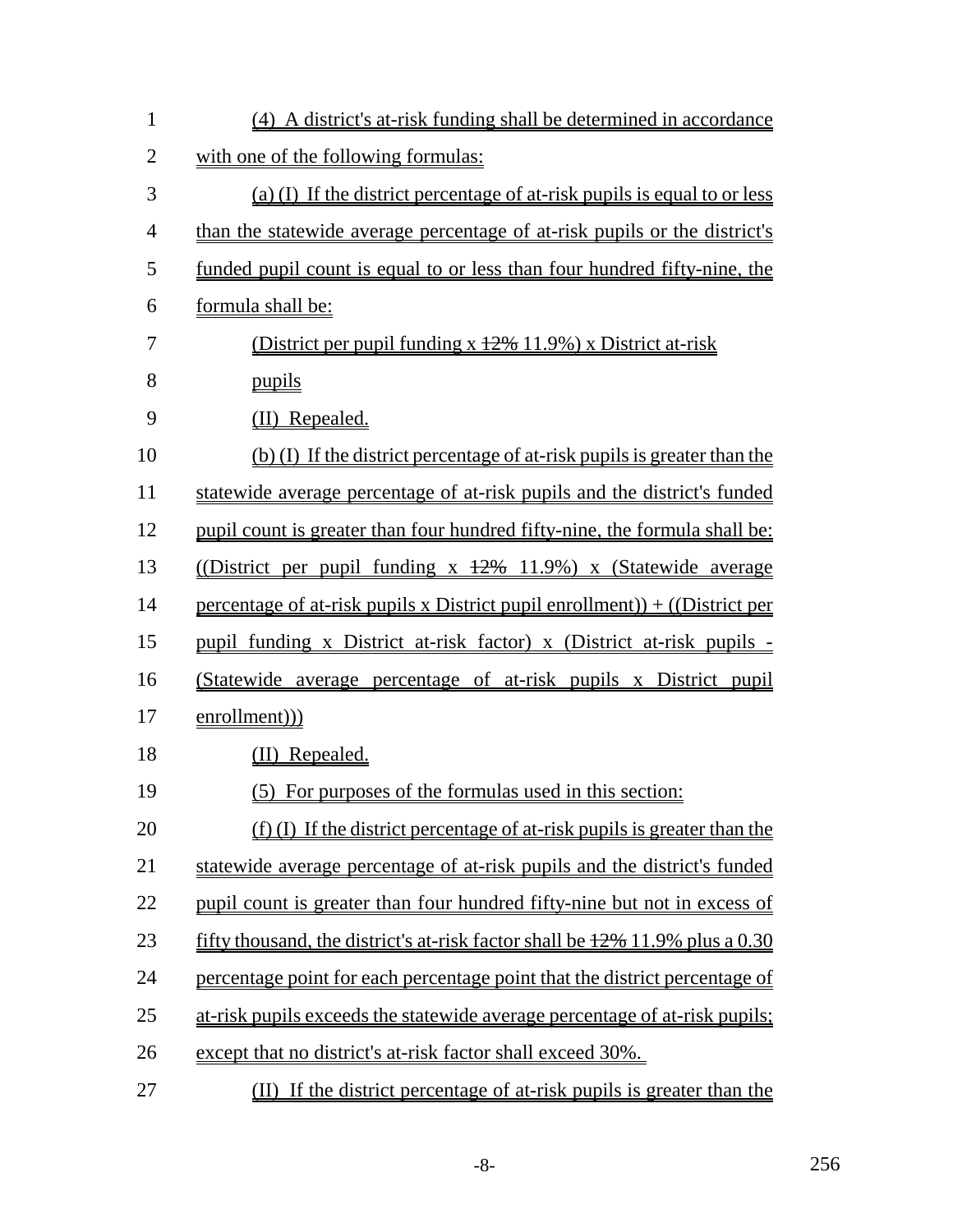statewide average percentage of at-risk pupils and the district's funded pupil count is greater than fifty thousand, the district's at-risk factor shall  $\frac{3}{2}$  be  $\frac{12\%}{11.9\%}$  plus a 0.36 percentage point for each percentage point that 4 the district percentage of at-risk pupils exceeds the statewide average percentage of at-risk pupils; except that no district's at-risk factor shall exceed 30%.

**SECTION 6.** 22-54-103 (15), Colorado Revised Statutes, is amended to read:

 **22-54-103. Definitions - repeal.** As used in this article, unless the context otherwise requires:

 (15) "Supplemental kindergarten enrollment" means the number calculated by subtracting five-tenths from the full-day kindergarten factor for the applicable budget year and then multiplying said number by the number of pupils in the district who are enrolled in kindergarten for the applicable budget year. For the purposes of this subsection (15), the 16 full-day kindergarten factor for the 2008-09 AND 2009-10 budget year YEARS, is fifty-eight hundredths of a full-day pupil.

 **SECTION 7.** 22-54-105 (1) and (2), Colorado Revised Statutes, are amended to read:

 **22-54-105. Instructional supplies and materials - capital reserve and insurance reserve - at-risk funding - preschool funding.** (1) (a) PRIOR TO THE 2009-10 BUDGET YEAR, every district shall budget the amount determined pursuant to paragraph (b) of this subsection (1) to be allocated, in the discretion of the board of education, to the instructional supplies and materials account, the instructional capital 26 outlay account, or the other instructional purposes account in the general 27 fund created by section 22-45-103 (1) (a) (II), or among such accounts.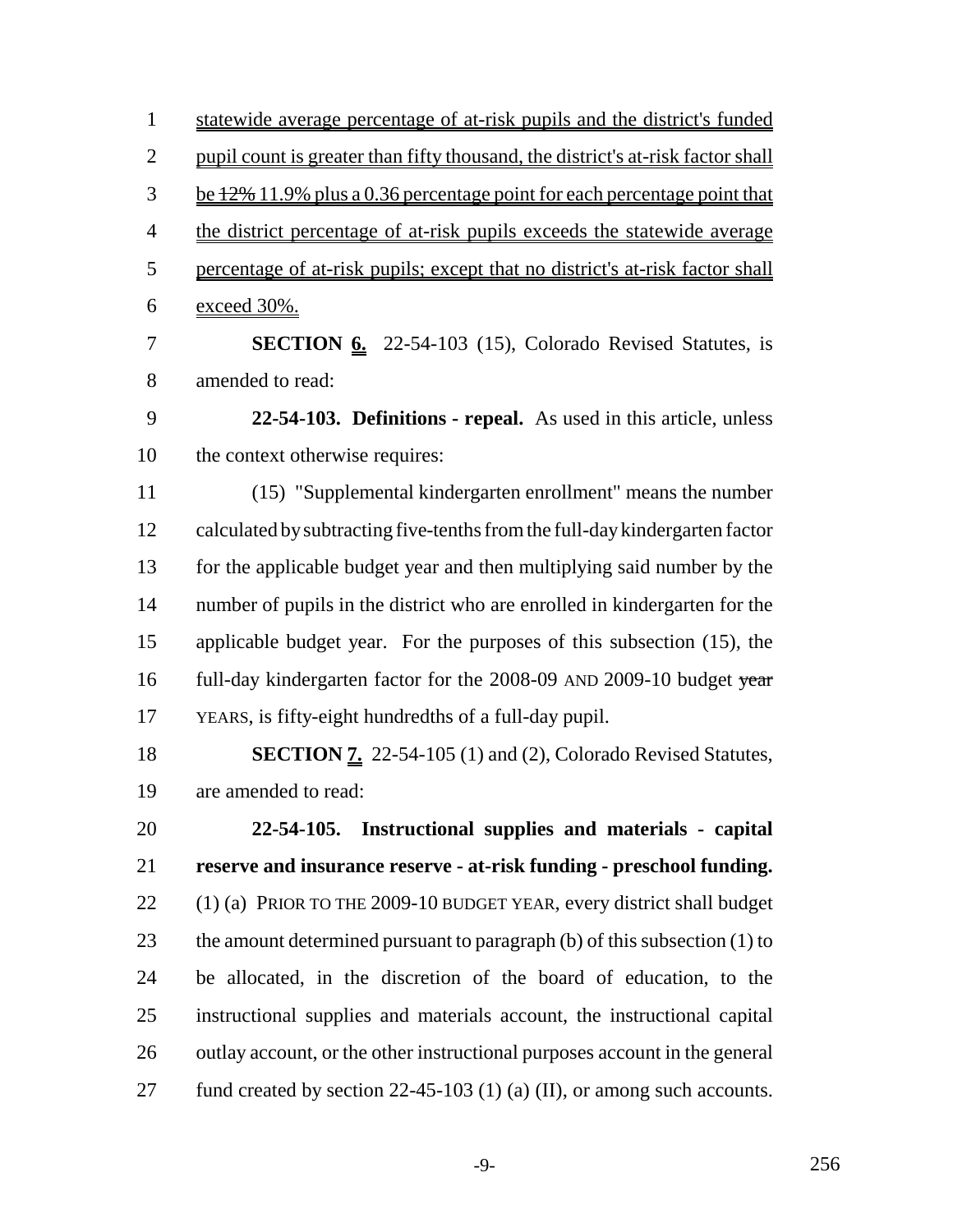Moneys may be transferred among the three accounts. The moneys in such accounts shall be used for the purposes set forth in section 22-45-103 (1) (a) (II) and may not be expended by the district for any other purpose. Any moneys in such accounts which are not projected to be expended during a budget year shall be budgeted for the purposes set 6 forth in section 22-45-103 (1) (a) (II) in the next budget year. Nothing in this subsection (1) shall be construed to require that interest on moneys in such accounts be specifically allocated to such accounts. ANY MONEYS REMAINING IN ANY SUCH ACCOUNT THAT HAVE NOT BEEN EXPENDED PRIOR TO THE 2009-10 BUDGET YEAR SHALL BE BUDGETED FOR THE PURPOSES 11 SET FORTH IN SECTION  $22-45-103(1)(a)(II)$  IN THE 2009-10 BUDGET YEAR 12 OR ANY BUDGET YEAR THEREAFTER.

 (b) (I) The amount to be budgeted in any budget year PRIOR TO THE 2009-10 BUDGET YEAR shall be the amount determined by multiplying one hundred thirty-four dollars by the district's funded pupil count minus the district's on-line pupil enrollment.

 (II) (A) For the 1998-99 budget year through the 2007-08 budget year, the dollar amount required to be budgeted per pupil pursuant to this paragraph (b) shall be increased each year by the same percentage that the statewide base per pupil funding is increased pursuant to section 21 22-54-104 (5). For the 2008-09 budget year, and budget years thereafter, the minimum dollar amount required to be budgeted per pupil pursuant to this paragraph (b) shall be increased each year by the rate of inflation. The amount of any increase pursuant to this paragraph (b) shall be rounded to the nearest dollar.

(B) Repealed.

(III) Repealed.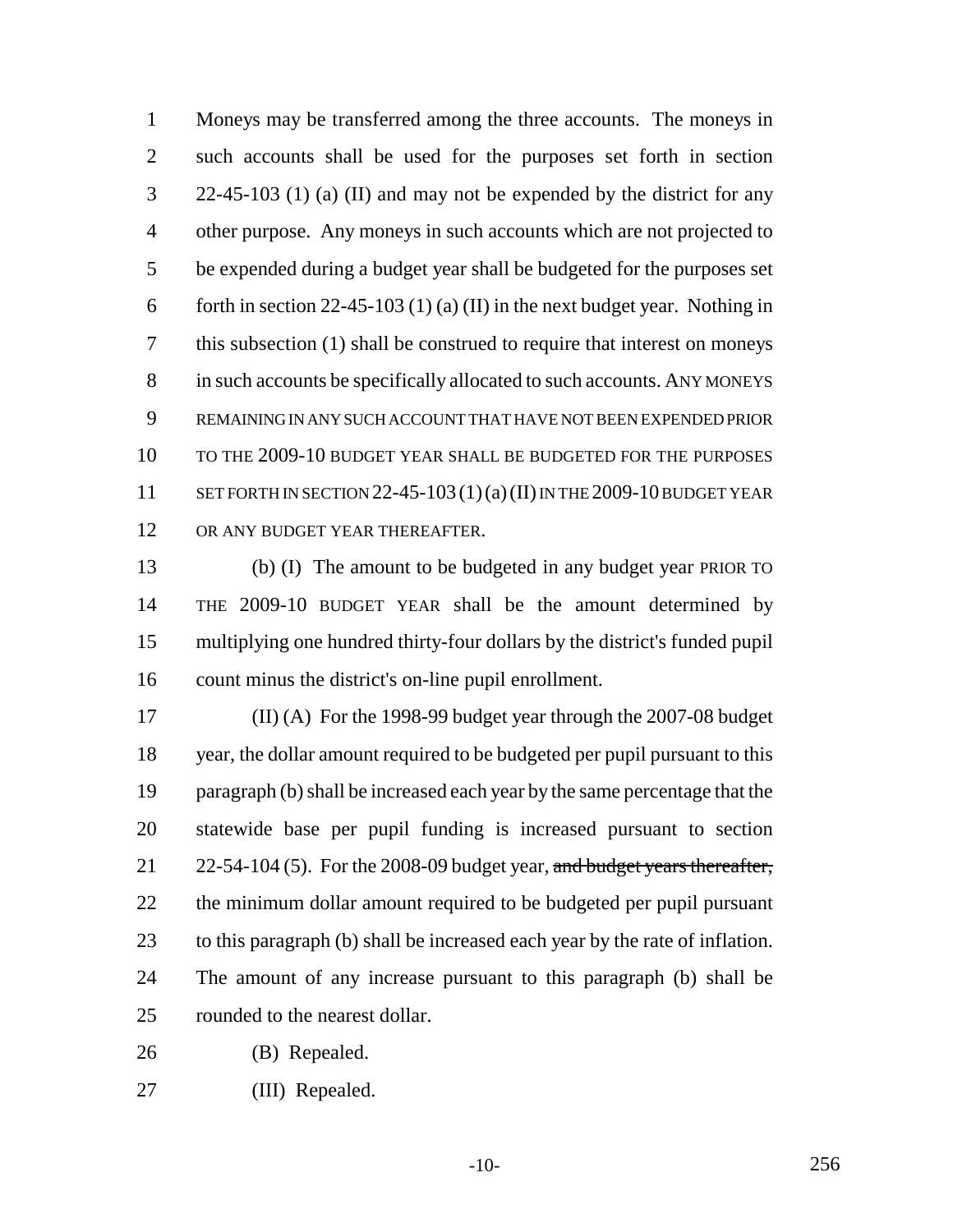(IV) Notwithstanding the provisions of subparagraphs (I) and (II) of this paragraph (b), for the 2006-07 budget year and budget years thereafter, if a district's expenditures for instructional supplies and 4 materials, instructional capital outlay, and other instructional purposes exceed the amount required to be budgeted in accordance with this paragraph (b) for a given budget year, the district may subtract an amount equal to the amount of the excess expenditures in that budget year from the amount required to be budgeted for instructional supplies and materials, instructional capital outlay, and other instructional purposes in 10 accordance with this paragraph (b) for the subsequent budget year.

 (c) For purposes of this subsection (1), instructional supplies and materials include, but are not limited to, supplies, textbooks, library books, periodicals, and other supplies and materials. Instructional capital outlay includes those expenditures which result in the acquisition of fixed assets for instructional purposes, or additions thereto, which the board of education anticipates will have benefits for more than one year. Other instructional purposes include expenses incurred in providing transportation for pupils to and from school-sponsored instructional activities which occur outside the classroom and costs incurred for repair or maintenance services for equipment which is directly used for instructional purposes. Instructional supplies and materials, instructional capital outlay, and other instructional purposes are limited to those functions accounts and objects accounts as prescribed by the state board of education.

 (d) Nothing shall be deemed to limit expenditures for instructional supplies and materials, instructional capital outlay, and other instructional 27 purposes to the amount required to be budgeted in accordance with this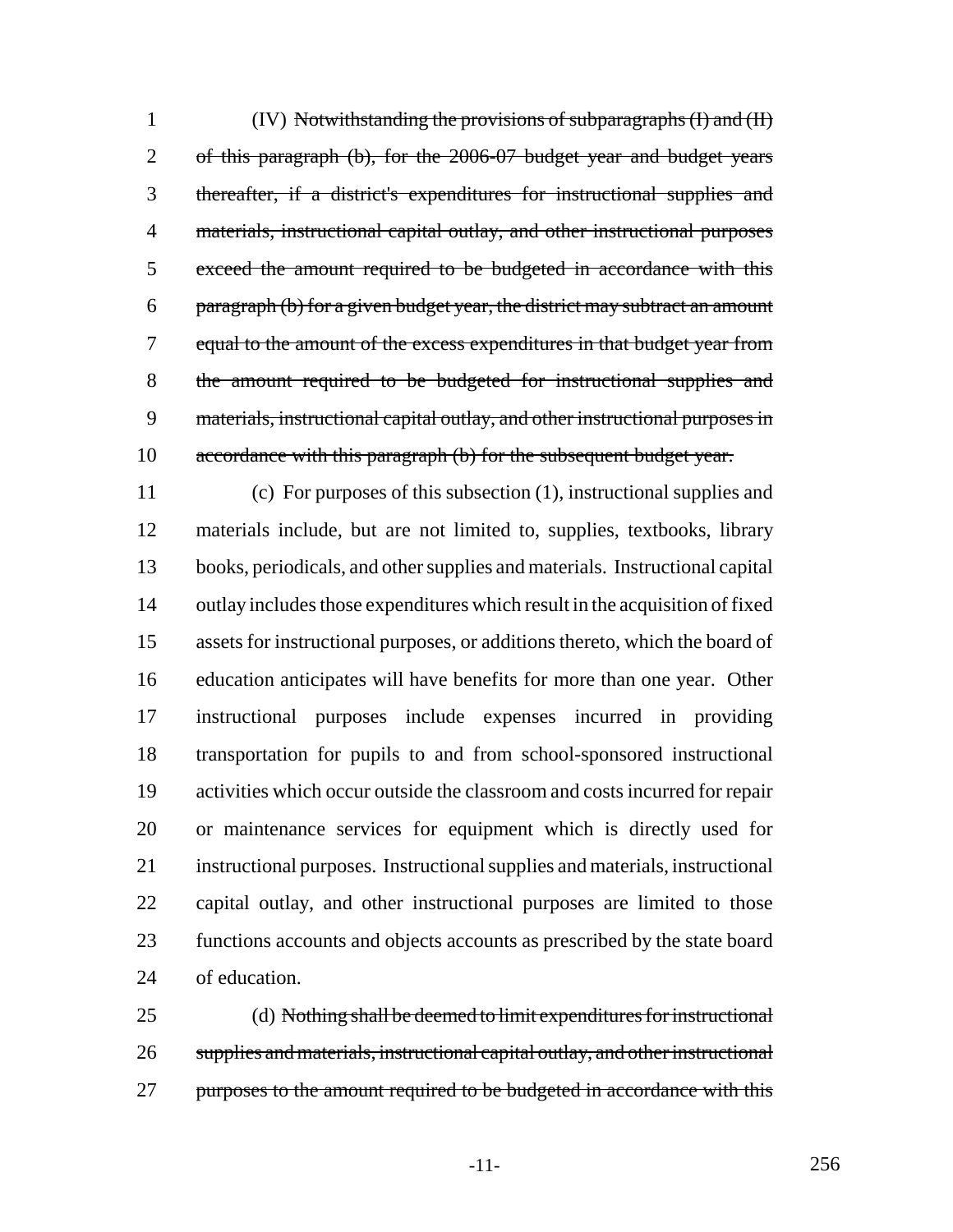1 subsection  $(1)$ .

 (2) (a) Except as otherwise provided in paragraph (c) of this subsection (2), PRIOR TO THE 2009-10 BUDGET YEAR, every district shall budget the amount determined pursuant to paragraph (b) of this subsection (2) to be allocated, in the discretion of the board of education, 6 to the capital reserve fund created by section  $22-45-103$  (1) (c), to a fund or an account within the general fund established in accordance with generally accepted accounting principles solely for the management of risk-related activities as identified in section 24-10-115, C.R.S., and article 13 of title 29, C.R.S., or among such allowable funds and accounts. Such moneys shall be used for the purposes set forth in section  $22-45-103$  (1) (c) and (1) (e) and may not be expended by the district for any other purpose. The board of education may transfer moneys among these allowable funds and accounts when such transfer is deemed necessary by the board. ANY MONEYS REMAINING IN ANY SUCH FUND OR ACCOUNT THAT HAVE NOT BEEN EXPENDED PRIOR TO THE 2009-10 BUDGET YEAR SHALL BE BUDGETED FOR THE PURPOSES SET FORTH IN SECTION 22-45-103 (1) (c) AND (1) (e) IN THE 2009-10 BUDGET YEAR OR ANY BUDGET YEAR THEREAFTER.

 (b) (I) The amount to be budgeted in any budget year PRIOR TO THE 2009-10 BUDGET YEAR shall be the amount determined by multiplying two hundred sixteen dollars by the district's funded pupil count minus the district's on-line pupil enrollment. Such amount shall be the minimum required to be budgeted, and the district may elect to budget up to eight hundred dollars multiplied by the district's funded pupil count minus the district's on-line pupil enrollment.

(II) (A) For the 1998-99 budget year through the 2007-08 budget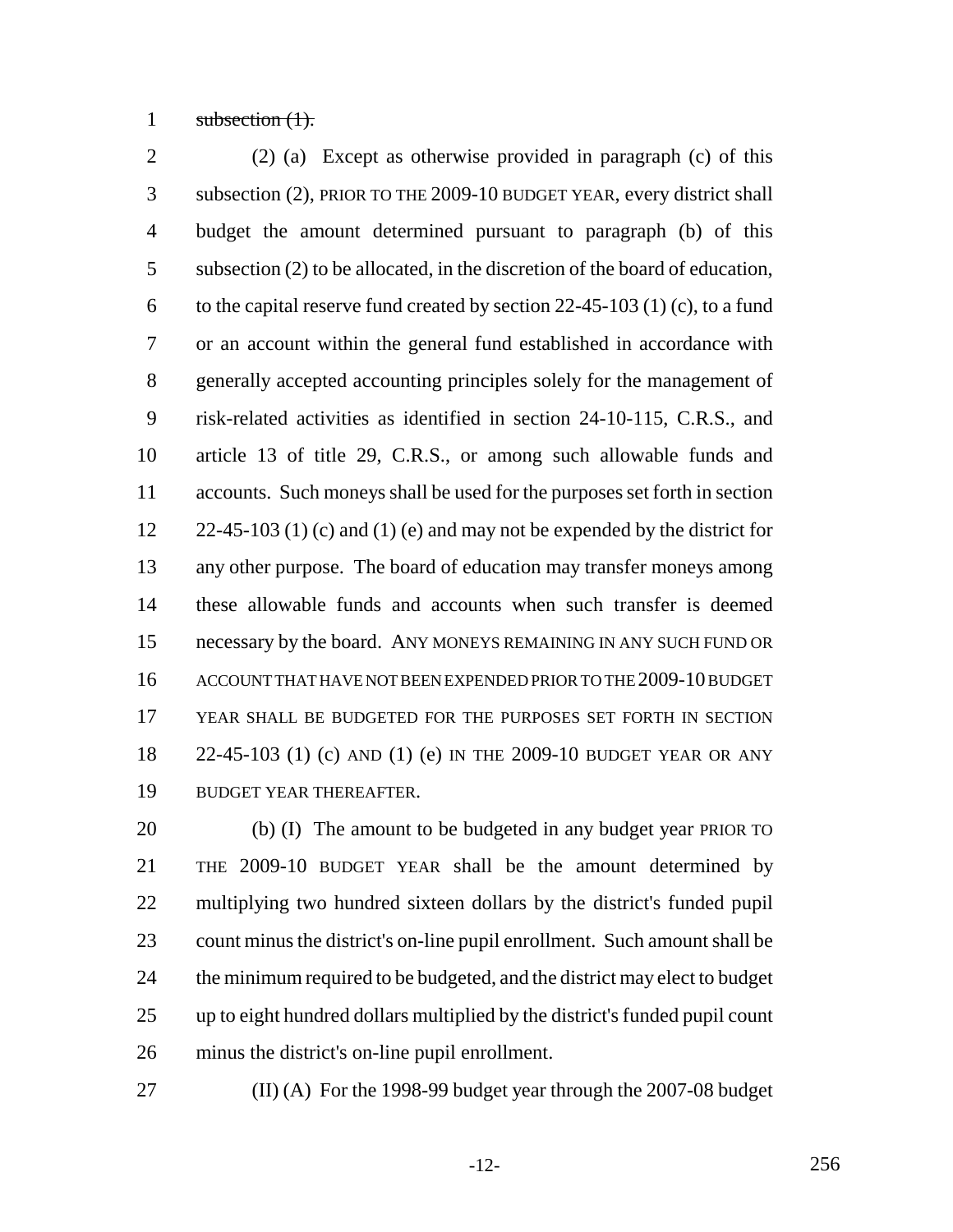year, the minimum dollar amount required to be budgeted per pupil pursuant to this paragraph (b) shall be increased each year by the same percentage that the statewide base per pupil funding is increased pursuant 4 to section  $22-54-104$  (5). For the 2008-09 budget year, and budget years 5 thereafter, the minimum dollar amount required to be budgeted per pupil pursuant to this paragraph (b) shall be increased each year by the rate of inflation. The amount of any increase pursuant to this paragraph (b) shall be rounded to the nearest dollar.

(B) Repealed.

10 (III) For the 2000-01 budget year and budget years thereafter THROUGH THE 2008-09 BUDGET YEAR, the amount required to be budgeted pursuant to this paragraph (b) shall be reduced by an amount determined by multiplying the minimum dollar amount required to be budgeted for that budget year pursuant to subparagraph (II) of this paragraph (b) by the 15 number of pupils enrolled in charter schools within the school district.

 (c) For the 1999-2000 budget year and any budget year thereafter, if a district has moneys in its capital reserve fund equal to or in excess of five times the minimum dollar amount required to be budgeted per pupil pursuant to paragraph (b) of this subsection (2) multiplied by the district's funded pupil count minus the district's on-line pupil enrollment for the applicable budget year, the board of education of the district may determine whether to budget the minimum dollar amount per pupil required by this subsection (2) in that budget year, budget a lesser amount, or budget no amount at all. Such determination shall be made by 25 the board of education on an annual basis based upon the capital outlay expenditure requirements of the district.

(d) Repealed.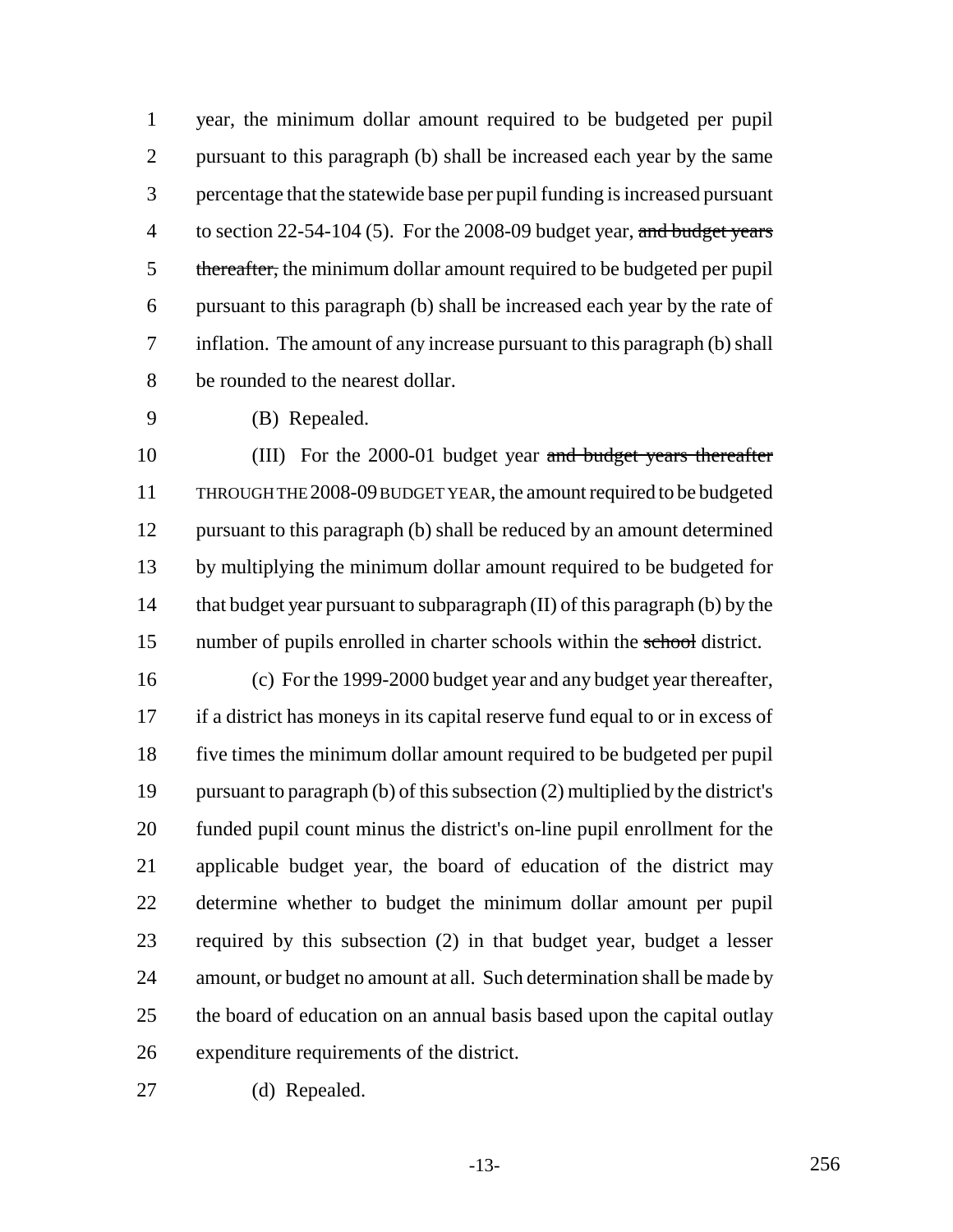| $\mathbf{1}$   | (e) For the 2007-08 budget year and each budget year thereafter,                |
|----------------|---------------------------------------------------------------------------------|
| $\overline{2}$ | a school district that sells lands, buildings, or both, collects payment in     |
| 3              | lieu of the reservation or dedication of sites and land areas for schools, or   |
| $\overline{4}$ | collects contributions as a result of a voluntary agreement with a              |
| 5              | developer, and deposits the proceeds of the sale or the collection of           |
| 6              | payments or contributions into the district's capital reserve fund pursuant     |
| 7              | to section 22-45-112 may reduce the amount it is required to allocate to        |
| 8              | the fund pursuant to paragraphs (a) and (b) of this subsection $(2)$ for the    |
| 9              | budget year in which the sale or the collection of payments or                  |
| 10             | contributions occurred by an amount equal to the amount so deposited. In        |
| 11             | no event, however, shall the total amount available in the fund for said        |
| 12             | budget year pursuant to this subsection $(2)$ be less than the amount           |
| 13             | determined pursuant to paragraph (b) of this subsection (2).                    |
| 14             | <b>SECTION 8.</b> 22-54-105 (3) (a), Colorado Revised Statutes, is              |
| 15             | <u>amended</u> to read:                                                         |
| 16             | 22-54-105. Instructional supplies and materials - capital                       |
| 17             | <u>reserve and insurance reserve - at-risk funding - preschool funding.</u>     |
| 18             | (a) (I) For the 1997-98 budget year and budget years thereafter<br>(3)          |
| 19             | <u>THROUGH THE 2008-09 BUDGET YEAR, every district that receives at-risk</u>    |
| 20             | funding pursuant to the provisions of section 22-54-104 shall expend in         |
| 21             | total at least seventy-five percent of the district's at-risk funding on direct |
| 22             | instruction or staff development, or both, for the educational program of       |
| 23             | at-risk pupils in the district.                                                 |
| 24             | FOR THE 2009-10 BUDGET YEAR AND BUDGET<br>YEARS                                 |
| 25             | THEREAFTER, EVERY<br><b>DISTRICT</b><br><b>THAT</b><br>RECEIVES AT-RISK FUNDING |
| 26             | PURSUANT TO THE PROVISIONS OF SECTION 22-54-104 SHALL ALLOCATE AT               |
| 27             | LEAST SEVENTY-FIVE PERCENT OF THE PER PUPIL AMOUNT OF AT-RISK                   |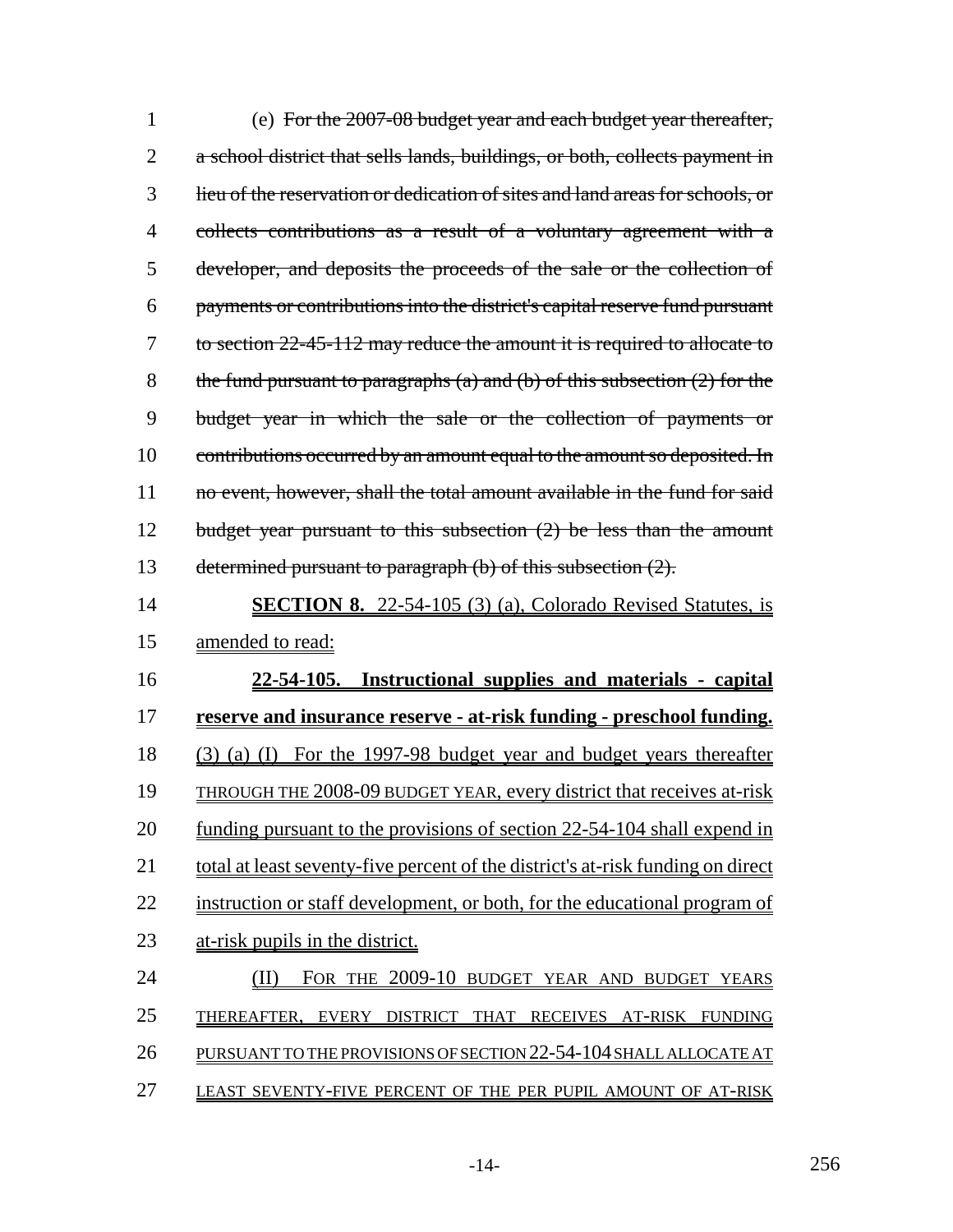FUNDING RECEIVED FOR EACH AT-RISK PUPIL TO THE PUBLIC SCHOOL OF THE SCHOOL DISTRICT IN WHICH THE AT-RISK PUPIL IS ENROLLED FOR USE BY THE PUBLIC SCHOOL FOR THE EDUCATIONAL PROGRAM OF AT-RISK 4 PUPILS ENROLLED IN THE PUBLIC SCHOOL. THE PROVISIONS OF THIS SUBPARAGRAPH (II) SHALL NOT APPLY TO THE DISTRIBUTION OF AT-RISK FUNDING TO DISTRICT CHARTER SCHOOLS, WHICH DISTRIBUTION SHALL BE 7 SUBJECT TO THE PROVISIONS OF SECTION 22-30.5-112. 

 **SECTION 9.** 22-54-108 (3) (b), Colorado Revised Statutes, is amended, and the said 22-54-108 is further amended BY THE 11 ADDITION OF A NEW SUBSECTION, to read:

 **22-54-108. Authorization of additional local revenues.** (3) (b) (I) Except as otherwise provided in subparagraph (II) SUBPARAGRAPHS (II) AND (III) of this paragraph (b), the total additional local property tax revenues that may be received pursuant to elections held pursuant to this section shall not exceed under any circumstances twenty percent of the district's total program, as determined pursuant to 18 section 22-54-104 (2), or two hundred thousand dollars, whichever is greater.

 (II) Effective July 1, 2002, the total additional local property tax revenues that may be received pursuant to elections held pursuant to this section shall not exceed under any circumstances twenty percent of the district's total program, as determined pursuant to section 22-54-104 (2), or two hundred thousand dollars, whichever is greater, plus an amount equal to the maximum dollar amount of property tax revenue that the district could have generated for the 2001-02 budget year if, in accordance with the provisions of section 22-54-107.5, the district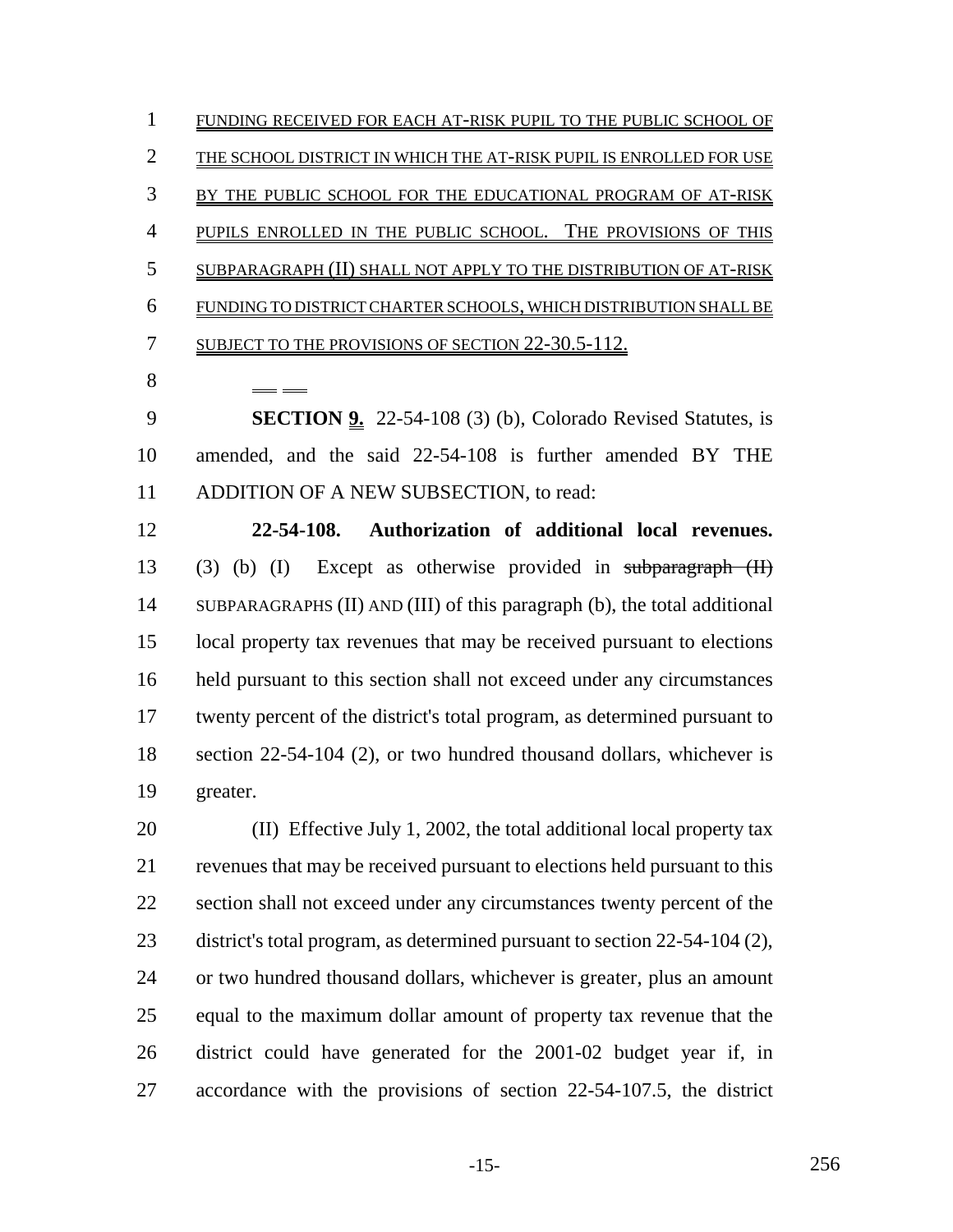submitted a question to and received approval of the eligible electors of 2 the district at an election held in November 2001.

 (III) ON AND AFTER THE EFFECTIVE DATE OF THIS SUBPARAGRAPH (III), FOR ANY DISTRICT THAT MEETS THE REQUIREMENTS OF SUBSECTION (4) OF THIS SECTION, THE TOTAL ADDITIONAL LOCAL PROPERTY TAX REVENUES THAT MAY BE RECEIVED PURSUANT TO AN ELECTION HELD PURSUANT TO THIS SECTION SHALL NOT EXCEED UNDER ANY CIRCUMSTANCES TWENTY-FIVE PERCENT OF THE DISTRICT'S TOTAL PROGRAM, AS DETERMINED PURSUANT TO SECTION 22-54-104(2), OR TWO HUNDRED THOUSAND DOLLARS, WHICHEVER IS GREATER, PLUS AN AMOUNT EQUAL TO THE MAXIMUM DOLLAR AMOUNT OF PROPERTY TAX REVENUE THAT THE DISTRICT COULD HAVE GENERATED FOR THE 2001-02 13 BUDGET YEAR IF, IN ACCORDANCE WITH THE PROVISIONS OF SECTION 14 22-54-107.5, THE DISTRICT SUBMITTED A QUESTION TO AND RECEIVED APPROVAL OF THE ELIGIBLE ELECTORS OF THE DISTRICT AT AN ELECTION HELD IN NOVEMBER 2001.

 (4) (a) ON AND AFTER THE EFFECTIVE DATE OF THIS SUBSECTION (4), ANY DISTRICT THAT INTENDS TO SEEK VOTER APPROVAL TO RETAIN AND SPEND ADDITIONAL PROPERTY TAX REVENUES PURSUANT TO SUBPARAGRAPH (III) OF PARAGRAPH (b) OF SUBSECTION (3) OF THIS SECTION SHALL NOTIFY THE STATE BOARD, IN A MANNER TO BE DETERMINED BY THE STATE BOARD, PRIOR TO HOLDING AN ELECTION PURSUANT TO THIS SECTION.

 (b) ANY DISTRICT THAT SUBMITS NOTICE TO THE STATE BOARD PURSUANT TO PARAGRAPH (a) OF THIS SUBSECTION (4) SHALL ALSO SUBMIT 26 TO THE STATE BOARD A PROPOSAL REGARDING THE DISTRICT'S PROPOSED USE OF THE ADDITIONAL PROPERTY TAX REVENUES, WHICH MAY INCLUDE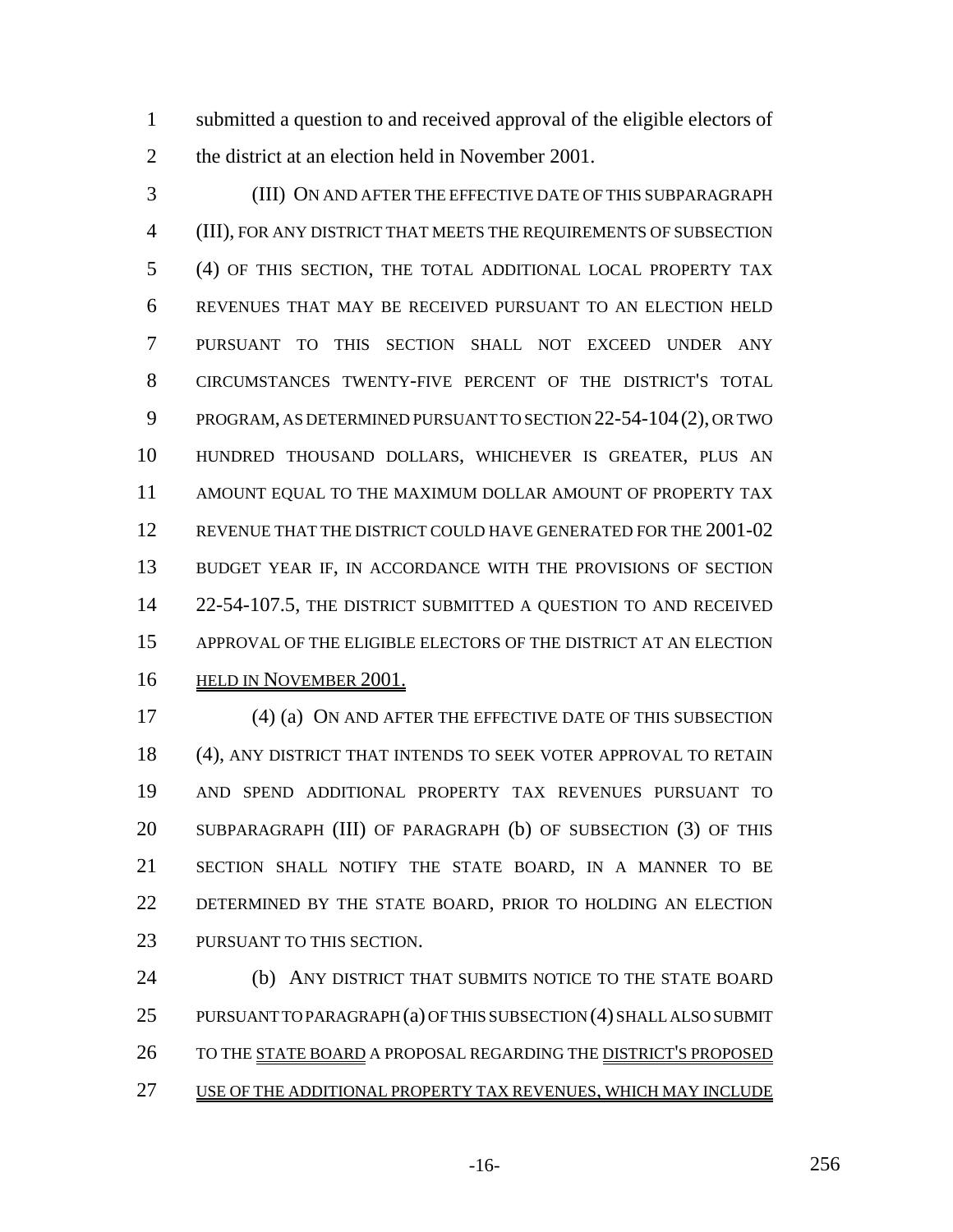CAPITAL CONSTRUCTION PROJECTS.

 **SECTION 10.** 22-54-106 (11) (a), Colorado Revised Statutes, is amended to read: **22-54-106. Local and state shares of district total program.** (11) Pursuant to the provisions of section 22-54-115, for each institute charter school, the department of education shall withhold from the state share of the institute charter school's accounting district the lesser of: (a) An amount equal to: 9 (I) One hundred percent of the adjusted district per pupil revenues, as defined in section 22-30.5-513 (1) (b), ACCOUNTING DISTRICT'S PER PUPIL FUNDING multiplied by the number of pupils enrolled 12 in the institute charter school who are not on-line pupils; plus (II) ONE HUNDRED PERCENT OF THE ACCOUNTING DISTRICT'S PER

 PUPIL AT-RISK FUNDING MULTIPLIED BY THE NUMBER OF AT-RISK PUPILS ENROLLED IN THE INSTITUTE CHARTER SCHOOL; PLUS

16 (III) ONE HUNDRED PERCENT OF ANY OF THE ACCOUNTING DISTRICT'S CENTERS OF EXCELLENCE FUNDING THAT IS CALCULATED BASED ON THE PERFORMANCE OF PUPILS ENROLLED IN THE INSTITUTE CHARTER SCHOOL; PLUS

 (IV) One hundred percent of the district per pupil on-line funding multiplied by the number of on-line pupils enrolled in the institute charter school; or

 **SECTION 11.** Article 54 of title 22, Colorado Revised Statutes, 24 is amended BY THE ADDITION OF A NEW SECTION to read: **22-54-110.5. Replenishment of certificates of participation reserve funds.** (1) AS USED IN THIS SECTION:

27 (a) "CERTIFICATES OF PARTICIPATION RESERVE FUND" MEANS A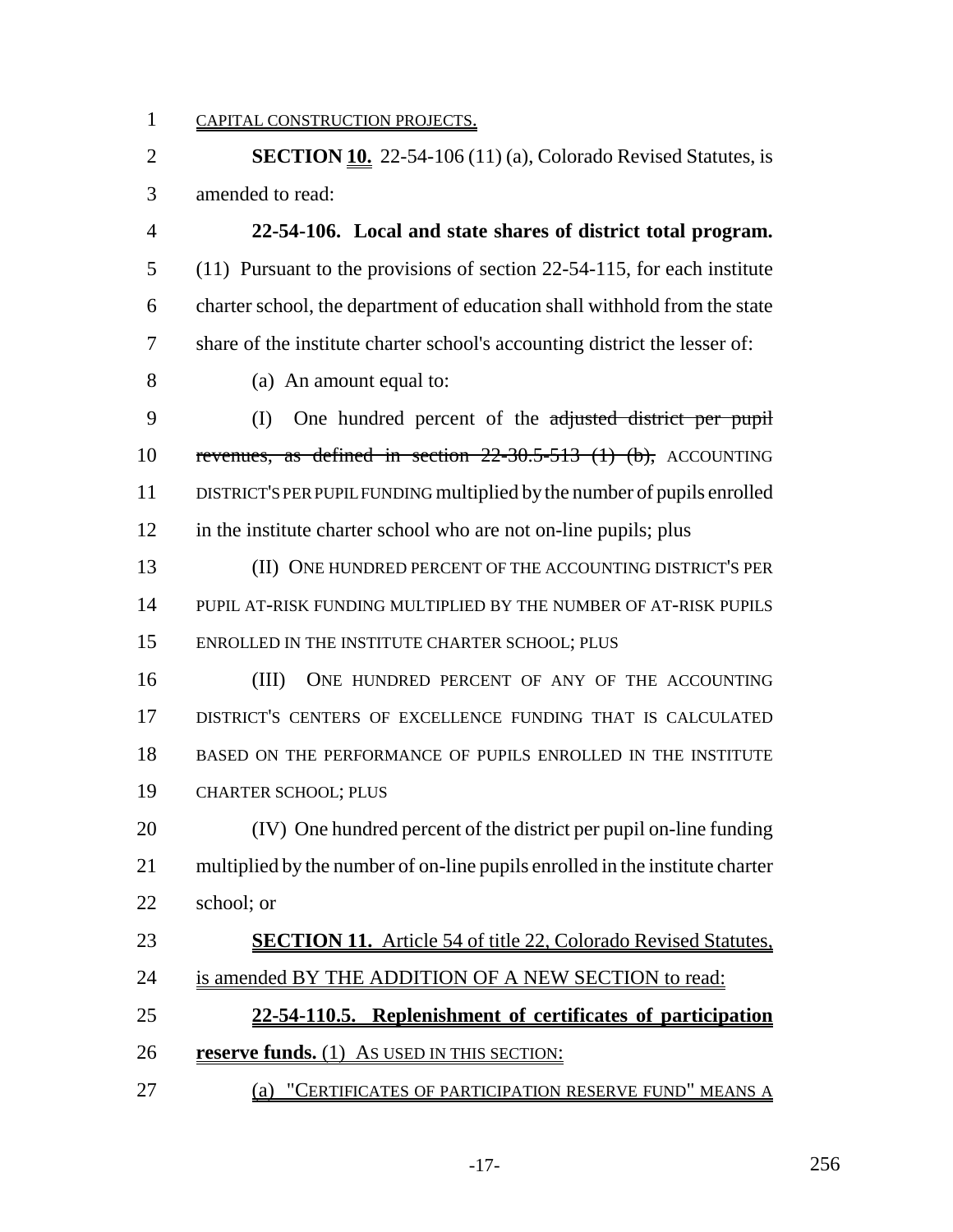| 1              | RESERVE FUND OR ACCOUNT THAT HAS BEEN ESTABLISHED TO SECURE THE    |
|----------------|--------------------------------------------------------------------|
| $\overline{2}$ | PAYMENT OF PRINCIPAL AND INTEREST ON QUALIFYING CERTIFICATES OF    |
| 3              | PARTICIPATION AND THAT HAS BEEN FUNDED WITH PROCEEDS DERIVED       |
| 4              | FROM THE ISSUANCE OF QUALIFYING CERTIFICATES OF PARTICIPATION,     |
| 5              | OTHER LEGALLY AVAILABLE MONEYS, OR SECURITIES OR A SURETY BOND     |
| 6              | OR INSURANCE POLICY PURCHASED WITH SUCH PROCEEDS OR MONEYS.        |
| 7              | "LEASE-PURCHASE AGREEMENT" MEANS AN AGREEMENT<br>(b)               |
| 8              | PURSUANT TO WHICH A DISTRICT LEASES PROPERTY FROM A CORPORATION,   |
| 9              | OTHER LEGAL ENTITY, OR TRUSTEE AND IN CONNECTION WITH WHICH        |
| 10             | CERTIFICATES OF PARTICIPATION EVIDENCING INTERESTS IN THE RIGHT TO |
| 11             | RECEIVE PAYMENTS BY THE DISTRICT UNDER THE AGREEMENT ARE ISSUED.   |
| 12             | "QUALIFYING CERTIFICATES OF PARTICIPATION" MEANS<br>(c)            |
| 13             | CERTIFICATES OF PARTICIPATION EVIDENCING INTERESTS IN THE RIGHT TO |
| 14             | RECEIVE PAYMENTS BY A DISTRICT UNDER A LEASE-PURCHASE              |
| 15             | AGREEMENT THAT, AT THE TIME THEY ARE ISSUED, CARRY AT LEAST TWO    |
| 16             | CREDIT RATINGS FROM ANY OF THE NATIONALLY RECOGNIZED CREDIT        |
| 17             | RATING AGENCIES AND ARE RATED AT OR ABOVE "A" BY ALL SUCH CREDIT   |
| 18             | RATING AGENCIES THAT HAVE PROVIDED A RATING.                       |
| 19             | (d) "RESERVE FUND REQUIREMENT" MEANS THE LEVEL OF FUNDING          |
| 20             | REQUIRED FOR A CERTIFICATES OF PARTICIPATION RESERVE FUND AS       |
| 21             | SPECIFIED IN THE TRUST INDENTURE OR OTHER AGREEMENT PURSUANT TO    |
| 22             | WHICH QUALIFYING CERTIFICATES OF PARTICIPATION HAVE BEEN ISSUED.   |
| 23             | $(2)$ (a)<br>A DISTRICT THAT HAS ENTERED INTO OR THAT INTENDS TO   |
| 24             | ENTER INTO A LEASE-PURCHASE AGREEMENT IN CONNECTION WITH WHICH     |
| 25             | QUALIFYING CERTIFICATES OF PARTICIPATION HAVE BEEN ISSUED OR WILL  |
| 26             | BE ISSUED BEFORE JULY 1, 2012, MAY APPLY TO THE STATE TREASURER    |
| 27             | FOR PERMISSION TO INCLUDE IN ANY LEASE-PURCHASE AGREEMENT          |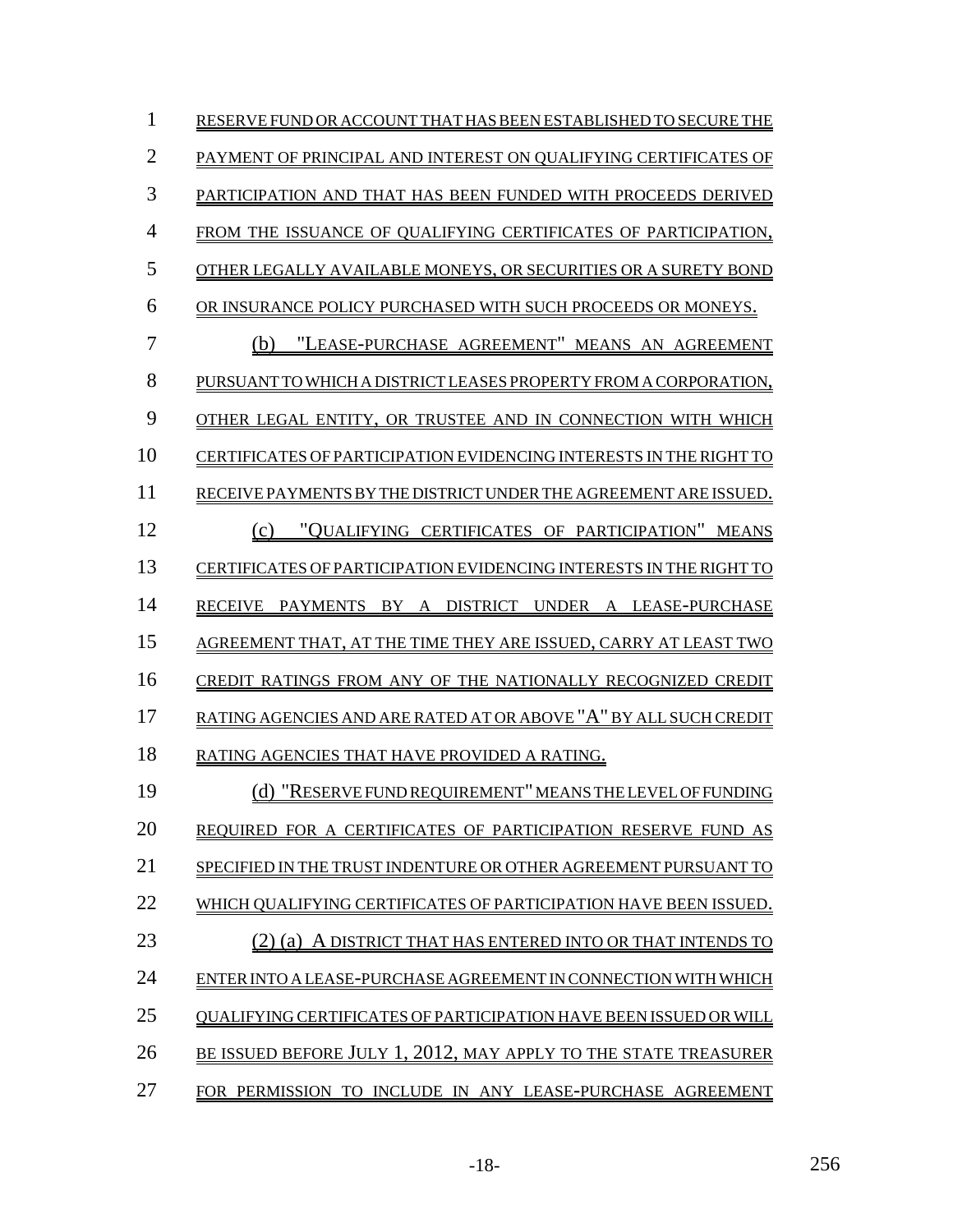| 1  | EXECUTED IN CONNECTION WITH THE ISSUANCE OF. OR IN ANY TRUST                                                   |
|----|----------------------------------------------------------------------------------------------------------------|
| 2  | INDENTURE OR OTHER AGREEMENT AUTHORIZING THE ISSUANCE OF.                                                      |
| 3  | OUALIFYING CERTIFICATES OF PARTICIPATION AN AGREEMENT SPECIFYING                                               |
| 4  | THAT IF THE BALANCE OF THE CERTIFICATES OF PARTICIPATION RESERVE                                               |
| 5  | FUND FALLS BELOW THE RESERVE FUND REQUIREMENT:                                                                 |
| 6  | THE DISTRICT SHALL MAKE AND DELIVER TO THE STATE<br>$\left( \left  \right  \right)$                            |
| 7  | TREASURER A CERTIFICATE STATING THE SUM, IF ANY, REQUIRED<br>TO                                                |
| 8  | RESTORE THE CERTIFICATES OF PARTICIPATION RESERVE FUND TO THE                                                  |
| 9  | <b>RESERVE FUND REQUIREMENT:</b>                                                                               |
| 10 | (II)<br>THE STATE TREASURER SHALL SUBMIT A REQUEST<br><b>FOR</b>                                               |
| 11 | <b>APPROPRIATIONS</b><br><b>AMOUNT</b><br><b>SUFFICIENT</b><br>TO.<br><b>RESTORE</b><br><b>THE</b><br>IN<br>AN |
| 12 | CERTIFICATES OF PARTICIPATION RESERVE FUND TO THE RESERVE FUND                                                 |
| 13 | REQUIREMENT;                                                                                                   |
| 14 | THE GENERAL ASSEMBLY MAY, BUT SHALL NOT BE REQUIRED                                                            |
| 15 | PURPOSE OF RESTORING<br>TO. APPROPRIATE MONEYS FOR THE<br>THE                                                  |
| 16 | CERTIFICATES OF PARTICIPATION RESERVE FUND TO THE RESERVE FUND                                                 |
| 17 | <b>REQUIREMENT; AND</b>                                                                                        |
| 18 | IF THE GENERAL ASSEMBLY APPROPRIATES MONEYS FOR THE                                                            |
| 19 | PURPOSE OF RESTORING THE CERTIFICATES OF PARTICIPATION RESERVE                                                 |
| 20 | FUND<br>TO<br>THE<br><b>RESERVE</b><br><b>FUND</b><br><b>REQUIREMENT</b><br>BUT<br>THE<br><b>DISTRICT</b>      |
| 21 | NONETHELESS TERMINATES THE RELATED LEASE-PURCHASE AGREEMENT                                                    |
| 22 | LEASE<br><b>THE</b><br>OR.<br><b>FAILS</b><br>TO.<br>MAKE<br>PAYMENTS<br><b>UNDER</b><br><b>RELATED</b>        |
| 23 | LEASE-PURCHASE AGREEMENT IN AN AMOUNT SUFFICIENT<br>TO MAKE                                                    |
| 24 | SCHEDULED PAYMENTS OF PRINCIPAL AND INTEREST TO HOLDERS OF                                                     |
| 25 | OUALIFYING CERTIFICATES OF PARTICIPATION. THE STATE SHALL HAVE A                                               |
| 26 | FIRST RIGHT OF REFUSAL TO PURCHASE THE PROPERTY UNDERLYING THE                                                 |
| 27 | OUALIFYING CERTIFICATES OF PARTICIPATION FOR AN AMOUNT EOUAL TO                                                |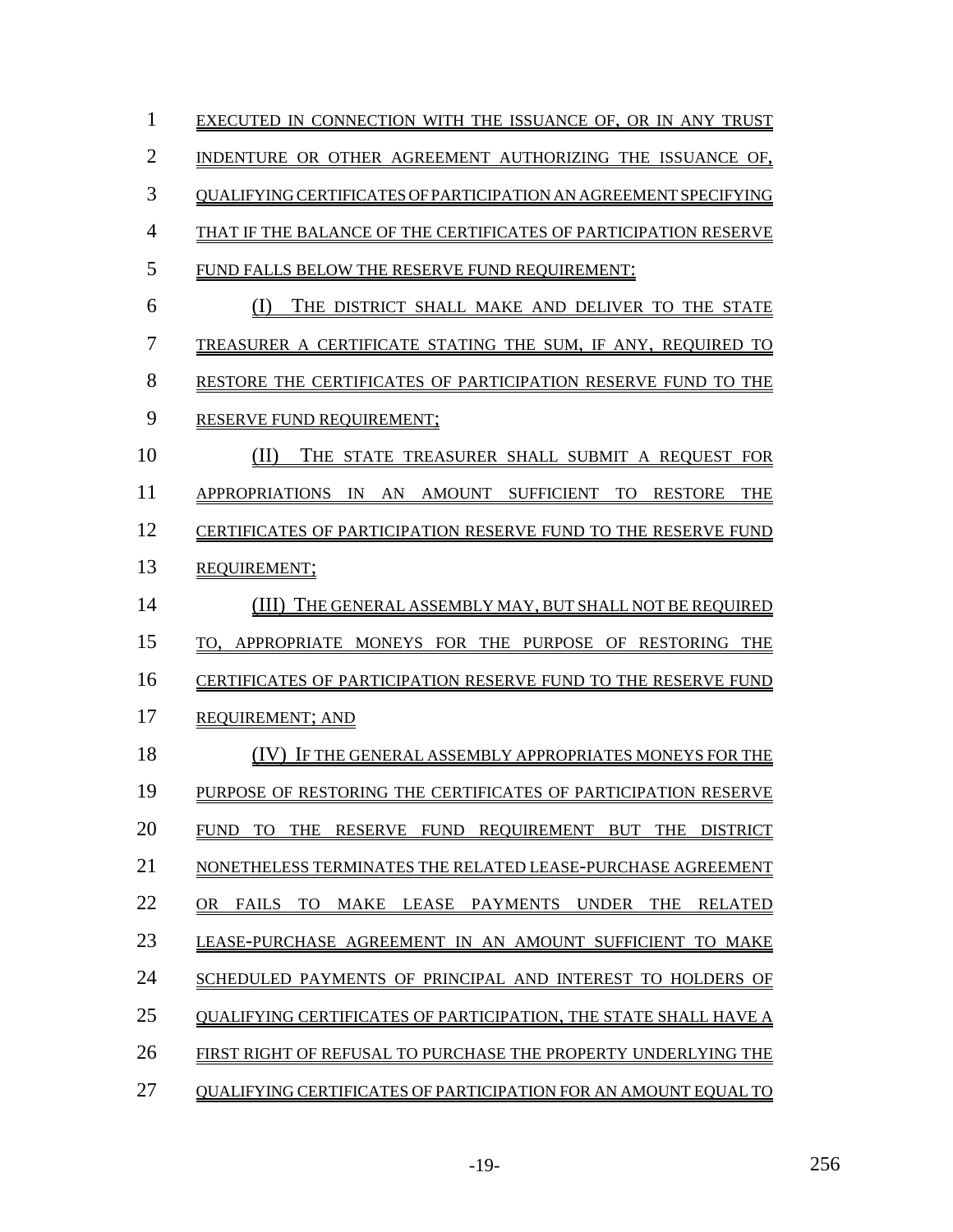| 1              | THE REMAINING AMOUNT OF PRINCIPAL PAYABLE TO HOLDERS OF THE                             |
|----------------|-----------------------------------------------------------------------------------------|
| $\overline{2}$ | <b>OUALIFYING CERTIFICATES OF PARTICIPATION UNTIL THE STATE HAS BEEN</b>                |
| 3              | REIMBURSED FOR THE AMOUNT THAT HAS BEEN DEPOSITED<br>THE<br>- IN                        |
| $\overline{4}$ | PARTICIPATION RESERVE FUND<br><b>FROM</b><br><b>CERTIFICATES</b><br>OF<br><b>MONEYS</b> |
| 5              | APPROPRIATED BY THE GENERAL ASSEMBLY.                                                   |
| 6              | IF, IN THE STATE TREASURER'S SOLE DISCRETION, THE STATE<br>(b)                          |
| 7              | TREASURER DETERMINES THAT THE INCLUSION IN ANY LEASE-PURCHASE                           |
| 8              | AGREEMENT EXECUTED IN CONNECTION WITH QUALIFYING CERTIFICATES                           |
| 9              | OF PARTICIPATION OR ANY TRUST INDENTURE OR OTHER AGREEMENT                              |
| 10             | AUTHORIZING THE REFINANCING OF EXISTING QUALIFYING CERTIFICATES                         |
| 11             | OF PARTICIPATION OR THE ISSUANCE OF NEW QUALIFYING CERTIFICATES OF                      |
| 12             | PARTICIPATION OF THE AGREEMENT DESCRIBED IN PARAGRAPH (a) OF THIS                       |
| 13             | SUBSECTION (2) WILL SIGNIFICANTLY REDUCE THE RATE OF INTEREST                           |
| 14             | REQUIRED TO BE PAID TO THE HOLDERS OF THE QUALIFYING CERTIFICATES                       |
| 15             | OF PARTICIPATION AND IS IN THE BEST INTEREST OF THE STATE, THE STATE                    |
| 16             | TREASURER MAY GRANT PERMISSION TO THE ISSUER TO INCLUDE THE                             |
| 17             | AGREEMENT IN THE LEASE-PURCHASE AGREEMENT, TRUST INDENTURE, OR                          |
| 18             | OTHER AGREEMENT.                                                                        |
| 19             | THIS SECTION SHALL NOT BE CONSTRUED TO CREATE ANY DEBT,<br>(3)                          |
| 20             | MULTIPLE-FISCAL YEAR OBLIGATION, OR OTHER LIABILITY OF THE STATE.                       |
| 21             | <b>SECTION 12.</b> 22-54-115 $(1.3)$ (a), Colorado Revised Statutes, is                 |
| 22             | amended, and the said 22-54-115 (1.3) is further amended BY THE                         |
| 23             | ADDITION OF A NEW PARAGRAPH, to read:                                                   |
| 24             | 22-54-115.<br>Distribution from state public school fund.                               |
| 25             | $(1.3)$ (a) In determining the state's share of each district's total program,          |
| 26             | the state board shall determine whether the district is an accounting                   |

district of an institute charter school. If a district is an accounting district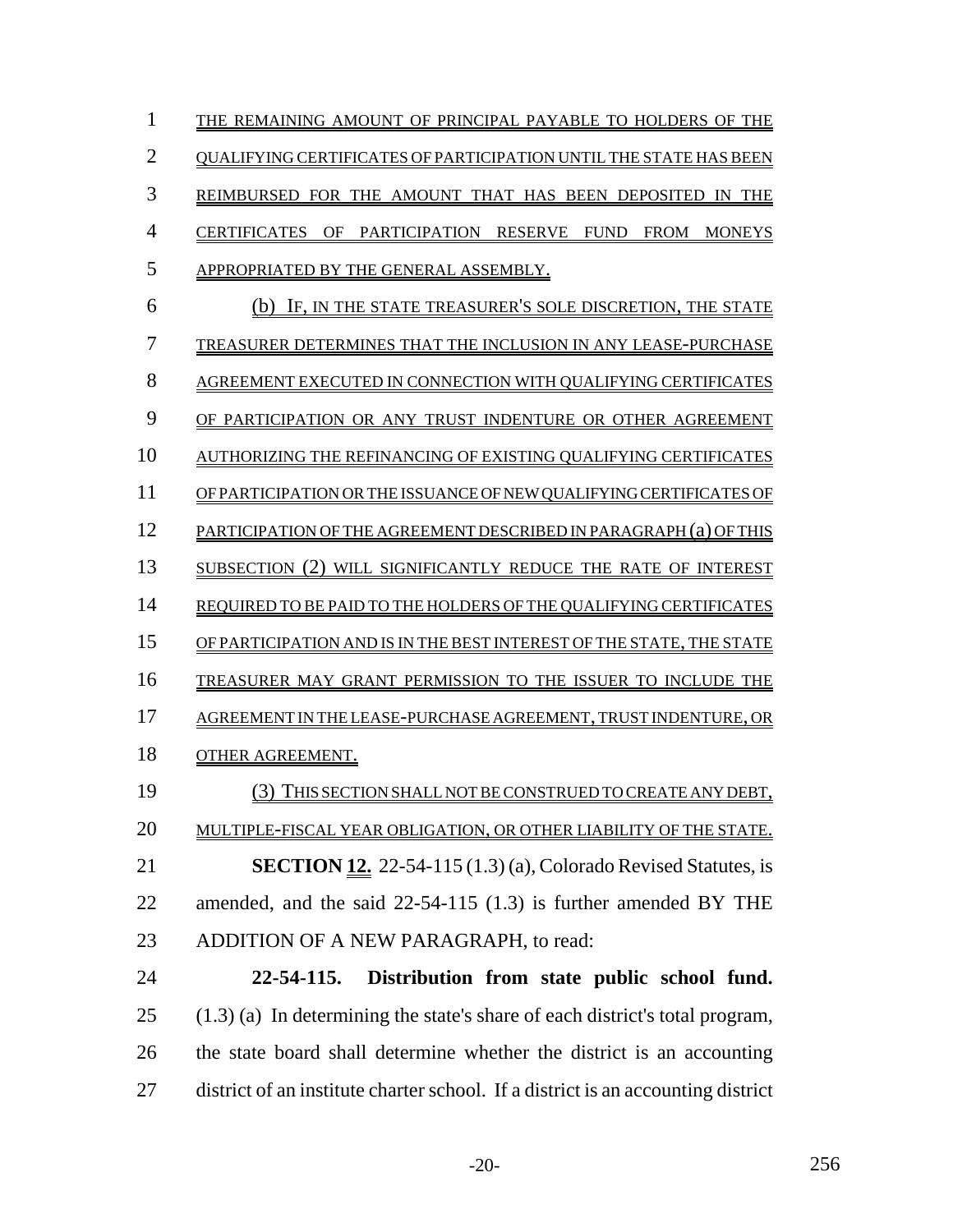of an institute charter school, the state board shall instruct the department of education to withhold from the amount of the state share otherwise payable to the district an amount equal to the lesser of:

 (I) (A) One hundred percent of the adjusted district per pupil revenues, as defined in section 22-30.5-513 (1) (b), ACCOUNTING DISTRICT'S PER PUPIL FUNDING multiplied by the number of pupils enrolled in the institute charter school who are not on-line pupils; plus

 (B) ONE HUNDRED PERCENT OF THE ACCOUNTING DISTRICT'S PER PUPIL AT-RISK FUNDING MULTIPLIED BY THE NUMBER OF AT-RISK PUPILS ENROLLED IN THE INSTITUTE CHARTER SCHOOL; PLUS

11 (C) ONE HUNDRED PERCENT OF ANY OF THE ACCOUNTING DISTRICT'S CENTERS OF EXCELLENCE FUNDING THAT IS CALCULATED BASED ON THE PERFORMANCE OF PUPILS ENROLLED IN THE INSTITUTE CHARTER SCHOOL; PLUS

 (D) One hundred percent of the district per pupil on-line funding multiplied by the number of on-line pupils enrolled in the institute charter school; or

(II) The total amount of the state share payable to the district.

 (a.5) IN ANY BUDGET YEAR IN WHICH THE STATE SHARE OF AN ACCOUNTING DISTRICT OF AN INSTITUTE CHARTER SCHOOL IS LESS THAN 21 THE AMOUNT SPECIFIED IN SUBPARAGRAPH (I) OF PARAGRAPH (a) OF THIS 22 SUBSECTION (1.3), THE DEPARTMENT OF EDUCATION SHALL SUBMIT A REQUEST FOR A SUPPLEMENTAL APPROPRIATION IN AN AMOUNT THAT WILL FULLY FUND THE AMOUNT SPECIFIED IN SAID SUBPARAGRAPH (I). THE DEPARTMENT SHALL MAKE THE REQUEST TO THE GENERAL ASSEMBLY DURING THE BUDGET YEAR IN WHICH THE UNDERFUNDING OCCURS. IF THE GENERAL ASSEMBLY DOES NOT MAKE THE REQUESTED SUPPLEMENTAL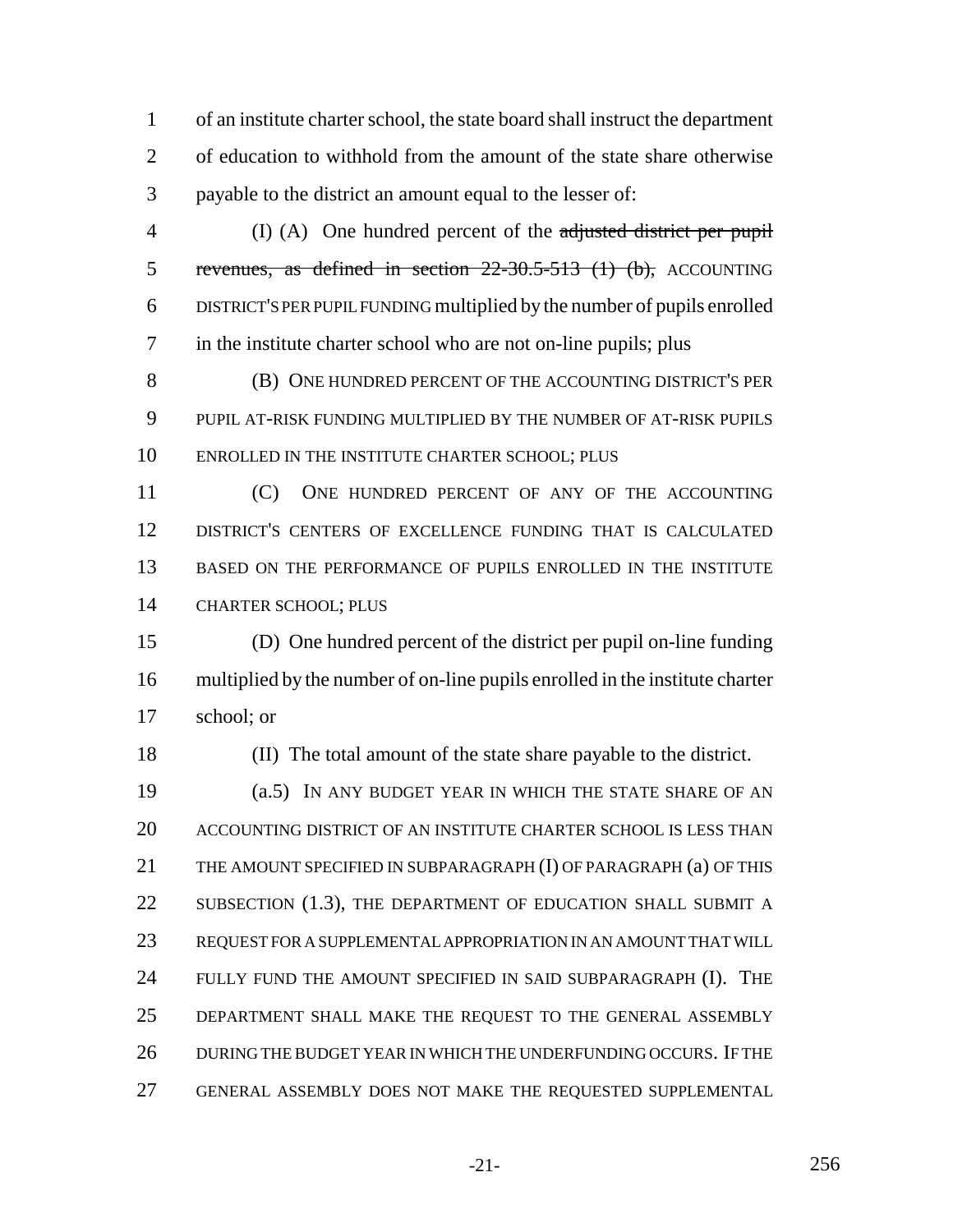APPROPRIATION, THE DEPARTMENT SHALL PAY TO THE INSTITUTE CHARTER 2 SCHOOL THE AMOUNT SPECIFIED IN SUBPARAGRAPH (II) OF PARAGRAPH (a) OF THIS SUBSECTION (1.3).

 **SECTION 13.** 22-54-124 (3) (a) (III) (C), (4), and (5), Colorado Revised Statutes, are amended, and the said 22-54-124 (3) (a) is further amended BY THE ADDITION OF A NEW SUBPARAGRAPH to read: **22-54-124. State aid for charter schools - use of state education fund moneys - definitions.** (3) (a) (III) (C) For the 2004-05 budget year 9 and each budget year thereafter THROUGH THE 2008-09 BUDGET YEAR, the amount of state education fund moneys to be distributed to any eligible district and any eligible institute charter school shall be an amount equal to the percentage of the sum of the district's certified charter school pupil enrollment and the institute charter school's certified pupil enrollment for 14 all eligible districts and eligible institute charter schools in the state that is attributable to the eligible district or eligible institute charter school multiplied by the total amount of state education fund moneys distributed to all eligible districts and eligible institute charter schools for the same budget year pursuant to sub-subparagraph (A) of this subparagraph (III). 19 (IV) (A) FOR THE 2009-10 BUDGET YEAR, THE AMOUNT TO BE APPROPRIATED FOR ALL ELIGIBLE DISTRICTS AND FOR ALL ELIGIBLE INSTITUTE CHARTER SCHOOLS SHALL BE DETERMINED BY MULTIPLYING ONE HUNDRED SEVENTY-FIVE DOLLARS BY THE TOTAL OF EACH DISTRICT'S CERTIFIED CHARTER SCHOOL PUPIL ENROLLMENT PLUS THE TOTAL OF EACH INSTITUTE CHARTER SCHOOL'S CERTIFIED PUPIL ENROLLMENT. (B) FOR THE 2010-11 BUDGET YEAR AND EACH BUDGET YEAR THEREAFTER, THE AMOUNT TO BE APPROPRIATED FOR ALL ELIGIBLE DISTRICTS AND FOR ALL ELIGIBLE INSTITUTE CHARTER SCHOOLS SHALL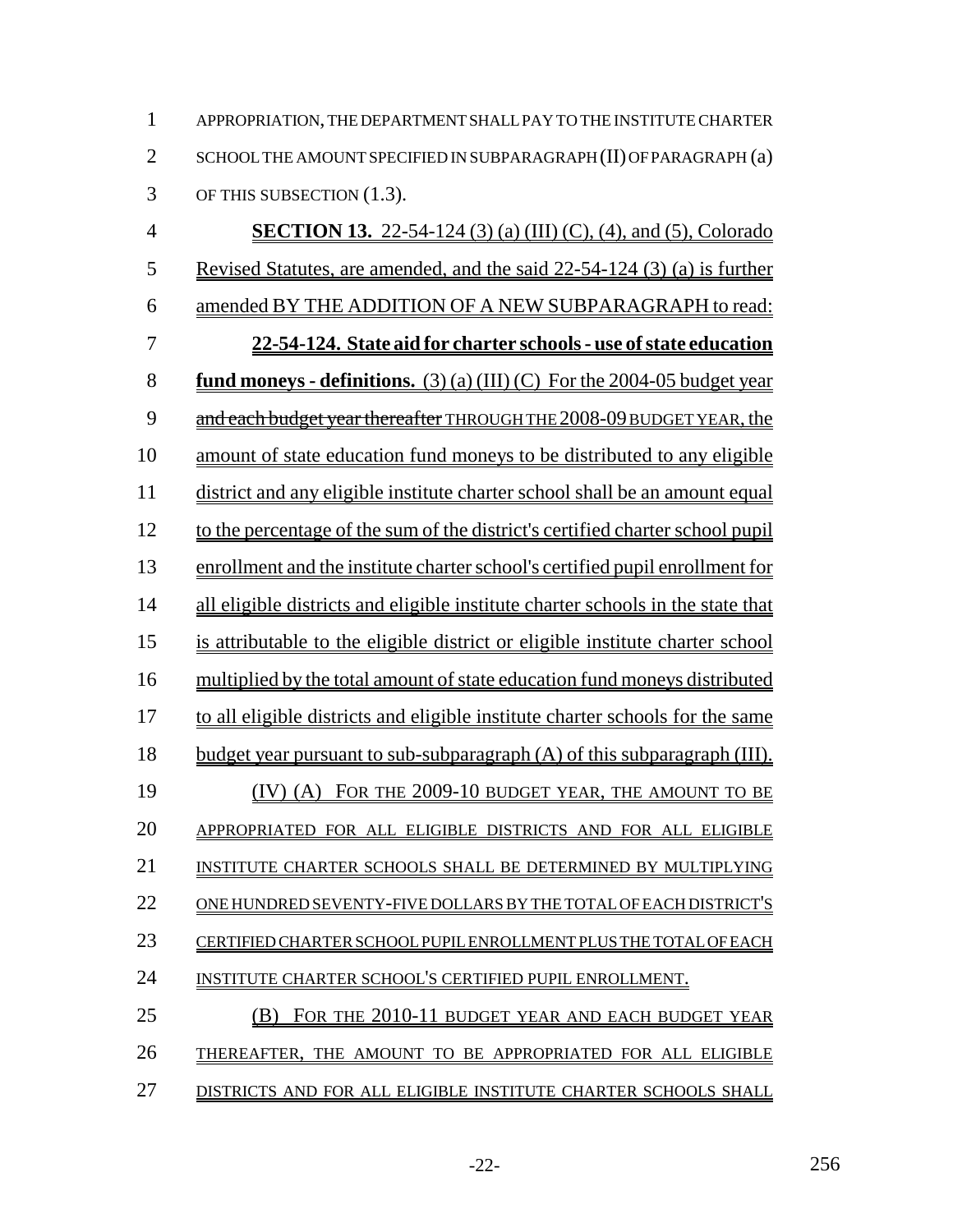| $\mathbf{1}$   | DETERMINED BY MULTIPLYING ONE HUNDRED SEVENTY-FIVE DOLLARS,                  |
|----------------|------------------------------------------------------------------------------|
| $\overline{2}$ | INCREASED BY INFLATION, BY THE TOTAL OF EACH DISTRICT'S CERTIFIED            |
| 3              | CHARTER SCHOOL PUPIL ENROLLMENT PLUS THE TOTAL OF EACH INSTITUTE             |
| $\overline{4}$ | CHARTER SCHOOL'S CERTIFIED PUPIL ENROLLMENT.                                 |
| 5              | (C)<br>THE DEPARTMENT OF EDUCATION SHALL DISTRIBUTE THE                      |
| 6              | TOTAL APPROPRIATION FOR CHARTER SCHOOL CAPITAL CONSTRUCTION TO               |
| 7              | EACH ELIGIBLE DISTRICT AND EACH ELIGIBLE INSTITUTE CHARTER SCHOOL.           |
| 8              | THE AMOUNT RECEIVED BY EACH SUCH SCHOOL SHALL BE AN AMOUNT                   |
| 9              | EQUAL TO THE PER PUPIL CHARTER SCHOOL CAPITAL CONSTRUCTION                   |
| 10             | FUNDING MULTIPLIED BY THE DISTRICT'S CERTIFIED CHARTER SCHOOL                |
| 11             | PUPIL ENROLLMENT OR THE INSTITUTE CHARTER SCHOOL'S CERTIFIED PUPIL           |
| 12             | ENROLLMENT, AS APPLICABLE. THE AMOUNT APPROPRIATED SHALL BE                  |
| 13             | PAYABLE IN TWELVE APPROXIMATELY EQUAL MONTHLY PAYMENTS                       |
| 14             | DURING THE APPLICABLE BUDGET YEAR IN CONJUNCTION WITH THE                    |
| 15             | DISTRIBUTION OF THE STATE'S SHARE OF DISTRICT TOTAL PROGRAM                  |
| 16             | PURSUANT TO SECTION 22-54-115.                                               |
| 17             | (4) For the 2001-02 budget year, the 2003-04 budget year, and                |
| 18             | each budget year thereafter, the general assembly shall annually             |
| 19             | appropriate from THE GENERAL FUND OR FROM the state education fund           |
| 20             | created in section 17 (4) of article IX of the state constitution, OR FROM   |
| 21             | BOTH THE GENERAL FUND AND THE STATE EDUCATION FUND, to the                   |
| 22             | department of education for distribution to eligible school districts and    |
| 23             | eligible institute charter schools in accordance with the formula set forth  |
| 24             | in paragraph (a) of subsection $(3)$ of this section, an amount equal to the |
| 25             | total amount of moneys to be distributed to all districts and institute      |
| 26             | charter schools as determined pursuant to said formula. From the moneys      |
| 27             | appropriated for a given budget year, the department shall make lump         |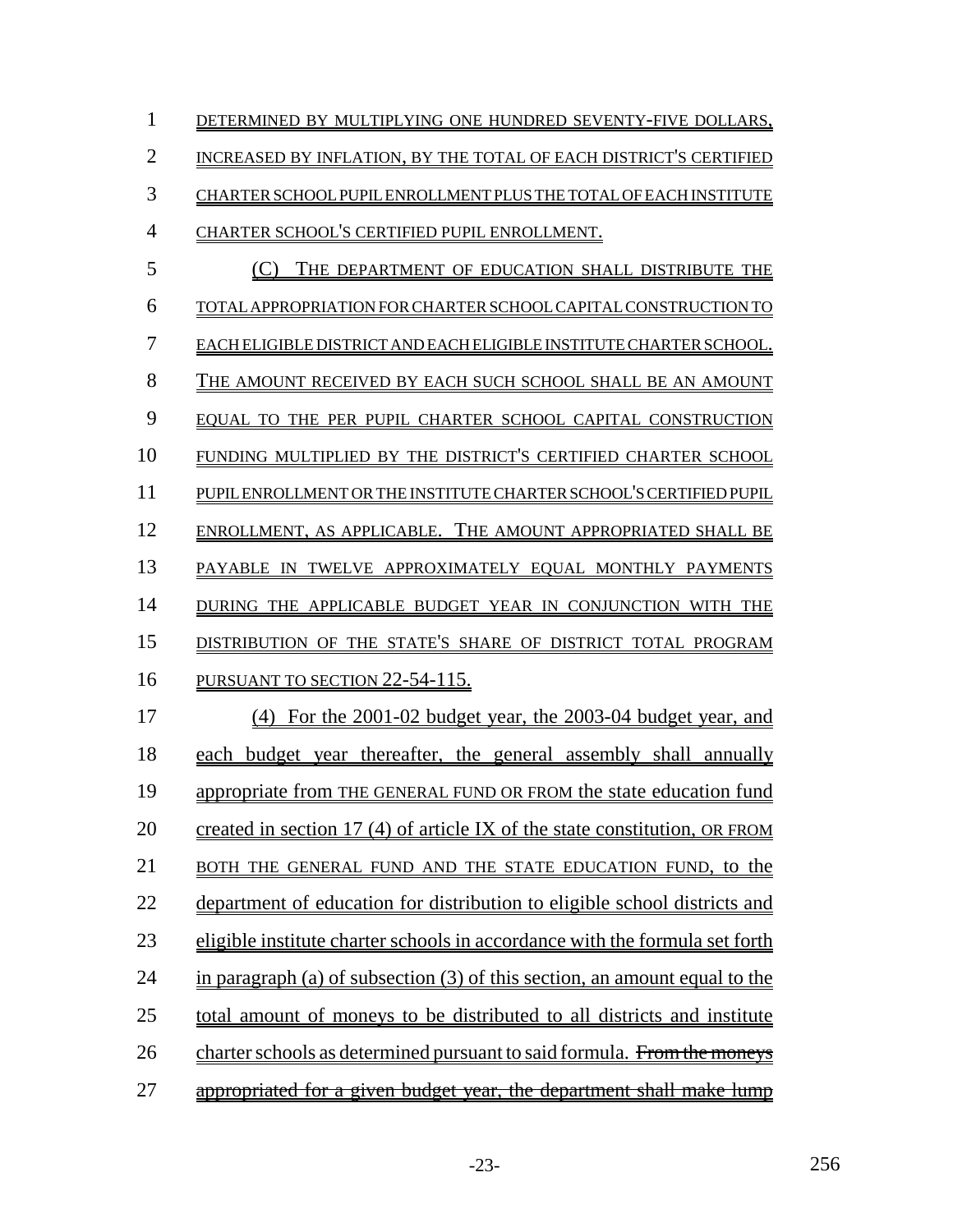| $\mathbf{1}$   | <u>sum payments of all moneys to be distributed to each eligible school</u>   |
|----------------|-------------------------------------------------------------------------------|
| $\overline{2}$ |                                                                               |
|                | district and eligible institute charter school during the budget year as soon |
| 3              | as possible.                                                                  |
| $\overline{4}$ | (5) A district that receives state education fund moneys OR                   |
| 5              | GENERAL FUND MONEYS pursuant to this section shall distribute all             |
| 6              | moneys received to qualified charter schools as required by section           |
| 7              | 22-30.5-112.3 and may not retain any of such moneys to defray                 |
| 8              | administrative expenses or for any other purpose.                             |
| 9              | <b>SECTION 14.</b> 22-54-124 (1), Colorado Revised Statutes, is               |
| 10             | amended BY THE ADDITION OF A NEW PARAGRAPH to read:                           |
| 11             | 22-54-124. State aid for charter schools - use of state education             |
| 12             | <b>fund moneys - definitions.</b> (1) As used in this section:                |
| 13             | (e.5) "PER PUPIL CHARTER SCHOOL CAPITAL CONSTRUCTION                          |
| 14             | FUNDING" MEANS AN AMOUNT EQUAL TO THE AMOUNT APPROPRIATED FOR                 |
| 15             | CHARTER SCHOOL CAPITAL CONSTRUCTION FUNDING PURSUANT TO                       |
| 16             | SUBPARAGRAPH (IV) OF PARAGRAPH (a) OF SUBSECTION (3) OF THIS                  |
| 17             | SECTION FOR THE APPLICABLE BUDGET YEAR DIVIDED BY THE TOTAL OF                |
| 18             | EACH DISTRICT'S CERTIFIED CHARTER SCHOOL PUPIL ENROLLMENT PLUS                |
| 19             | THE TOTAL OF EACH INSTITUTE CHARTER SCHOOL'S CERTIFIED PUPIL                  |
| 20             | ENROLLMENT FOR SUCH BUDGET YEAR.                                              |
| 21             | <b>SECTION 15.</b> 22-30.5-105 (5), Colorado Revised Statutes, is             |
| 22             | amended to read:                                                              |
| 23             | 22-30.5-105. Charter schools - contract contents - regulations.               |
| 24             | (5) Any term included in a charter contract that would require a charter      |
| 25             | school to waive or otherwise forego FORGO receipt of any amount of            |
| 26             | operational or capital construction funds provided to the charter school      |
| 27             | pursuant to the provisions of this article or pursuant to any other provision |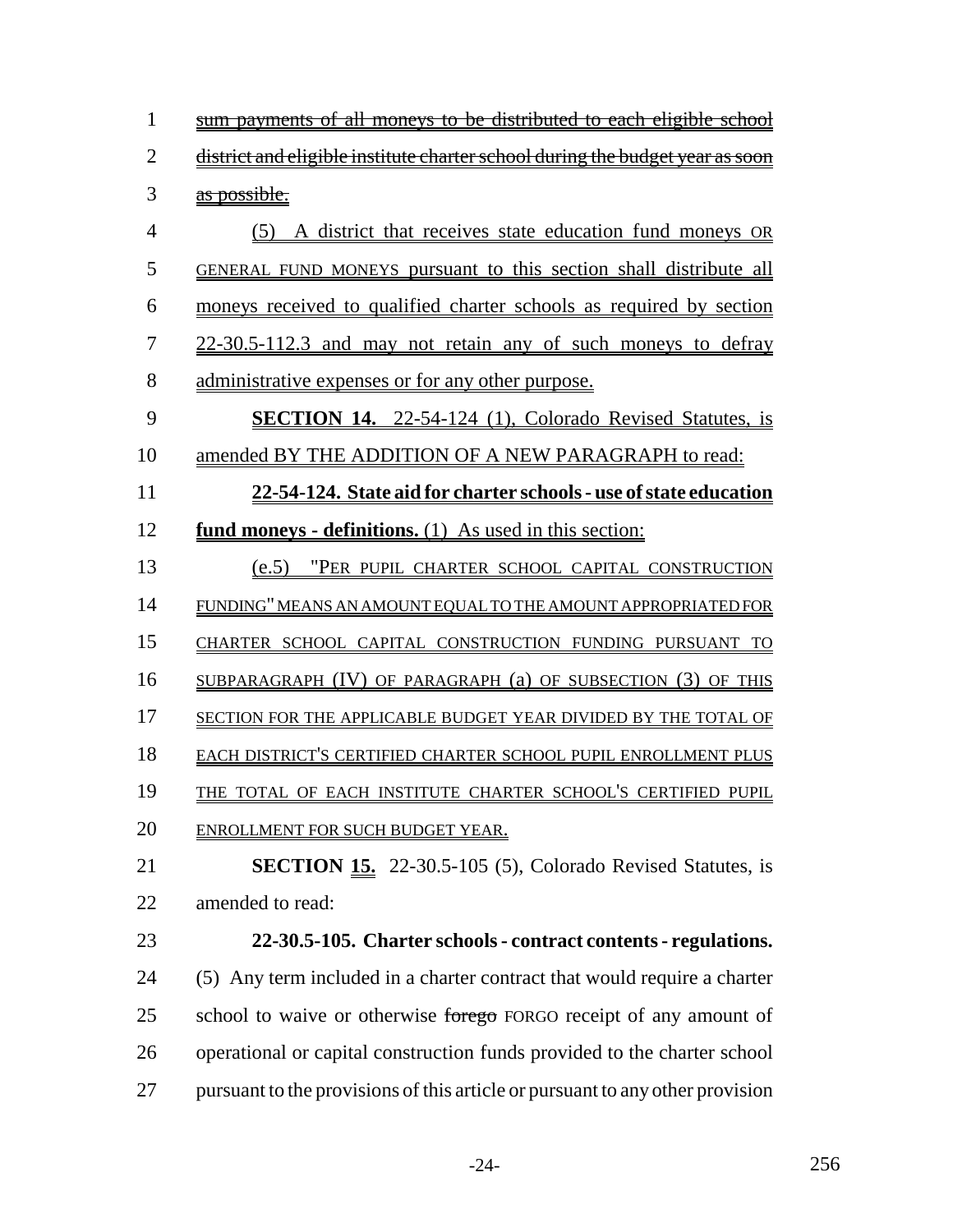of law is hereby declared null and void as against public policy and is 2 unenforceable. IN NO EVENT SHALL THIS SUBSECTION (5) BE CONSTRUED TO PROHIBIT ANY CHARTER SCHOOL FROM CONTRACTING WITH ITS CHARTERING LOCAL BOARD OF EDUCATION FOR THE PURCHASE OF SERVICES, INCLUDING BUT NOT LIMITED TO THE PURCHASE OF EDUCATIONAL SERVICES.

 **SECTION 16.** 22-30.5-112 (1) (a), (2), and (3) (a) (II), Colorado Revised Statutes, are amended to read:

 **22-30.5-112. Charter schools - financing - definitions - guidelines.** (1) (a) For purposes of the "Public School Finance Act of 1994", article 54 of this title, pupils enrolled in a charter school shall be included in the pupil enrollment, the on-line pupil enrollment, or the 13 preschool and kindergarten program enrollment, whichever is applicable, of the school district that granted its charter. The school district that granted its charter shall report to the department the number of pupils included in the school district's pupil enrollment, the school district's 17 on-line pupil enrollment, and the school district's preschool and 18 kindergarten program enrollment AND THE NUMBER OF AT-RISK PUPILS that are actually enrolled in each charter school.

20 (2) (a)  $(H)$  As part of the charter school contract, the charter school and the school district shall agree on funding and any services to be provided by the school district to the charter school.

23 (II) For the 1999-2000 budget year, the charter school and the 24 school district shall begin discussions on the contract using eighty percent of the district per pupil operating revenues.

26  $(HH)(A)(b)$  For budget year 2000-01 and budget years thereafter, 27 except as otherwise provided in  $\frac{\partial^2 f}{\partial x^2}$  PARAGRAPH (e) of this

-25- 256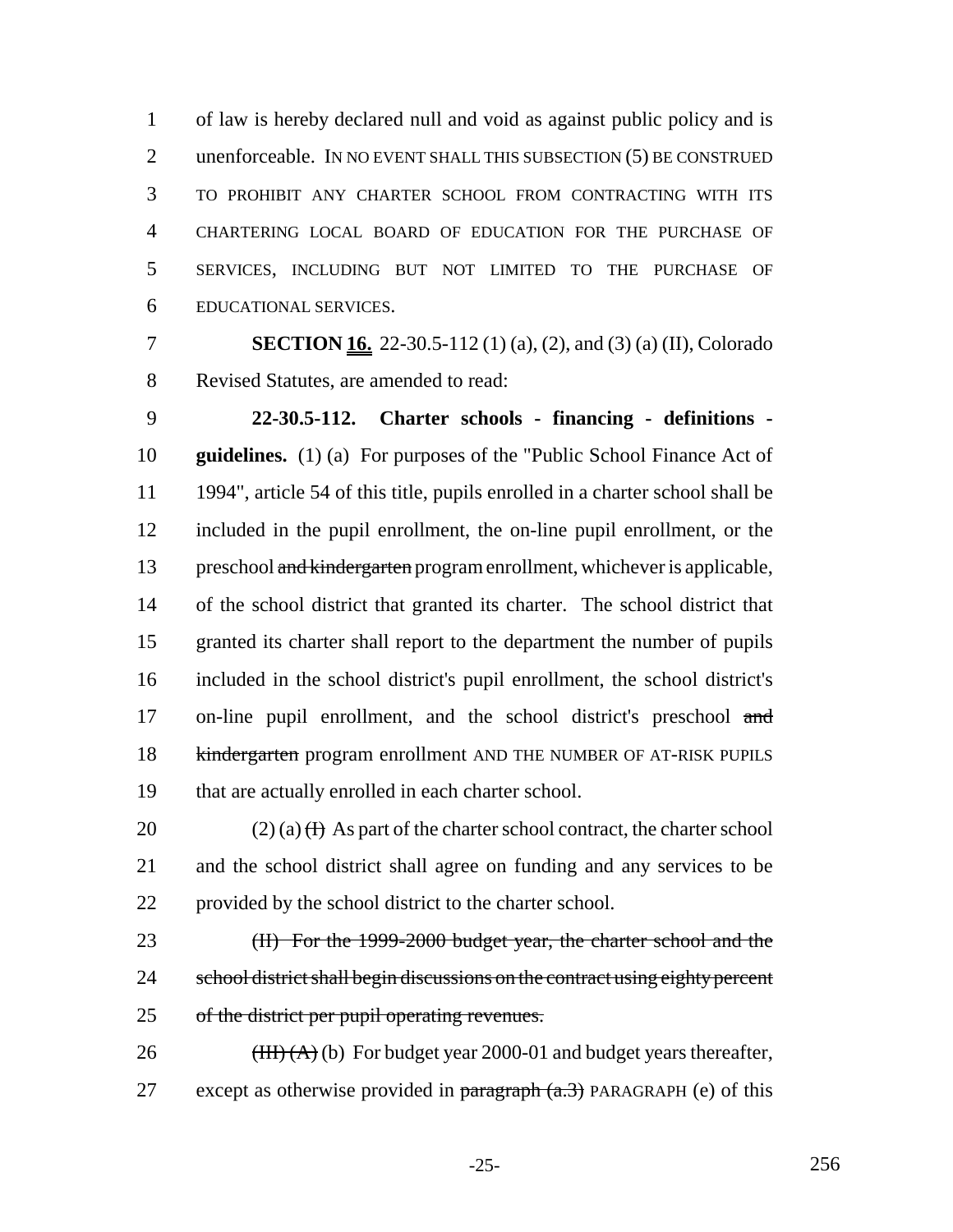subsection (2), each charter school and the chartering school district shall negotiate funding under the contract. The charter school shall receive:

 (I) One hundred percent of the district per pupil revenues FUNDING for each pupil enrolled in the charter school who is not an on-line pupil, 5 and SUBJECT TO THE PROVISIONS OF PARAGRAPH (c) OF THIS SUBSECTION  $6(2)$ ;

 (II) ONE HUNDRED PERCENT OF THE DISTRICT PER PUPIL AT-RISK FUNDING FOR EACH AT-RISK PUPIL ENROLLED IN THE CHARTER SCHOOL; (III) One hundred percent of the district per pupil on-line funding 10 for each on-line pupil enrolled in the charter school, except that SUBJECT 11 TO THE PROVISIONS OF PARAGRAPH (c) OF THIS SUBSECTION (2); AND (IV) ONE HUNDRED PERCENT OF ANY DISTRICT CENTERS OF

 EXCELLENCE FUNDING RECEIVED BY THE DISTRICT THAT IS CALCULATED BASED ON THE PERFORMANCE OF STUDENTS ENROLLED IN THE CHARTER SCHOOL.

 (c) The chartering school district may choose to retain the actual amount of the charter school's per pupil share of the central administrative overhead costs for services actually provided to the charter school, up to 19 five percent of the district per pupil revenues FUNDING for each pupil who is not an on-line pupil enrolled in the charter school and up to five percent of the district per pupil on-line funding for each on-line pupil enrolled in 22 the charter school.

23  $(B)$  (d) For budget years 2001-02 through 2010-11, the minimum 24 amount of funding specified in sub-subparagraph (A) of this 25 subparagraph (III) PARAGRAPHS (b) AND (c) OF THIS SUBSECTION (2) shall reflect the one-percent increase in the statewide base per pupil funding for state fiscal years 2001-02 through 2010-11 received by the school district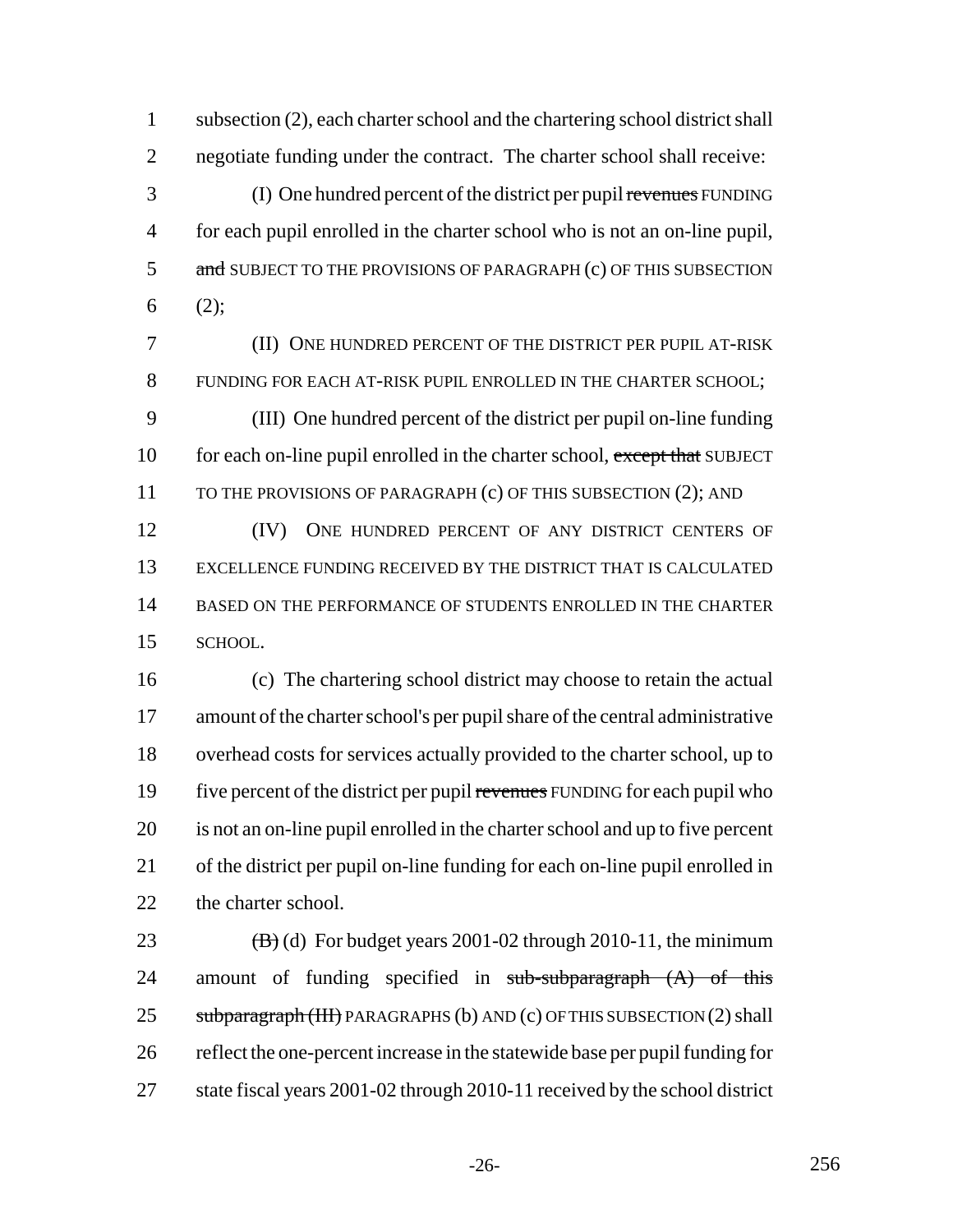as required by section 17 of article IX of the state constitution.  $(a.3)$  (e) If the authorizing school district enrolls five hundred or fewer students, the charter school shall receive funding in the amount of the greater of: (I) (A) One hundred percent of the district per pupil on-line funding for each on-line pupil enrolled in the charter school; plus (B) One hundred percent of the district per pupil revenues FUNDING for each pupil who is not an on-line pupil enrolled in the charter school; PLUS 10 (C) ONE HUNDRED PERCENT OF THE DISTRICT PER PUPIL AT-RISK FUNDING FOR EACH AT-RISK PUPIL ENROLLED IN THE CHARTER SCHOOL; PLUS (D) ONE HUNDRED PERCENT OF ANY DISTRICT CENTERS OF EXCELLENCE FUNDING RECEIVED BY THE DISTRICT THAT IS CALCULATED BASED ON THE PERFORMANCE OF STUDENTS ENROLLED IN THE CHARTER SCHOOL; minus (E) The actual amount of the charter school's per pupil share of the central administrative overhead costs incurred by the school district, based on audited figures; or 20 (II) (A) Eighty-five percent of the district per pupil revenues FUNDING for each pupil enrolled in the charter school who is not an on-line pupil; plus (B) Eighty-five percent of the district per pupil on-line funding for each on-line pupil enrolled in the charter school; PLUS 25 (C) ONE HUNDRED PERCENT OF THE DISTRICT PER PUPIL AT-RISK FUNDING FOR EACH AT-RISK PUPIL ENROLLED IN THE CHARTER SCHOOL; PLUS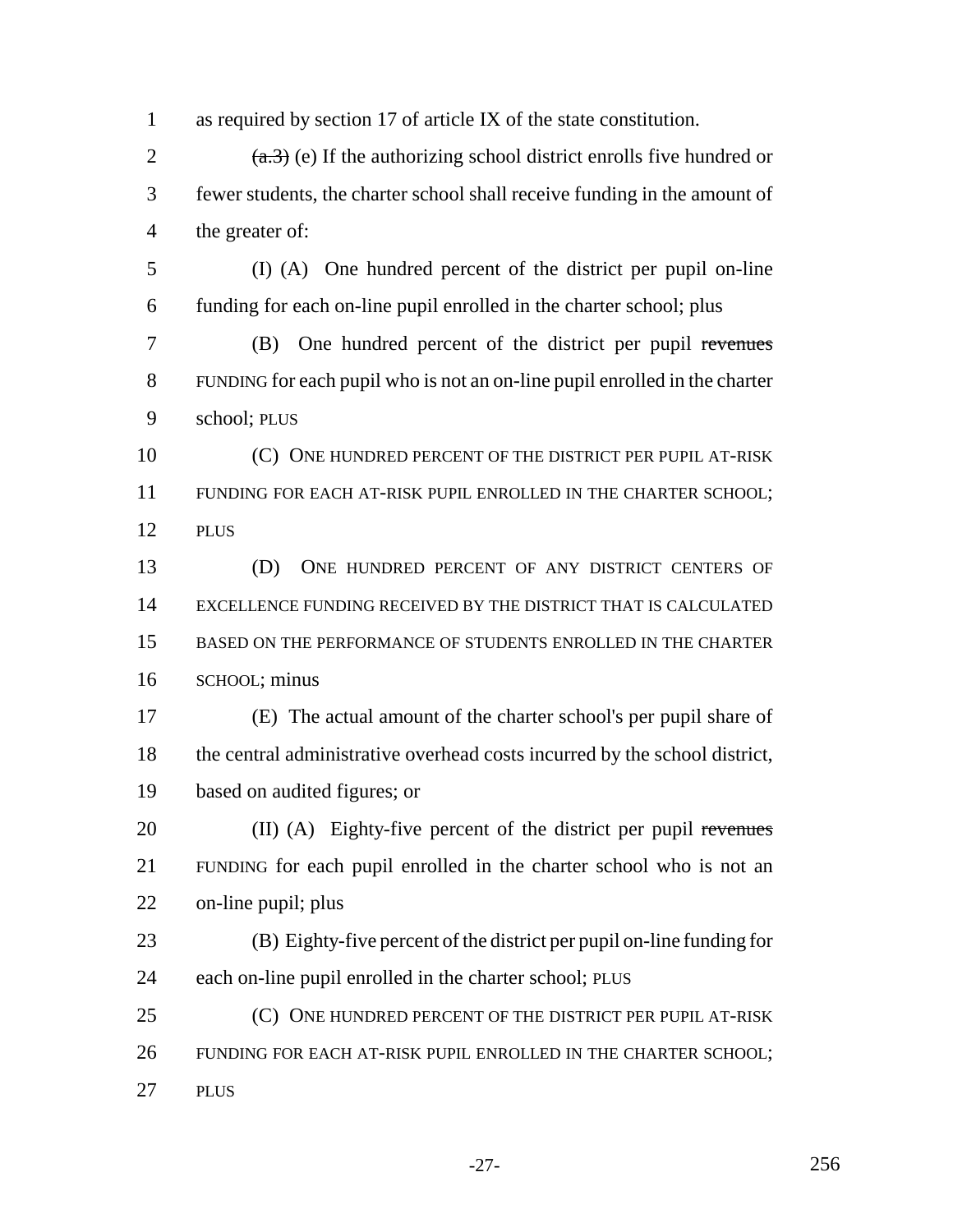(D) ONE HUNDRED PERCENT OF ANY DISTRICT CENTERS OF EXCELLENCE FUNDING RECEIVED BY THE DISTRICT THAT IS CALCULATED BASED ON THE PERFORMANCE OF STUDENTS ENROLLED IN THE CHARTER SCHOOL.

 $(a.4)(f)(f)(I)$  Within ninety days after the end of each fiscal year, each school district shall provide to each charter school within its district an itemized accounting of all its central administrative overhead costs. The actual central administrative overhead costs shall be the amount charged to the charter school. Any difference, within the limitations of subparagraph (III) of paragraph (a) PARAGRAPHS (c) AND (e) of this 11 subsection (2), and paragraph  $(a.3)$  of this subsection (2) between the amount initially charged to the charter school and the actual cost shall be reconciled and paid to the owed party.

 (II) Within ninety days after the end of each fiscal year, each 15 school district shall provide to each charter school within its OF THE district an itemized accounting of all the actual costs of district services the charter school chose at its discretion to purchase from the district 18 calculated in accordance with  $\frac{18}{2}$  paragraph (b) PARAGRAPH (k) of this subsection (2). Any difference between the amount initially charged to the charter school and the actual cost shall be reconciled and paid to the owed party.

 (III) If either party disputes an itemized accounting provided 23 pursuant to subparagraphs (I) and (II) of this  $\frac{\partial^2 f}{\partial x^2}$  paragraph (a.4) PARAGRAPH (f), any charges included in an accounting, or charges to either party, that party is entitled to request a third-party review at the requesting party's expense. The review shall be conducted by the department, and the department's determination shall be final.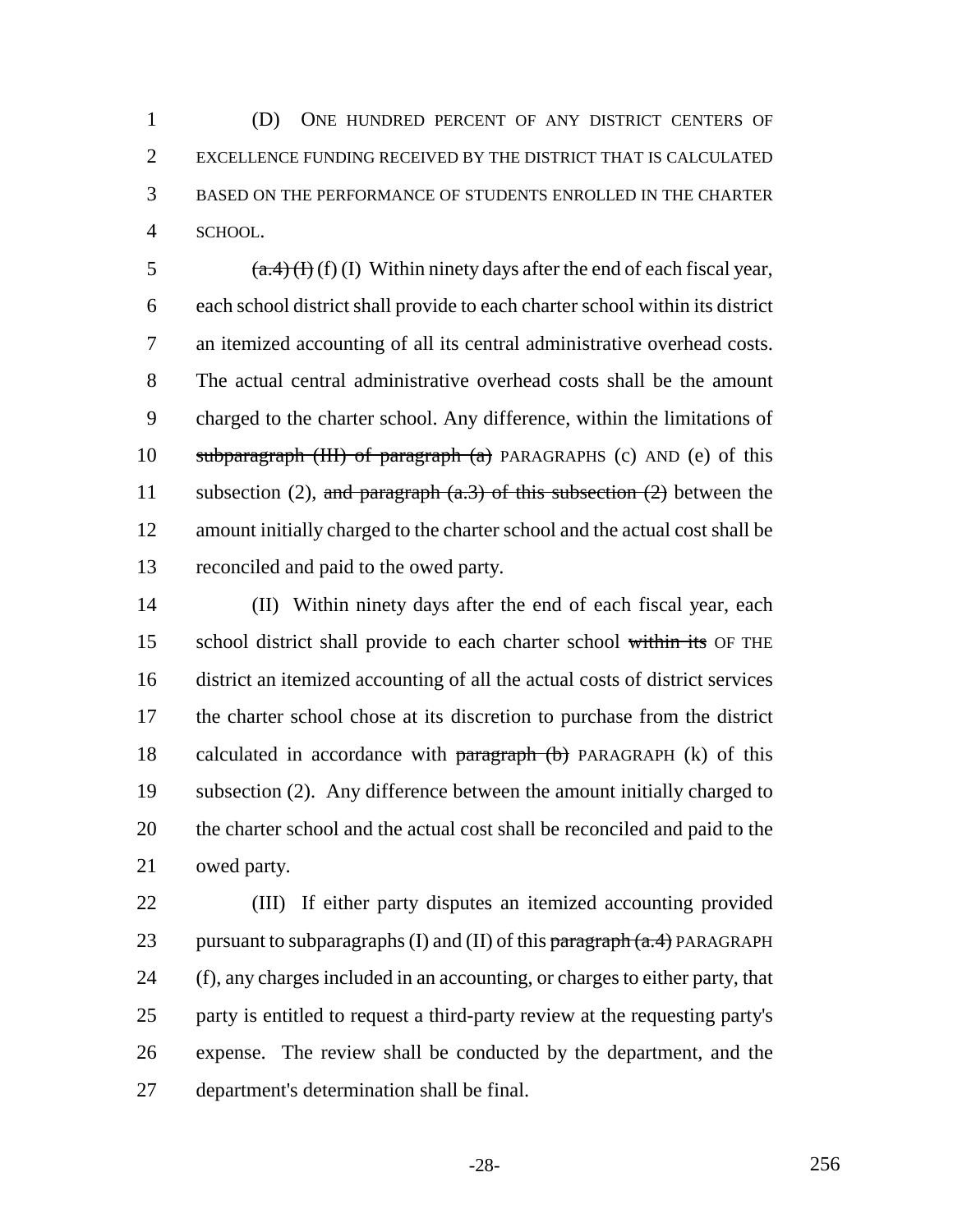$(a.5)$  (g) As used in this subsection (2) SECTION: **(I) "AT-RISK PUPIL" SHALL HAVE THE SAME MEANING AS SET**  FORTH IN SECTION 22-54-103 (1.5). (I) (II) "Central administrative overhead costs" means indirect costs incurred in providing: (A) Services listed under the heading of support services - general administration in the school district chart of accounts as specified by rule of the state board; and (B) Salaries and benefits for administrative job classifications listed under the headings of support services - business and support services - central in the school district chart of accounts as specified by rule of the state board. (III) "DIRECT COSTS" MEANS THE DIRECT COSTS INCURRED BY A SCHOOL DISTRICT SOLELY FOR THE PURPOSE OF REVIEWING CHARTER APPLICATIONS, NEGOTIATING THE CHARTER CONTRACT, AND PROVIDING DIRECT OVERSIGHT TO CHARTER SCHOOLS. "DIRECT COSTS" SHALL NOT INCLUDE THE SCHOOL DISTRICT'S LEGAL OR OTHER COSTS ATTRIBUTABLE TO LITIGATION OR THE RESOLUTION OF A DISPUTE WITH A CHARTER SCHOOL. **(IV) "DISTRICT CENTERS OF EXCELLENCE FUNDING" MEANS THE**  DISTRICT'S CENTERS OF EXCELLENCE FUNDING DETERMINED PURSUANT TO 22 SECTION 22-54-104 (4.3) FOR THE APPLICABLE BUDGET YEAR. (V) "DISTRICT PER PUPIL AT-RISK FUNDING" MEANS THE DISTRICT'S 24 AT-RISK FUNDING DETERMINED PURSUANT TO SECTION 22-54-104 (4) FOR THE APPLICABLE BUDGET YEAR DIVIDED BY THE NUMBER OF AT-RISK PUPILS ENROLLED IN THE DISTRICT FOR THE APPLICABLE BUDGET YEAR. (H) (VI) "District per pupil revenues FUNDING" means the district's

-29- 256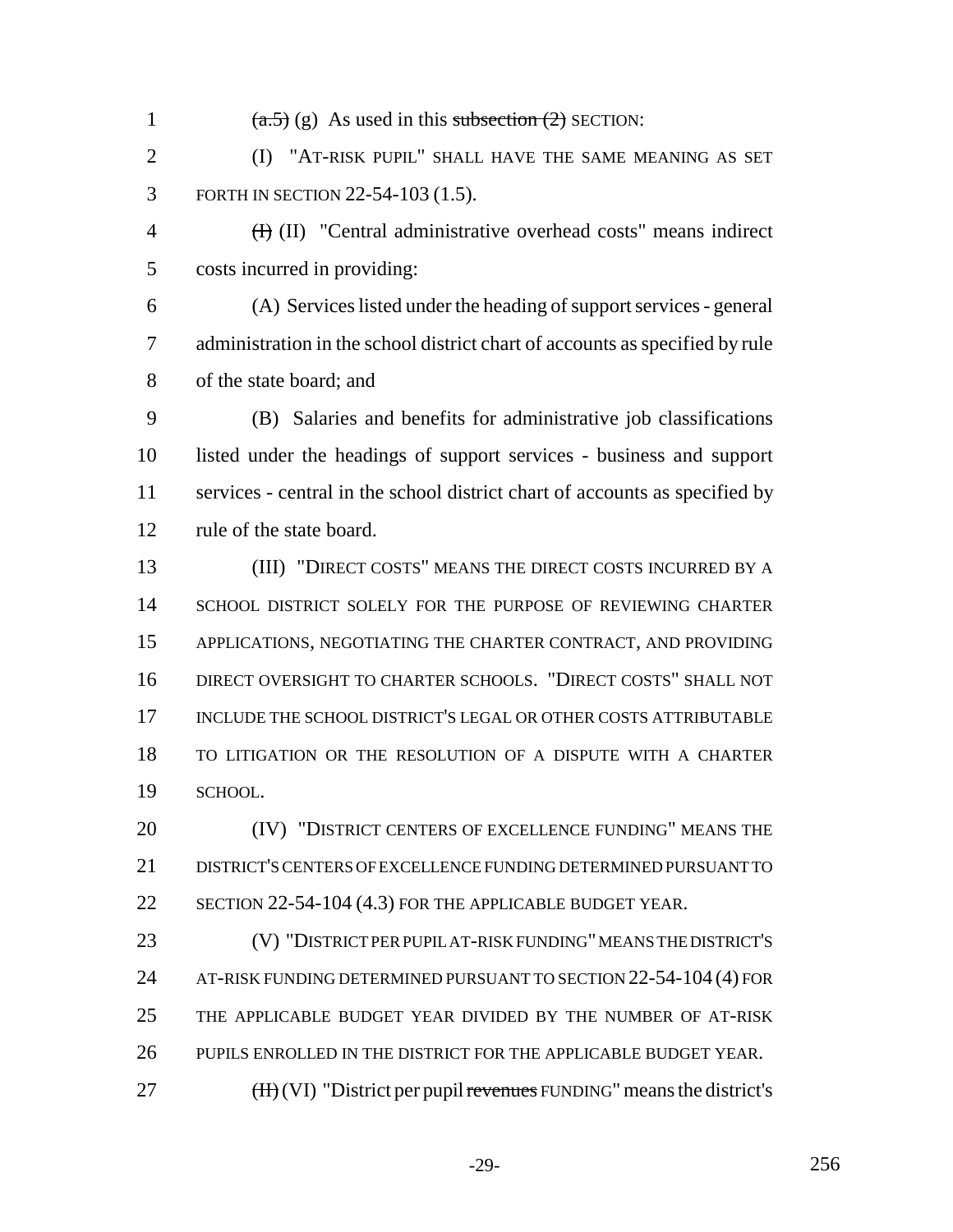total program as defined in section 22-54-103 (6) for any budget year divided by the district's funded pupil count as defined in section 3 22-54-103 (7) PER PUPIL FUNDING DETERMINED PURSUANT TO SECTION 4 22-54-104 (3) for said THE APPLICABLE budget year.

 $\overline{3}$  (H.5) (VII) "District per pupil on-line funding" means a school district's on-line funding, as specified in section 22-54-104 (4.5), divided 7 by the district's on-line pupil enrollment for any THE APPLICABLE budget year.

 (III) "Per pupil operating revenues" shall have the same meaning as provided in section 22-54-103 (9).

 (VIII) "ON-LINE PUPIL" MEANS A PUPIL WHO, ON OCTOBER 1 WITHIN THE APPLICABLE BUDGET YEAR OR THE SCHOOL DAY NEAREST SAID DATE, IS ENROLLED IN, ATTENDING, AND ACTIVELY PARTICIPATING IN A MULTI-DISTRICT PROGRAM, AS DEFINED IN SECTION 22-30.7-102 (6), CREATED PURSUANT TO ARTICLE 30.7 OF THIS TITLE.

16  $(a.7)$  (h) (I) For the 2000-01 budget year and budget years 17 thereafter THROUGH THE 2008-09 BUDGET YEAR, each charter school shall annually allocate the minimum per pupil dollar amount specified in section 22-54-105 (2) (b), multiplied by the number of students enrolled in the charter school who are not students enrolled in an on-line program, as defined in section 22-30.7-102 (9), to a fund created by the charter 22 school for capital reserve purposes, as set forth in section 22-45-103 (1) 23 (c) and (1) (e), or solely for the management of risk-related activities, as 24 identified in section 24-10-115, C.R.S., and article 13 of title 29, C.R.S., or among such allowable funds. Said moneys shall be used for the 26 purposes set forth in section 22-45-103 (1) (c) and (1) (e) and may not be expended by the charter school for any other purpose. ANY MONEYS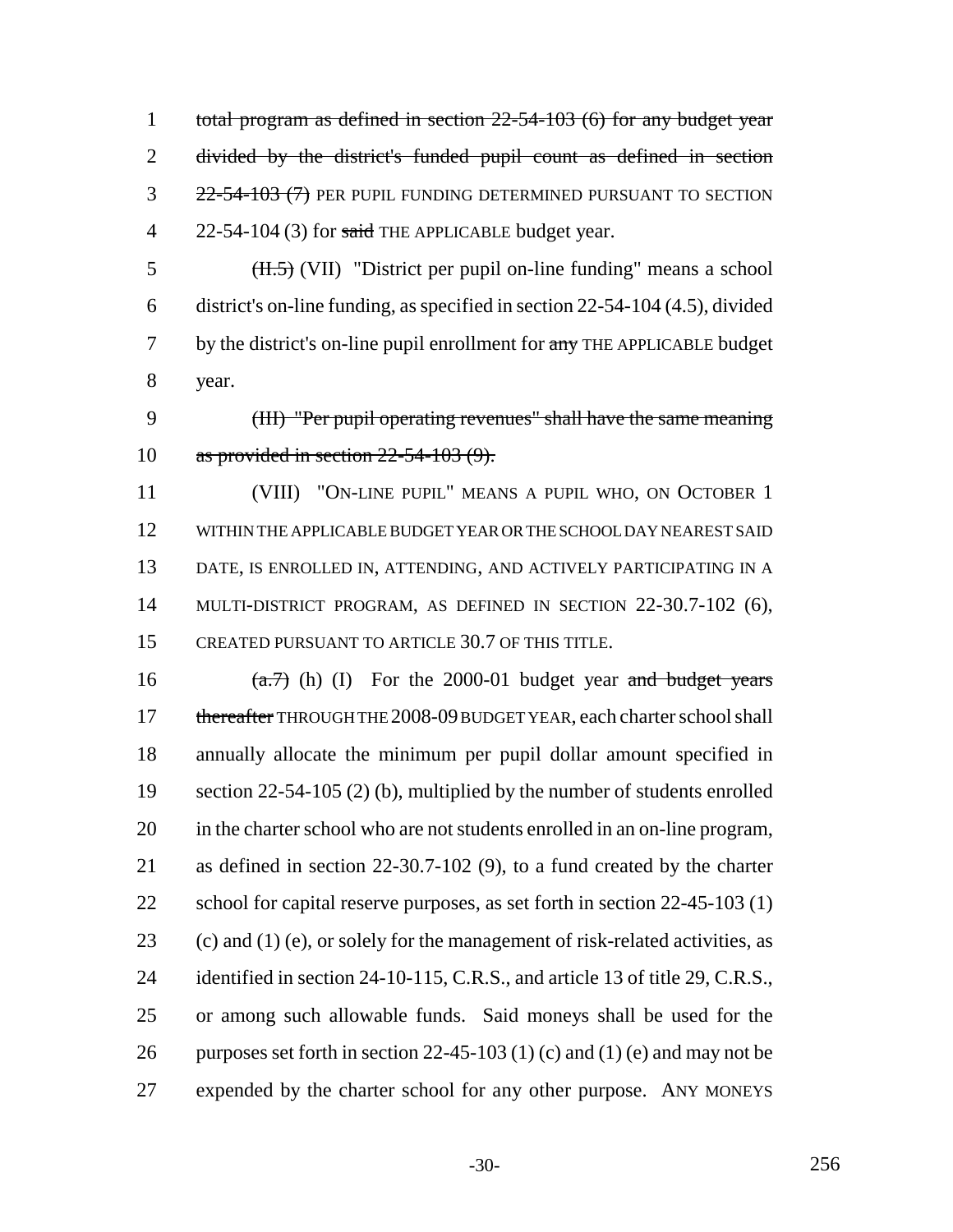REMAINING IN SUCH FUND THAT HAVE NOT BEEN EXPENDED PRIOR TO THE 2 2009-10 BUDGET YEAR SHALL BE BUDGETED FOR THE PURPOSES SET FORTH IN SECTION 22-45-103 (1)(c) AND (1)(e) IN THE 2009-10 BUDGET YEAR OR ANY BUDGET YEAR THEREAFTER.

 (II) FOR THE 2009-10 BUDGET YEAR AND BUDGET YEARS THEREAFTER, EACH CHARTER SCHOOL THAT RECEIVES AT-RISK FUNDING PURSUANT TO PARAGRAPH (b) OF THIS SUBSECTION (2) SHALL EXPEND IN TOTAL AT LEAST SEVENTY-FIVE PERCENT OF THE CHARTER SCHOOL'S AT-RISK FUNDING ON DIRECT INSTRUCTION OR STAFF DEVELOPMENT, OR BOTH, FOR THE EDUCATIONAL PROGRAM FOR AT-RISK PUPILS ENROLLED IN 11 THE CHARTER SCHOOL.

 $(a.8)$  (I) (I) For the 2000-01 budget year and budget years thereafter, the school district shall provide federally required educational 14 services to students enrolled in charter schools on the same basis as such services are provided to students enrolled in other public schools of the school district. Each charter school shall pay an amount equal to the per pupil cost incurred by the school district in providing federally required educational services, multiplied by the number of students enrolled in the charter school. At either party's request, however, the charter school and the school district may negotiate and include in the charter contract alternate arrangements for the provision of and payment for federally required educational services.

 (II) Notwithstanding any provision of subparagraph (I) of this 24 paragraph  $(a.8)$  PARAGRAPH (i) to the contrary, the school district shall calculate the per pupil cost of providing federally required educational services after subtracting the amount received in federal and state moneys for providing said services.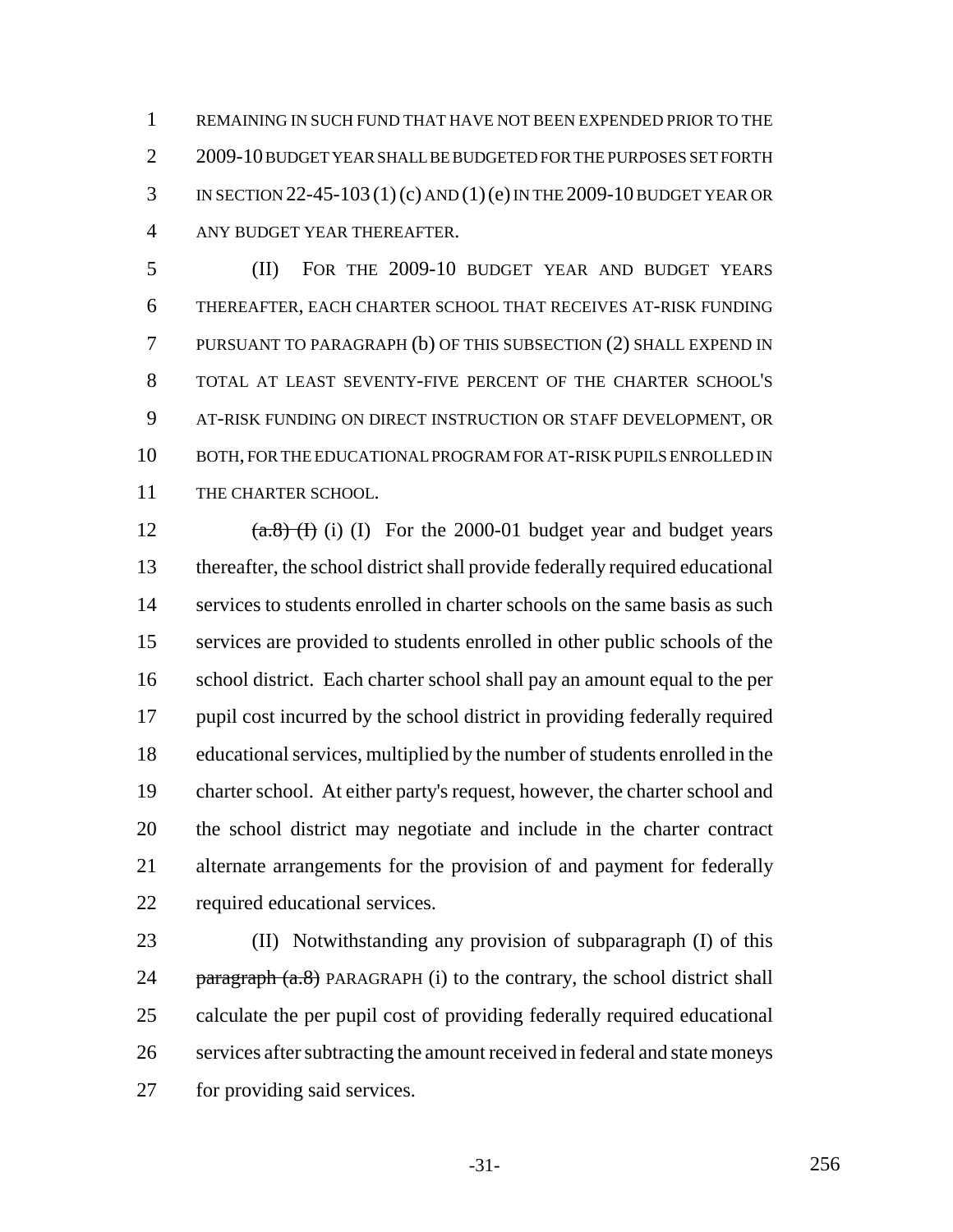$(a.9)$  (j) For budget year 2002-03 and budget years thereafter, and in accordance with section 22-30.5-406, the funding provided by a chartering school district to a charter school pursuant to this subsection (2) shall be reduced by the amount of any direct payments of principal and interest due on bonds issued on behalf of a charter school by a governmental entity other than a school district for the purpose of financing charter school capital construction that were made by the state treasurer or the chartering school district on behalf of the charter school.

9 (b) (k) (I) The charter school, at its discretion, may contract with the school district for the direct purchase of district services in addition to those included in central administrative overhead costs, including but not limited to food services, custodial services, maintenance, curriculum, media services, and libraries. The amount to be paid by a charter school 14 in purchasing any district service pursuant to this paragraph (b) PARAGRAPH (k) shall be determined by dividing the cost of providing the service for the entire school district, as specified in the school district's budget, by the number of students enrolled in the school district and multiplying said amount by the number of students enrolled in the charter school.

 $\left(\frac{b.5}{11}\right)$  (II) The charter school and the school district shall negotiate prior to the beginning of each fiscal year for the payment to the school district of any direct costs incurred by the school district. If the charter school and the school district do not reach agreement regarding the payment of direct costs, the school district shall be barred from withholding from the charter school any moneys as reimbursement for direct costs. The school district shall provide an itemized accounting to each charter school for the direct costs incurred by the school district with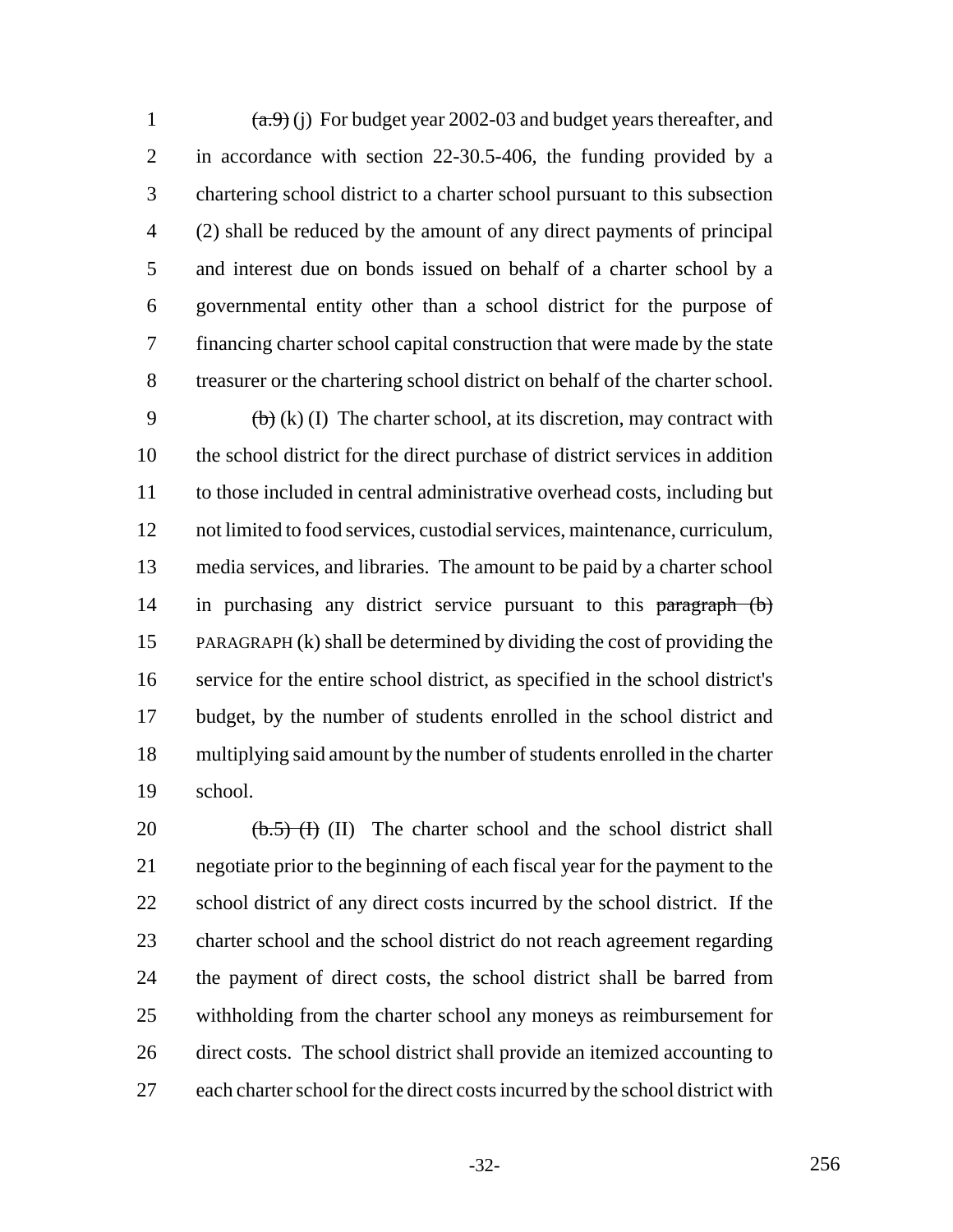1 the itemized accounting provided pursuant to  $\frac{\partial^2 f}{\partial x^2}$  PARAGRAPH 2 (f) of this subsection (2).

 (II) For purposes of this paragraph (b.5), "direct costs" means the direct costs incurred by a school district solely for the purpose of reviewing charter applications, negotiating the charter contract, and providing direct oversight to charter schools. "Direct costs" shall not include the school district's legal or other costs attributable to litigation or the resolution of a dispute with a charter school.

9 (c) (I) For the 1999-2000 budget year, in no event shall the 10 amount of funding negotiated pursuant to this subsection (2) be less than 11 eighty percent of the district per pupil operating revenues multiplied by 12 the number of pupils enrolled in the charter school.

13 (II) For budget year 2000-01 and budget years thereafter, the 14 amount of funding received by a charter school pursuant to this 15 subsection (2) shall not be less than one hundred percent of the chartering 16 school district's district per pupil revenues FUNDING, minus up to five 17 percent as provided in subparagraph  $(HH)$  of paragraph  $(a)$  PARAGRAPH  $(c)$ 18 of this subsection (2), multiplied by the number of pupils enrolled in the 19 charter school or as otherwise provided in paragraph  $(a,3)$  (e) of this 20 subsection (2) for any charter school chartered by a school district that 21 enrolls five hundred or fewer students.

22 (d) (Deleted by amendment, L. 2004, p. 1583, § 10, effective June 23  $3, 2004.$ 

24  $(e)$  (m) Fees collected from students enrolled at a charter school 25 shall be retained by such THE COLLECTING charter school.

26 (3) (a) (II) For budget year 2000-01 and budget years thereafter, 27 if the charter school and the school district have negotiated to allow the

-33- 256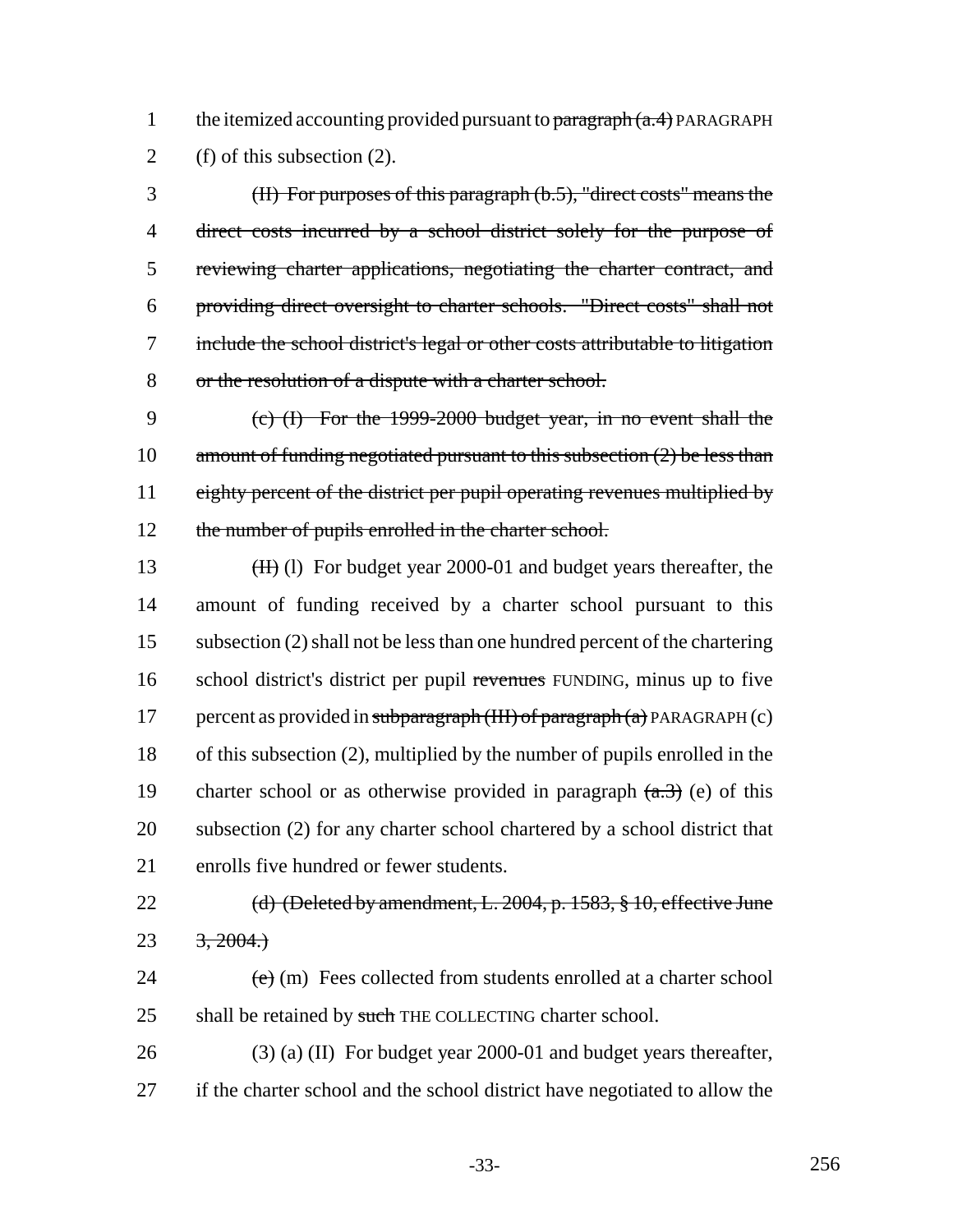charter school to provide federally required educational services pursuant 2 to paragraph  $(a.8)$  PARAGRAPH (i) of subsection (2) of this section, the proportionate share of state and federal resources generated by students receiving such federally required educational services or staff serving them shall be directed by the school district or administrative unit to the charter school enrolling such students.

 **SECTION 17.** 22-30.5-112.1 (1) (e), (2), (3), (4), and (6), Colorado Revised Statutes, are amended to read:

 **22-30.5-112.1. Charter schools - definitions - exclusive jurisdiction districts - authorized on or after July 1, 2004 - financing.** (1) As used in this section, unless the context otherwise requires:

 (e) "Central administrative overhead costs" shall have the same 13 meaning as provided in section  $22-30.5-112$  (2)  $(a.5)$  (I) SECTION 14  $22-30.5-112(2)(g)(II).$ 

15 (2) Notwithstanding the provisions of section  $22-30.5-112(2)$  (a) 16 to (2) (a.5), (2) (b), (2) (b.5), and (2) (c), the amount of funding to be 17 received by a district charter school SECTION 22-30.5-112 (2) (f) AND (2) (k), the accounting of central administrative overhead costs between a district charter school and a qualifying school district and the direct purchase of district services by a district charter school from a qualifying school district shall be determined pursuant to the provisions of this section.

23 (3) (a) For budget year  $2004-05$  and budget years thereafter, each 24 district charter school and the qualifying school district that approved the charter shall negotiate funding under the charter contract. The district charter school shall receive one hundred percent of the adjusted district 27 per pupil revenues for each pupil enrolled in the district charter school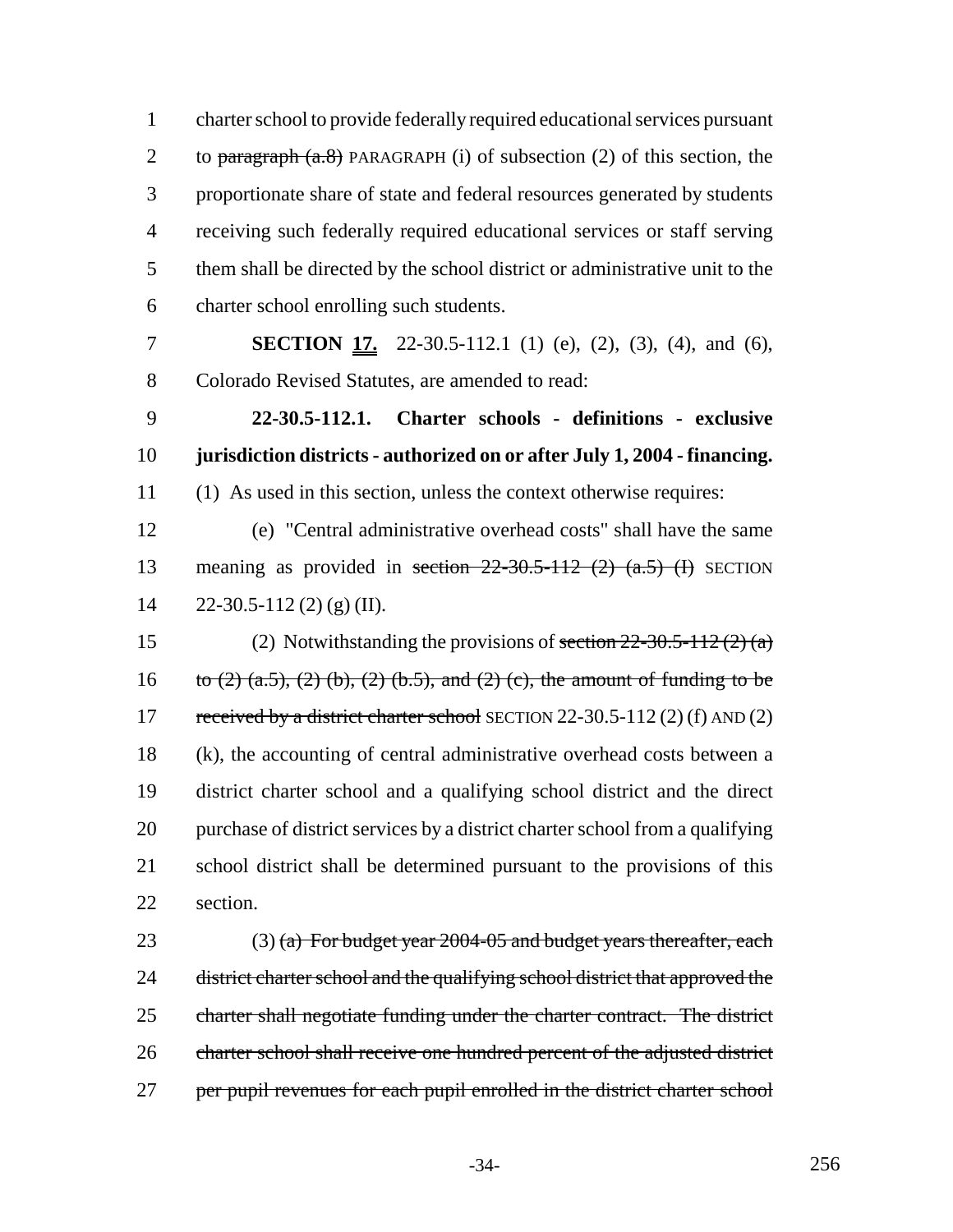1 who is not an on-line pupil and one hundred percent of the district per 2 pupil on-line funding for each on-line pupil enrolled in the district charter 3 school; except that the qualifying school district may choose to retain the 4 sum of the actual amount of the district charter school's per pupil share of 5 the central administrative overhead costs for services actually provided 6 to the district charter school, up to five percent of the adjusted district per 7 pupil revenues for each pupil who is not an on-line pupil enrolled in the 8 district charter school and up to five percent of the district per pupil 9 on-line funding for each on-line pupil enrolled in the district charter 10 school.

11 (b) Notwithstanding any provision of this subsection (3) to the 12 contrary, if a qualifying school district enrolls five hundred or fewer 13 students, the district charter school shall receive funding in the amount of 14 the greater of one hundred percent of the district per pupil on-line funding 15 for each on-line pupil enrolled in the district charter school plus one 16 hundred percent of the district per pupil revenues for each pupil who is 17 not an on-line pupil enrolled in the district charter school, minus the 18 actual amount of the district charter school's per pupil share of the central 19 administrative overhead costs incurred by the qualifying school district, 20 based on audited figures, or eighty-five percent of the district per pupil 21 revenues for each pupil enrolled in the district charter school who is not 22 an on-line pupil plus eighty-five percent of the district per pupil on-line 23 funding for each on-line pupil enrolled in the district charter school.

 (4) Within ninety days after the end of each fiscal year, each qualifying school district shall provide to each district charter school authorized by the qualifying school district an itemized accounting of all its central administrative overhead costs. The actual central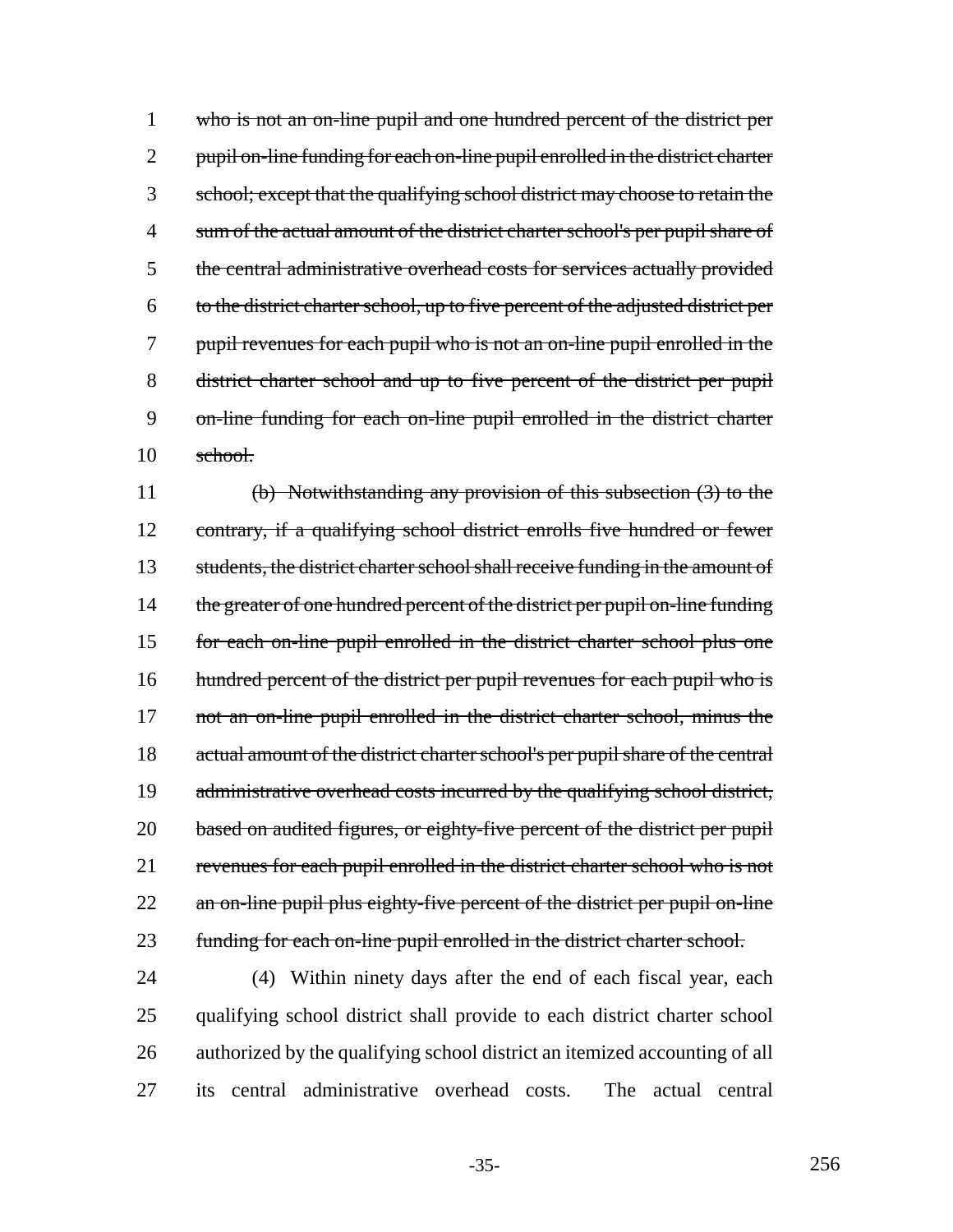administrative overhead costs shall be the amount charged to the district charter school. Any difference, within the limitations specified in subsection (3) of this section SECTION 22-30.5-112 (2) (c) AND (2) (e), between the amount initially charged to the district charter school and the actual cost shall be reconciled and paid to the owed party.

 (6) Notwithstanding any other provision of this section to the contrary and for the purposes of this section only, a school district in which more than forty percent of the pupil enrollment consists of at-risk pupils at the time a charter school's application is first approved shall be 10 deemed to have the same percentage of at-risk pupil enrollment for the term of the charter contract. For purposes of renewal of the charter 12 contract, the percentage of at-risk pupils in the school district at the time the renewal application is submitted shall be the percentage used for 14 purposes of determining whether the school district is a qualifying school district and subject to the provisions of this section.

 **SECTION 18.** Part 1 of article 30.5 of title 22, Colorado Revised Statutes, is amended BY THE ADDITION OF A NEW SECTION to read:

 **22-30.5-112.2. Hold-harmless at-risk pupil funding - definitions - repeal.** (1) FOR PURPOSES OF THIS SECTION, UNLESS THE CONTEXT OTHERWISE REQUIRES:

 (a) "AT-RISK FUNDING DIFFERENTIAL" MEANS THE DIFFERENCE BETWEEN THE DISTRICT'S PER-PUPIL AT-RISK DISTRIBUTION FUNDING MULTIPLIED BY THE NUMBER OF PUPILS WHO ARE NOT ON-LINE PUPILS ENROLLED IN THE CHARTER SCHOOL FOR THE APPLICABLE BUDGET YEAR AND ONE HUNDRED PERCENT OF THE DISTRICT'S PER PUPIL AT-RISK 27 FUNDING, AS DEFINED IN SECTION 22-30.5-112  $(2)(g)(V)$ , MULTIPLIED BY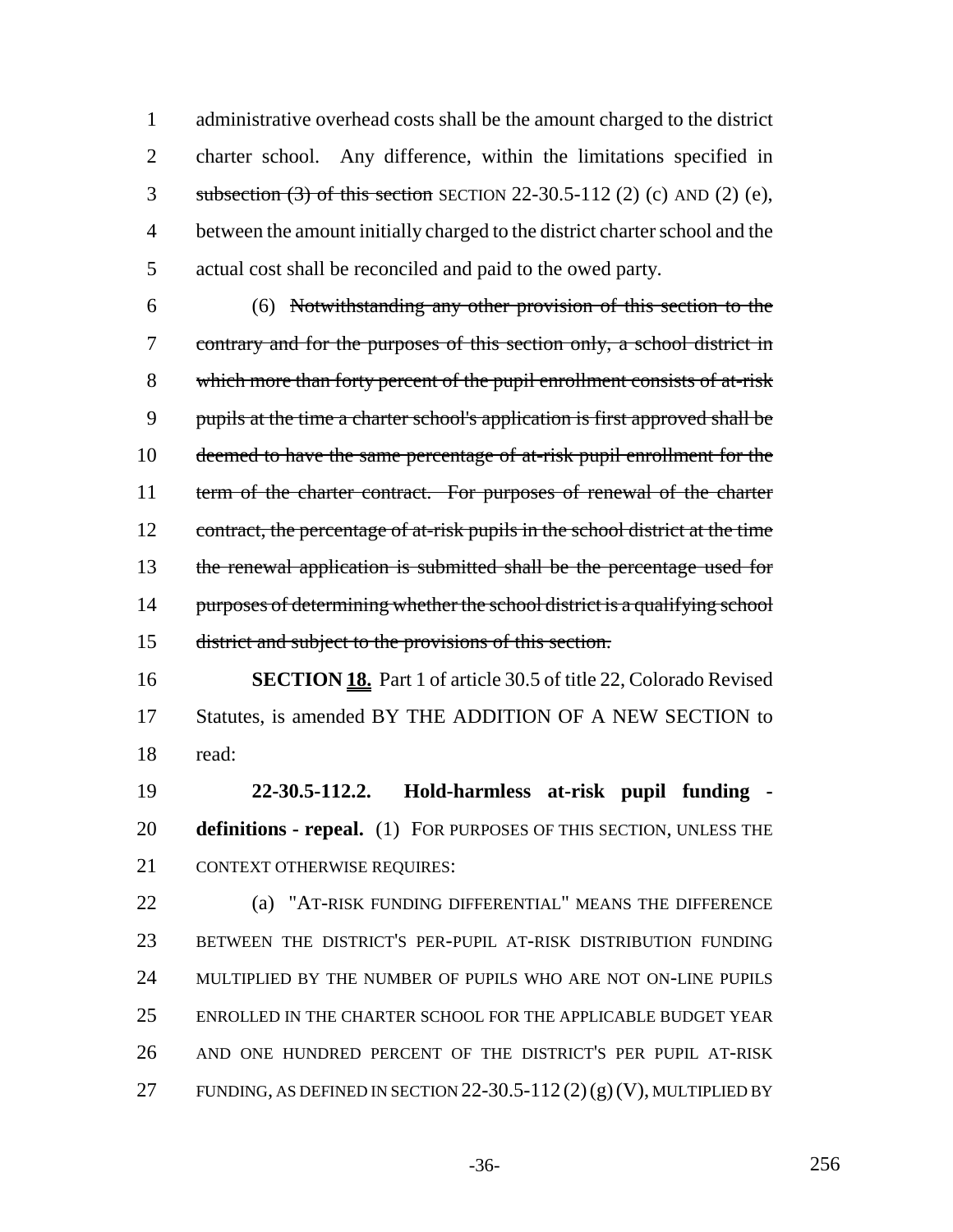THE NUMBER OF AT-RISK PUPILS, AS DEFINED IN SECTION 22-30.5-112 (2) (g) (I), ENROLLED IN THE CHARTER SCHOOL FOR THE APPLICABLE BUDGET YEAR.

 (b) "PER PUPIL AT-RISK DISTRIBUTION FUNDING" MEANS THE AMOUNT OF AT-RISK FUNDING, AS DETERMINED PURSUANT TO SECTION 22-54-104(4), RECEIVED BY A SCHOOL DISTRICT FOR THE 2008-09 BUDGET YEAR DIVIDED BY THE DISTRICT'S FUNDED PUPIL COUNT, AS DEFINED IN SECTION 22-54-103 (7), FOR THE 2008-09 BUDGET YEAR.

9 (2) EXCEPT AS OTHERWISE PROVIDED IN SUBSECTION (3) OF THIS SECTION, FOR THE 2009-10 BUDGET YEAR, AND FOR EACH BUDGET YEAR 11 THEREAFTER THROUGH THE 2013-14 BUDGET YEAR, A CHARTER SCHOOL THAT RECEIVED DISTRICT PER PUPIL REVENUES, AS DEFINED IN SECTION 22-54-103 (9.3), CALCULATED PURSUANT TO SECTION 22-30.5-112 FOR THE 2008-09 BUDGET YEAR SHALL RECEIVE HOLD-HARMLESS AT-RISK PUPIL FUNDING IN ADDITION TO THE FUNDING CALCULATED PURSUANT TO SECTION 22-30.5-112. FOR EACH BUDGET YEAR, THE DEPARTMENT SHALL CALCULATE THE AMOUNT OF A CHARTER SCHOOL'S HOLD-HARMLESS AT-RISK PUPIL FUNDING AS FOLLOWS:

19 (a) FOR THE 2009-10 AND 2010-11 BUDGET YEARS, ONE HUNDRED PERCENT OF THE CHARTER SCHOOL'S AT-RISK FUNDING DIFFERENTIAL;

 (b) FOR THE 2011-12 BUDGET YEAR, SEVENTY-FIVE PERCENT OF 22 THE CHARTER SCHOOL'S AT-RISK FUNDING DIFFERENTIAL;

23 (c) FOR THE  $2012-13$  BUDGET YEAR, FIFTY PERCENT OF THE CHARTER SCHOOL'S AT-RISK FUNDING DIFFERENTIAL; AND

25 (d) FOR THE 2013-14 BUDGET YEAR, TWENTY-FIVE PERCENT OF THE CHARTER SCHOOL'S AT-RISK FUNDING DIFFERENTIAL.

(3) IN ANY OF THE 2009-10 THROUGH 2013-14 BUDGET YEARS, IF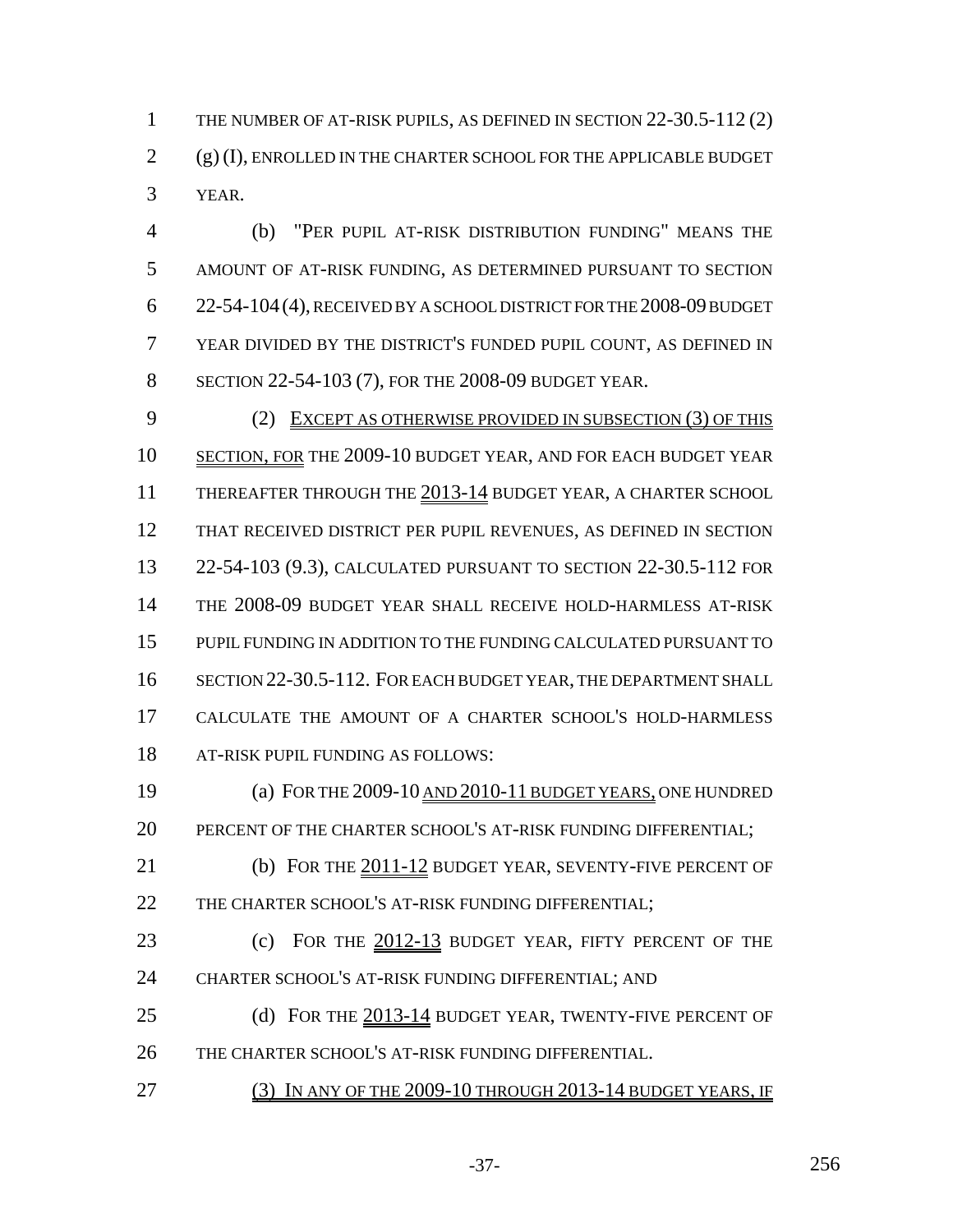| 1              | A CHARTER SCHOOL THAT IS ELIGIBLE FOR HOLD-HARMLESS AT-RISK PUPIL    |
|----------------|----------------------------------------------------------------------|
| $\overline{2}$ | FUNDING PURSUANT TO SUBSECTION (2) OF THIS SECTION DOES NOT          |
| 3              | COLLECT FROM EACH PUPIL ENROLLED IN THE CHARTER SCHOOL WHO IS        |
| $\overline{4}$ | ELIGIBLE FOR PARTICIPATION IN THE FEDERAL "NATIONAL SCHOOL LUNCH     |
| 5              | ACT" CREATED IN 42 U.S.C. SEC. 1751 ET SEQ., THE REQUIRED FEDERAL    |
| 6              | APPLICATION FORM, THE DEPARTMENT SHALL CALCULATE THE AMOUNT OF       |
| 7              | THE CHARTER SCHOOL'S HOLD-HARMLESS AT-RISK PUPIL FUNDING AS          |
| 8              | <b>FOLLOWS:</b>                                                      |
| 9              | FOR THE 2009-10 BUDGET YEAR, SEVENTY-FIVE PERCENT OF                 |
| 10             | THE CHARTER SCHOOL'S AT-RISK FUNDING DIFFERENTIAL;                   |
| 11             | FOR THE 2010-11 BUDGET YEAR, FIFTY PERCENT OF THE<br>(b)             |
| 12             | CHARTER SCHOOL'S AT-RISK FUNDING DIFFERENTIAL;                       |
| 13             | (c) FOR THE 2011-12 BUDGET YEAR, TWENTY-FIVE PERCENT OF              |
| 14             | THE CHARTER SCHOOL'S AT-RISK FUNDING DIFFERENTIAL; AND               |
| 15             | (d) FOR THE 2012-13 OR 2013-14 BUDGET YEAR, ZERO PERCENT OF          |
| 16             | THE CHARTER SCHOOL'S AT-RISK FUNDING DIFFERENTIAL.                   |
| 17             | (4) FOR EACH OF THE 2009-10 THROUGH 2013-14 BUDGET YEARS,            |
| 18             | THE GENERAL ASSEMBLY SHALL APPROPRIATE TO THE DEPARTMENT THE         |
| 19             | AMOUNT REQUIRED FOR THE HOLD-HARMLESS AT-RISK FUNDING                |
| 20             | PURSUANT TO THIS SECTION. THE DEPARTMENT SHALL ALLOCATE TO THE       |
| 21             | APPROPRIATE SCHOOL DISTRICT THE AMOUNT OF HOLD-HARMLESS AT-RISK      |
| 22             | FUNDING DUE TO A CHARTER SCHOOL OF THE SCHOOL DISTRICT PURSUANT      |
| 23             | TO THIS SECTION. THE SCHOOL DISTRICT SHALL TRANSFER TO THE           |
| 24             | APPROPRIATE CHARTER SCHOOL THE ENTIRE AMOUNT OF<br><b>THE</b>        |
| 25             | HOLD-HARMLESS AT-RISK FUNDING RECEIVED FOR THE CHARTER SCHOOL.       |
| 26             | (5) THIS SECTION IS REPEALED, EFFECTIVE JULY 1, 2014.                |
| 27             | <b>SECTION 19.</b> 22-30.5-505 (3) (d) and (3) (e), Colorado Revised |

-38- 256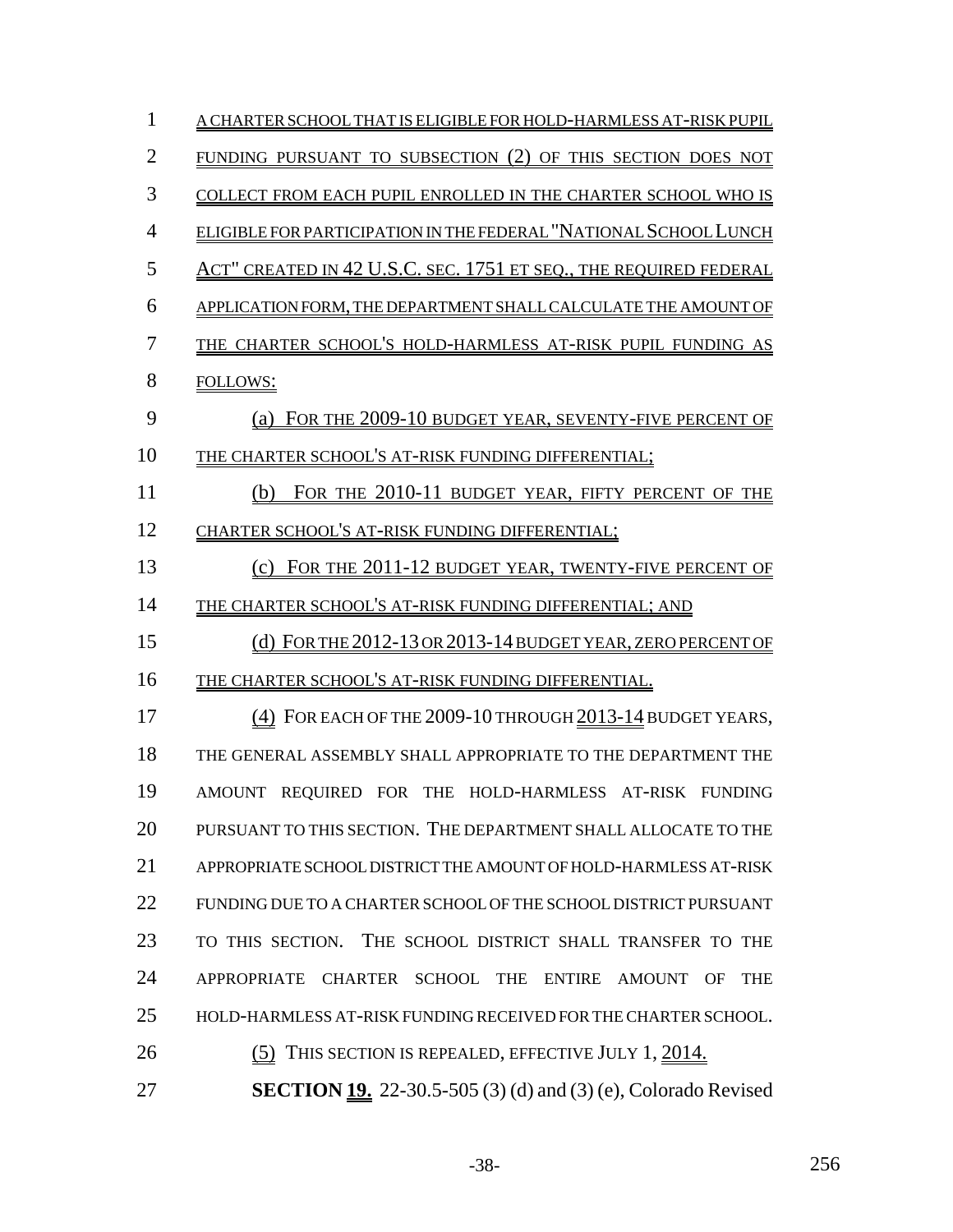Statutes, are amended, and the said 22-30.5-505 (3) is further amended BY THE ADDITION OF A NEW PARAGRAPH, to read:

 **22-30.5-505. State charter school institute - institute board - appointment - powers and duties - rules.** (3) The mission of the institute board shall be to foster high-quality public school choices offered through institute charter schools, including particularly schools that are focused on closing the achievement gap for at-risk students. In discharging its duties pursuant to this part 5, the institute shall:

 (d) Measure the academic success of each institute charter school 10 through performance-based means and not process-based means; and

 (e) Provide the opportunity for a student enrolled in an institute charter school to develop a plan for academic remediation upon the request of the student's parent or legal guardian; AND

 (f) ENSURE THAT EACH STUDENT WHO ENROLLS IN THE NINTH GRADE IN AN INSTITUTE CHARTER SCHOOL, ON THE DAY OF ENROLLMENT, IS REGISTERED WITH THE ON-LINE COLLEGE PLANNING AND PREPARATION RESOURCE OPERATED AS A DIVISION WITHIN THE DEPARTMENT OF HIGHER EDUCATION AND COMMONLY REFERRED TO AS "COLLEGE IN COLORADO". THE INSTITUTE, THE DEPARTMENT, AND THE DEPARTMENT OF HIGHER EDUCATION SHALL COLLABORATE TO MONITOR THE IMPLEMENTATION OF 21 THIS PARAGRAPH (f).

 **SECTION 20.** 22-30.5-508 (5), Colorado Revised Statutes, is amended to read:

 **22-30.5-508. Institute charter schools - contract contents - regulations.** (5) Any term included in a charter contract that would 26 require an institute charter school to waive or otherwise forego FORGO receipt of any amount of operational or capital construction funds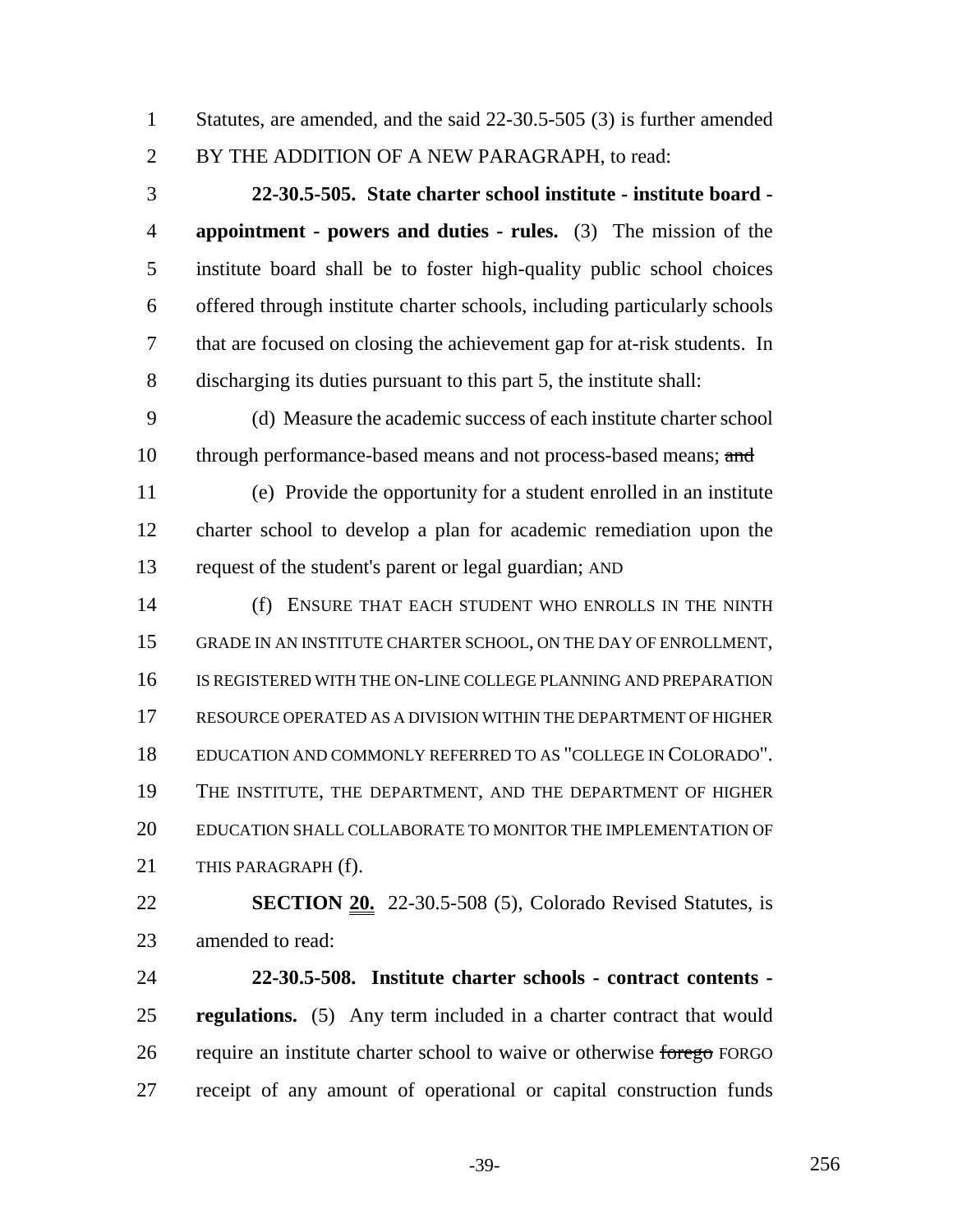provided to the institute charter school pursuant to the provisions of this 2 part 5 or pursuant to any other provision of law is hereby declared null and void as against public policy and is unenforceable. IN NO EVENT SHALL THIS SUBSECTION (5) BE CONSTRUED TO PROHIBIT ANY INSTITUTE CHARTER SCHOOL FROM CONTRACTING WITH THE INSTITUTE FOR THE PURCHASE OF SERVICES, INCLUDING BUT NOT LIMITED TO THE PURCHASE OF EDUCATIONAL SERVICES.

**SECTION 21.** 22-30.5-513 (1) (b), (1) (c), (1) (d), (1) (g), (1) (j), (2) (b), (3) (b), and (4) (a), Colorado Revised Statutes, are amended, and 10 the said 22-30.5-513 (1) is further amended BY THE ADDITION OF A NEW PARAGRAPH, to read:

 **22-30.5-513. Institute charter schools - definitions - funding.** (1) As used in this section, unless the context otherwise requires:

 (b) "Accounting district's adjusted per pupil revenues" means the accounting district's per pupil funding plus the accounting district's at-risk 16 per pupil funding.

 (c) "Accounting district's at-risk funding" means the amount of funding for at-risk pupils in the accounting district determined in 19 accordance with the formulas described in section 22-54-104 (4).

20 (d) "Accounting district's at-risk per pupil funding" means the 21 amount of funding determined in accordance with the following formula: **(The accounting district's at-risk funding divided by the**  accounting district's funded pupil count) x (the institute charter school's percentage of at-risk pupils divided by the accounting district's percentage of at-risk pupils) (e.5) "ACCOUNTING DISTRICT'S PER PUPIL AT-RISK FUNDING"

MEANS THE AMOUNT OF FUNDING FOR AT-RISK PUPILS IN THE ACCOUNTING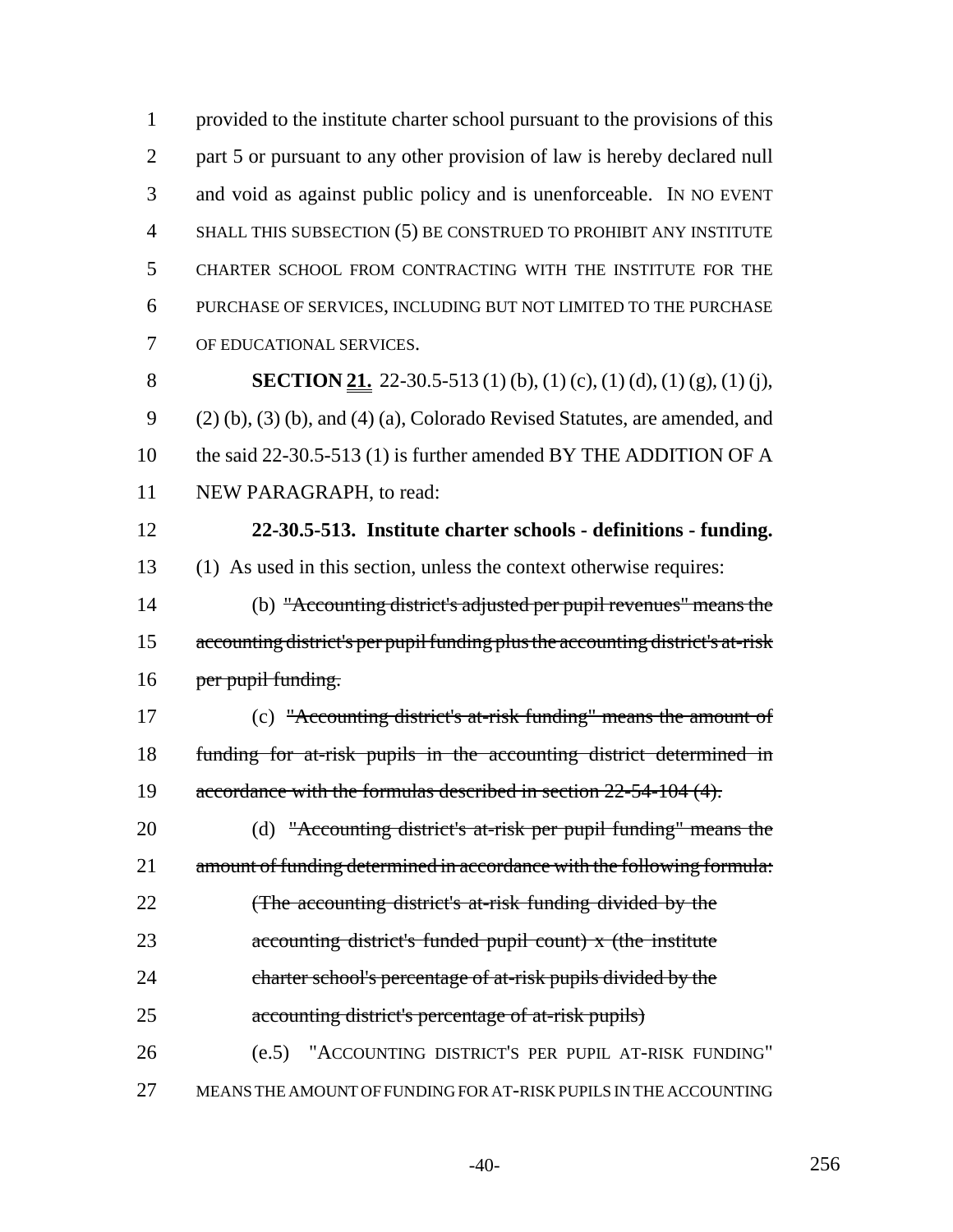DISTRICT, INCLUDING ANY AT-RISK PUPILS ENROLLED IN AN INSTITUTE CHARTER SCHOOL LOCATED IN THE ACCOUNTING DISTRICT, DETERMINED IN ACCORDANCE WITH THE FORMULAS DESCRIBED IN SECTION 22-54-104 (4) FOR THE APPLICABLE BUDGET YEAR DIVIDED BY THE NUMBER OF AT-RISK PUPILS ENROLLED IN THE ACCOUNTING DISTRICT, INCLUDING ANY AT-RISK PUPILS ENROLLED IN AN INSTITUTE CHARTER SCHOOL LOCATED IN THE ACCOUNTING DISTRICT, FOR THE APPLICABLE BUDGET YEAR.

 (g) "Accounting district's per pupil on-line funding" means THE ACCOUNTING DISTRICT'S on-line funding, as specified in section 10 22-54-104 (4.5), for any THE APPLICABLE budget year divided by the 11 on-line pupil enrollment OF THE ACCOUNTING DISTRICT, INCLUDING ANY ON-LINE PUPILS ENROLLED IN AN INSTITUTE CHARTER SCHOOL LOCATED IN THE ACCOUNTING DISTRICT, FOR THE APPLICABLE BUDGET YEAR.

(j) "On-line pupil enrollment" means:

 (I) For the 2007-08 budget year, the number of pupils, on October 16 1 within the applicable budget year or the school day nearest said date, 17 enrolled in, attending, and actively participating in an on-line program 18 created pursuant to article 30.7 of this title by the institute charter school, 19 which pupils meet the requirements specified in section 22-30.7-107 (1) 20 (a) or are exempt pursuant to rules adopted by the state board pursuant to 21 section 22-30.7-107 (1) (c).

 (II) For the 2008-09 budget year, and for budget years thereafter, the number of pupils, on October 1 within the applicable budget year or the school day nearest said date, enrolled in, attending, and actively participating in a multi-district program, as defined in section 22-30.7-102 (6), created pursuant to article 30.7 of this title by the ACCOUNTING DISTRICT OR BY AN institute charter school LOCATED WITHIN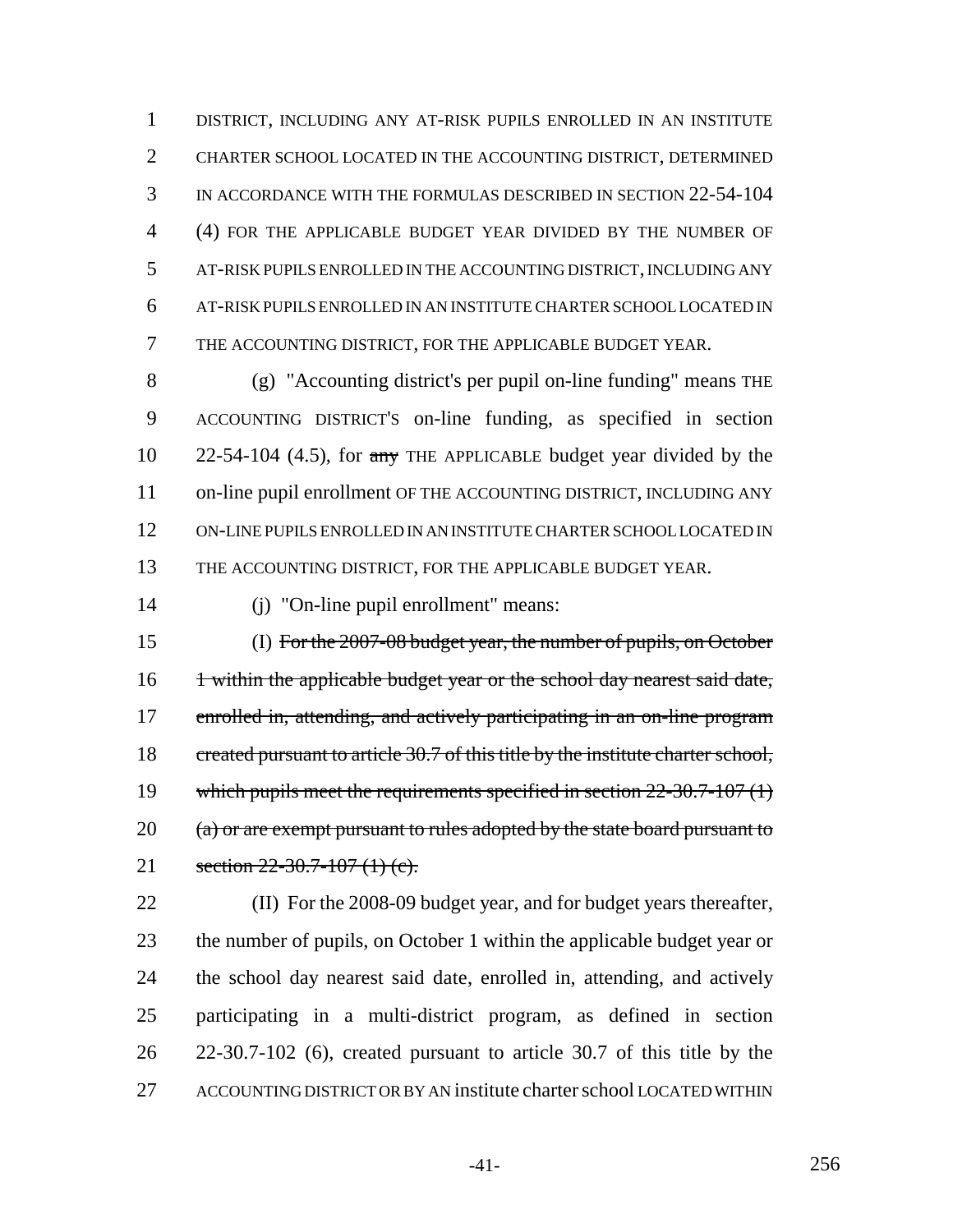THE ACCOUNTING DISTRICT.

 (2) (b) (I) For budget year 2004-05 and budget years thereafter, each institute charter school and the institute shall negotiate funding under the charter contract at a minimum of:

 (A) Ninety-five percent of the institute charter school's accounting district's adjusted per pupil revenues PER PUPIL FUNDING for each pupil enrolled in the institute charter school who is not an on-line pupil;

 (B) ONE HUNDRED PERCENT OF THE INSTITUTE CHARTER SCHOOL'S ACCOUNTING DISTRICT'S PER PUPIL AT-RISK FUNDING FOR EACH AT-RISK 10 PUPIL ENROLLED IN THE INSTITUTE CHARTER SCHOOL;

11 (C) ONE HUNDRED PERCENT OF ANY CENTERS OF EXCELLENCE FUNDING THAT IS CALCULATED PURSUANT TO SECTION 22-54-104 (4.3) BASED ON THE PERFORMANCE OF PUPILS ENROLLED IN THE INSTITUTE CHARTER SCHOOL; and

 (D) Ninety-five percent of the institute charter school's accounting district's per pupil on-line funding for each on-line pupil enrolled in the institute charter school.

 (II) The institute may retain the actual amount of the institute charter school's per pupil share of the administrative overhead costs for services actually provided to the institute charter school; except that the institute may retain no more than the actual cost of the administrative overhead costs not to exceed three percent of the accounting district's 23 adjusted per pupil revenues PER PUPIL FUNDING for each pupil, who is not an on-line pupil, enrolled in the institute charter school and three percent of the accounting district's per pupil on-line funding for each on-line pupil enrolled in the institute charter school.

(3) (b) For purposes of the "Public School Finance Act of 1994",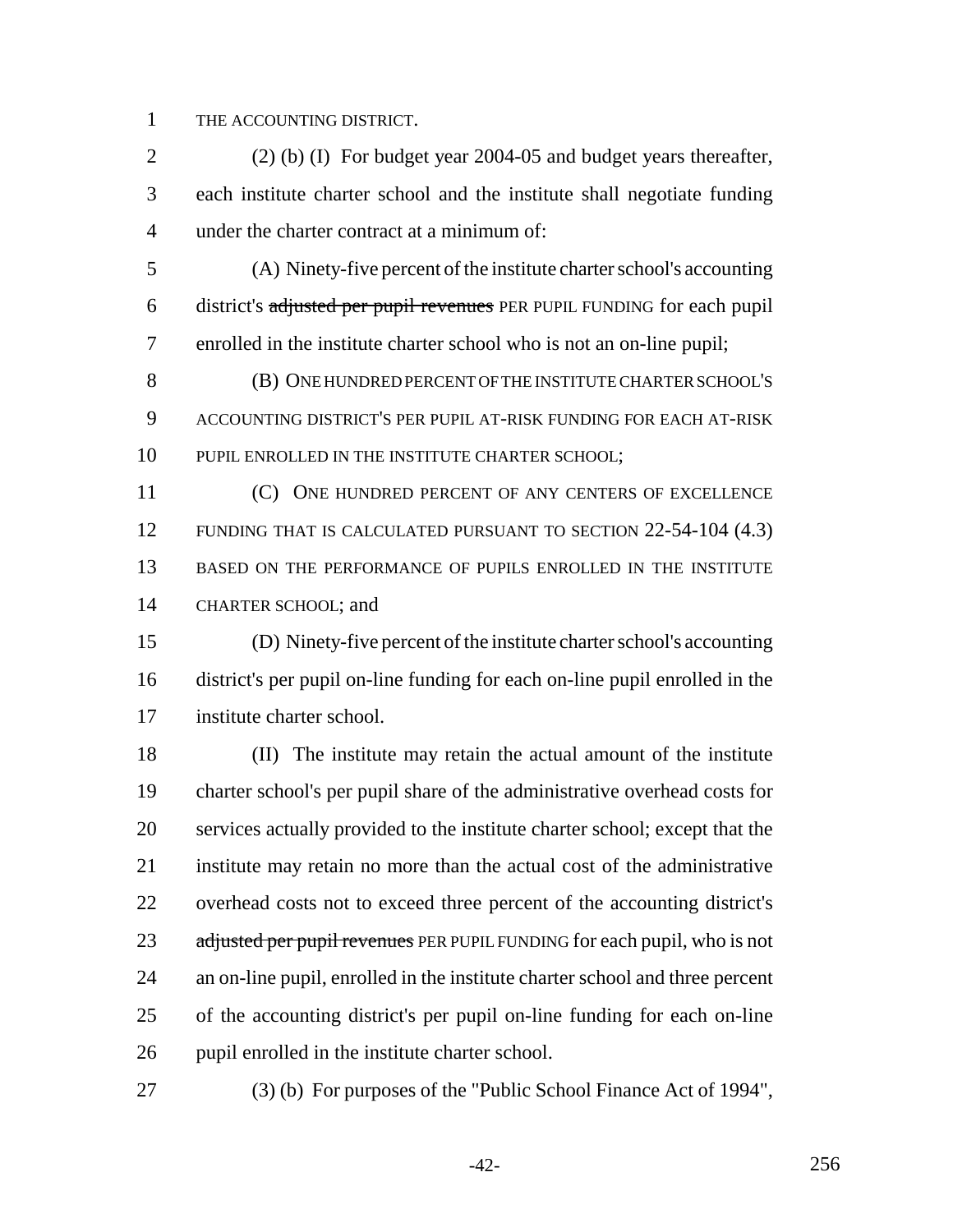article 54 of this title, the department shall add the pupils enrolled in an institute charter school to the funded pupil count, THE AT-RISK PUPIL COUNT, and the on-line pupil enrollment of the institute charter school's accounting district.

 (4) (a) (I) For each institute charter school, the department shall withhold from the state equalization payments of the institute charter school's accounting district an amount equal to:

 (A) One hundred percent of the accounting district's adjusted per 9 pupil revenues PER PUPIL FUNDING multiplied by the number of pupils enrolled in the institute charter school who are not on-line pupils; PLUS (B) ONE HUNDRED PERCENT OF THE ACCOUNTING DISTRICT'S PER

 PUPIL AT-RISK FUNDING MULTIPLIED BY THE NUMBER OF AT-RISK PUPILS 13 ENROLLED IN THE INSTITUTE CHARTER SCHOOL; PLUS

**(C)** ONE HUNDRED PERCENT OF ANY OF THE ACCOUNTING DISTRICT'S CENTERS OF EXCELLENCE FUNDING THAT IS CALCULATED PURSUANT TO SECTION 22-54-104 (4.3) BASED ON THE PERFORMANCE OF 17 PUPILS ENROLLED IN THE INSTITUTE CHARTER SCHOOL; plus an amount 18 equal to

 (D) One hundred percent of the accounting district's per pupil on-line funding multiplied by the number of on-line pupils enrolled in the institute charter school.

 (I.5) The department shall forward to the institute the amount withheld minus an amount not to exceed two percent of the amount withheld PURSUANT TO SUB-SUBPARAGRAPHS (A) AND (D) OF SUBPARAGRAPH (I) OF THIS PARAGRAPH (a) that may be retained by the department as reimbursement for the reasonable and necessary costs to the department to implement the provisions of this part 5. The institute

-43- 256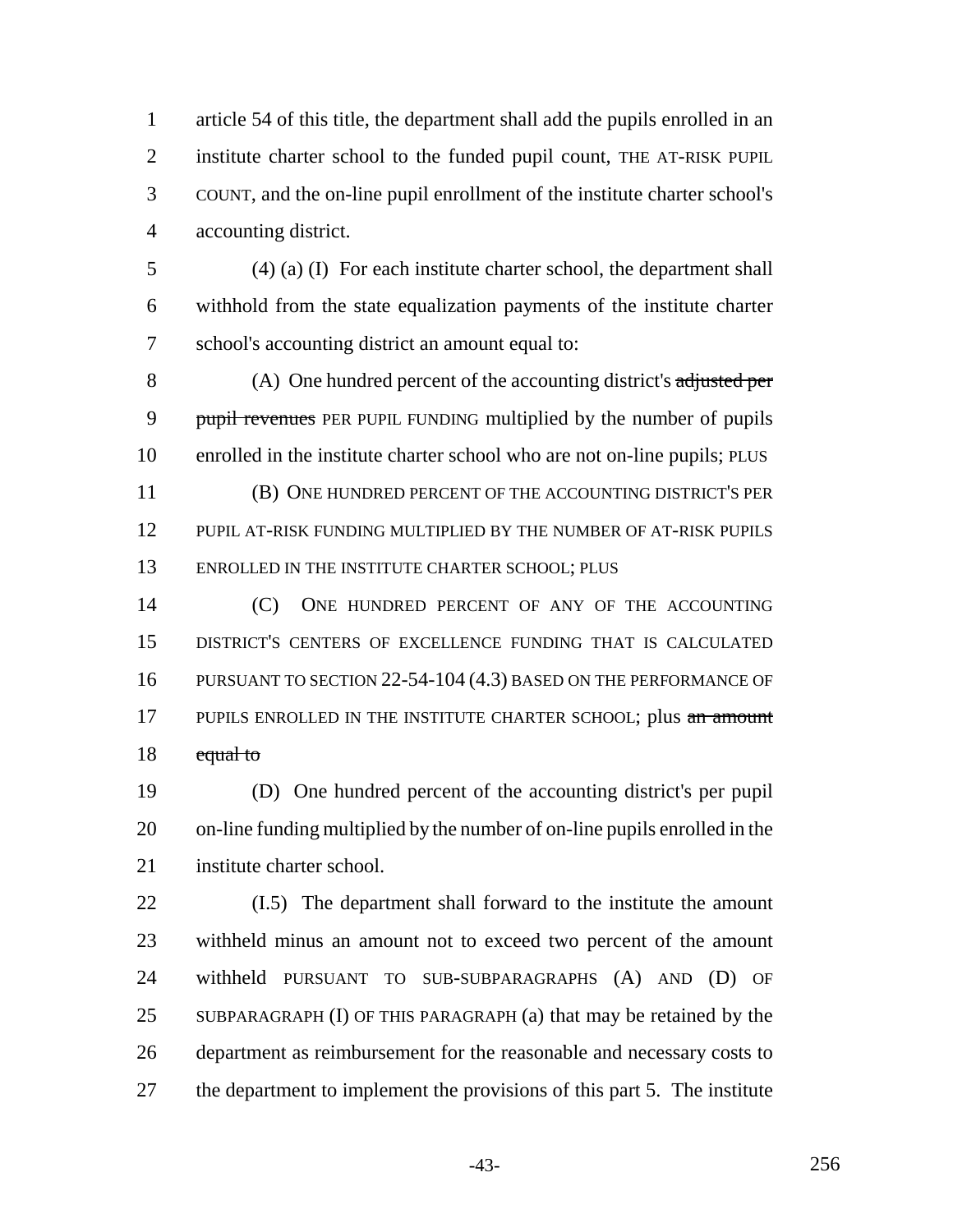1 shall forward to each institute charter school an amount equal to the 2 institute charter school's pupil enrollment multiplied by the accounting district's adjusted per pupil revenues of the institute charter school's 4 accounting district, minus the amount of the actual costs incurred by the institute in providing necessary administration, oversight, and management services to the institute charter school, not to exceed three 7 percent of the amount withheld, and THE AMOUNT NEGOTIATED PURSUANT TO PARAGRAPH (b) OF SUBSECTION (2) OF THIS SECTION minus the amount agreed to in the institute charter contract for any additional services, as provided in paragraph (b) of this subsection (4).

(II) Repealed.

 **SECTION 22.** 22-30.5-514, Colorado Revised Statutes, is amended to read:

 **22-30.5-514. Institute charter school - capital reserve, risk management, and instructional purposes.** (1) For the 2004-05 budget 16 year and budget years thereafter THROUGH THE 2008-09 BUDGET YEAR, each institute charter school shall annually allocate the minimum per pupil dollar amount specified in section 22-54-105 (2) (b), multiplied by the number of students enrolled in the institute charter school who are not students enrolled in an on-line program, as defined in section 22-30.7-102 (9), to a fund created by the institute charter school for capital reserve 22 purposes, as set forth in section 22-45-103 (1) (c) and (1) (e), or solely for the management of risk-related activities, as identified in section 24-10-115, C.R.S., and article 13 of title 29, C.R.S., or among such allowable funds. Said moneys shall be used for the purposes set forth in 26 section 22-45-103 (1) (c) and (1) (e) and may not be expended by the institute charter school for any other purpose. ANY MONEYS REMAINING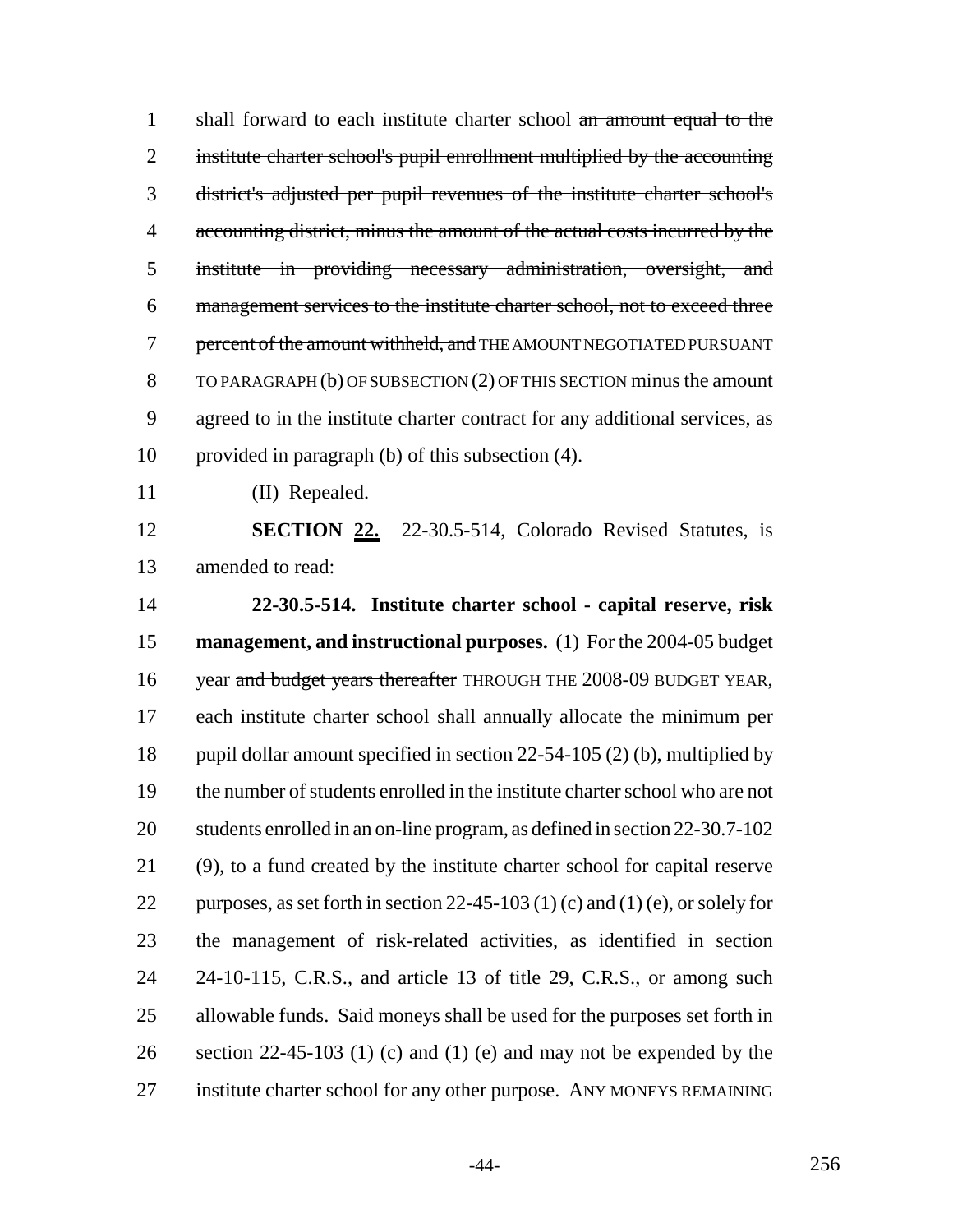IN SUCH FUND THAT HAVE NOT BEEN EXPENDED PRIOR TO THE 2009-10 BUDGET YEAR SHALL BE BUDGETED FOR THE PURPOSES SET FORTH IN SECTION 22-45-103 (1) (c) AND (1) (e) IN THE 2009-10 BUDGET YEAR OR ANY BUDGET YEAR THEREAFTER.

 (2) For the 2004-05 budget year and budget years thereafter THROUGH THE 2008-09 BUDGET YEAR, each institute charter school shall annually allocate the minimum per pupil dollar amount specified in section 22-54-105 (1) (b), multiplied by the number of students enrolled in the institute charter school who are not students enrolled in an on-line program, as defined in section 22-30.7-102 (9), to accounts created by the institute charter school for instructional supplies and materials, instructional capital outlays, or other instructional purposes, as set forth 13 in section 22-45-103 (1) (a) (II), or among such accounts. Moneys may 14 be transferred among the three accounts. The moneys in the accounts shall be used for the purposes set forth in section 22-45-103 (1) (a) (II) and may not be expended by the institute charter school for any other purpose. Any moneys in the accounts that are not projected to be expended during a budget year shall be budgeted for the purposes set forth in section 22-45-103 (1) (a) (II) in the next budget year. Nothing in this subsection (2) shall be construed to require that interest on moneys 21 in the accounts be specifically allocated to the accounts. ANY MONEYS REMAINING IN ANY SUCH ACCOUNT THAT HAVE NOT BEEN EXPENDED PRIOR TO THE 2009-10 BUDGET YEAR SHALL BE BUDGETED FOR THE PURPOSES 24 SET FORTH IN SECTION 22-45-103  $(1)(a)(II)$  IN THE 2009-10 BUDGET YEAR OR ANY BUDGET YEAR THEREAFTER.

 **SECTION 23.** 22-32-109 (1), Colorado Revised Statutes, is amended BY THE ADDITION OF A NEW PARAGRAPH to read:

-45- 256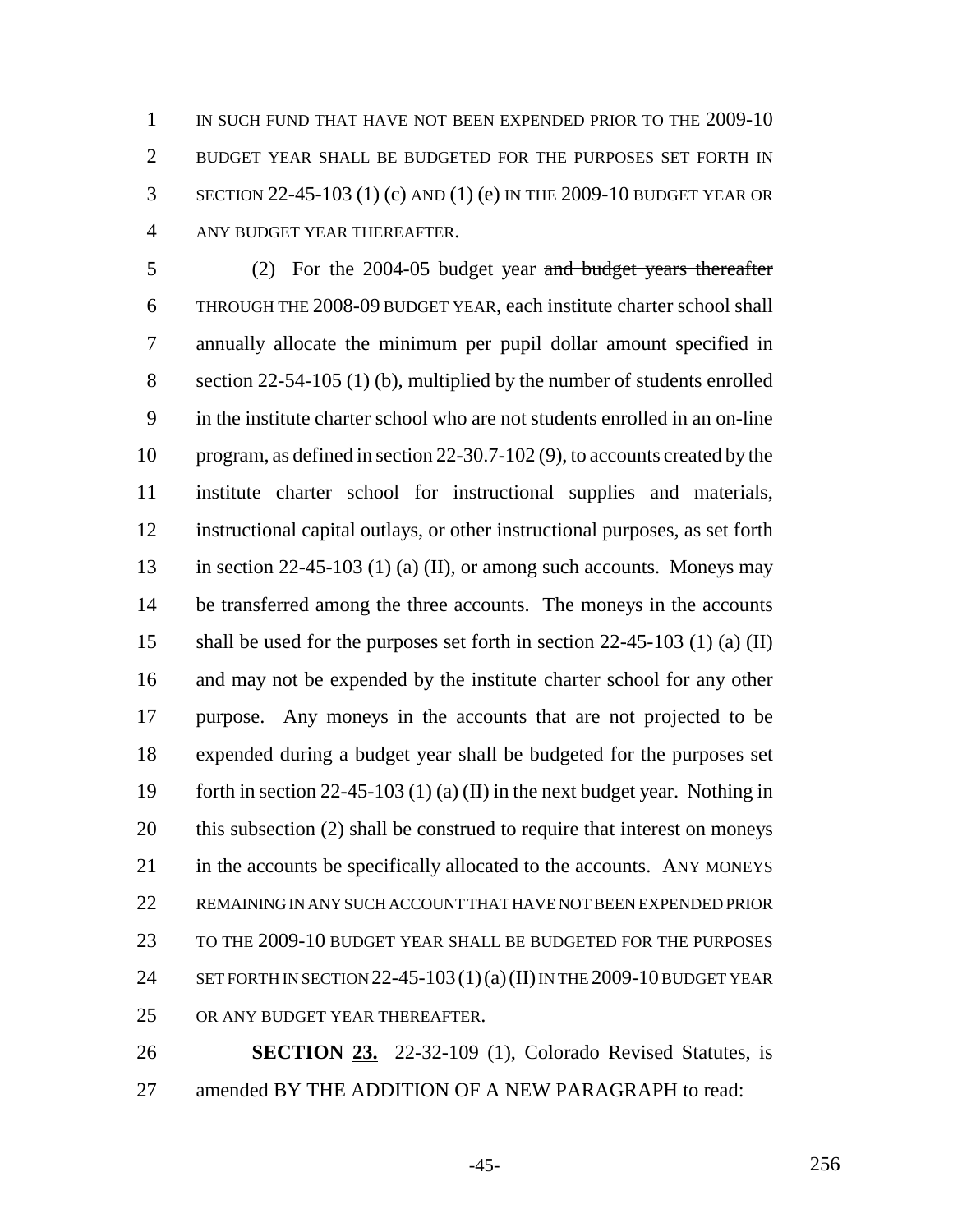**22-32-109. Board of education - specific duties.** (1) In addition to any other duty required to be performed by law, each board of education shall have and perform the following specific duties:

 (mm) TO ENSURE THAT EACH STUDENT WHO ENROLLS IN THE NINTH GRADE IN A PUBLIC SCHOOL OF THE SCHOOL DISTRICT, INCLUDING BUT NOT LIMITED TO A DISTRICT CHARTER SCHOOL, ON THE DAY OF ENROLLMENT IS REGISTERED WITH THE ON-LINE COLLEGE PLANNING AND PREPARATION RESOURCE OPERATED AS A DIVISION WITHIN THE DEPARTMENT OF HIGHER EDUCATION AND COMMONLY REFERRED TO AS "COLLEGE IN COLORADO". THE SCHOOL DISTRICT, THE DEPARTMENT OF EDUCATION, AND THE DEPARTMENT OF HIGHER EDUCATION SHALL COLLABORATE TO MONITOR THE IMPLEMENTATION OF THIS PARAGRAPH (mm).

 **SECTION 24.** 22-30.5-504 (5) (a) (II) (D), Colorado Revised Statutes, is amended to read:

 **22-30.5-504. Institute chartering authority - institute charter schools - exclusive authority - retention - recovery - revocation.** (5) (a) The state board shall grant to a local board of education exclusive authority to authorize charter schools within the geographic boundaries of the school district if the state board determines, after adequate notice and in a public hearing and after receiving input from any charter schools 22 authorized by the local board of education, that the local board can show a recent pattern of providing fair and equitable treatment to its charter schools through the local board's demonstration of:

(II) Any combination of the following:

 (D) The provision of adequate staff and other resources to serve charter schools authorized by the local board, which services are provided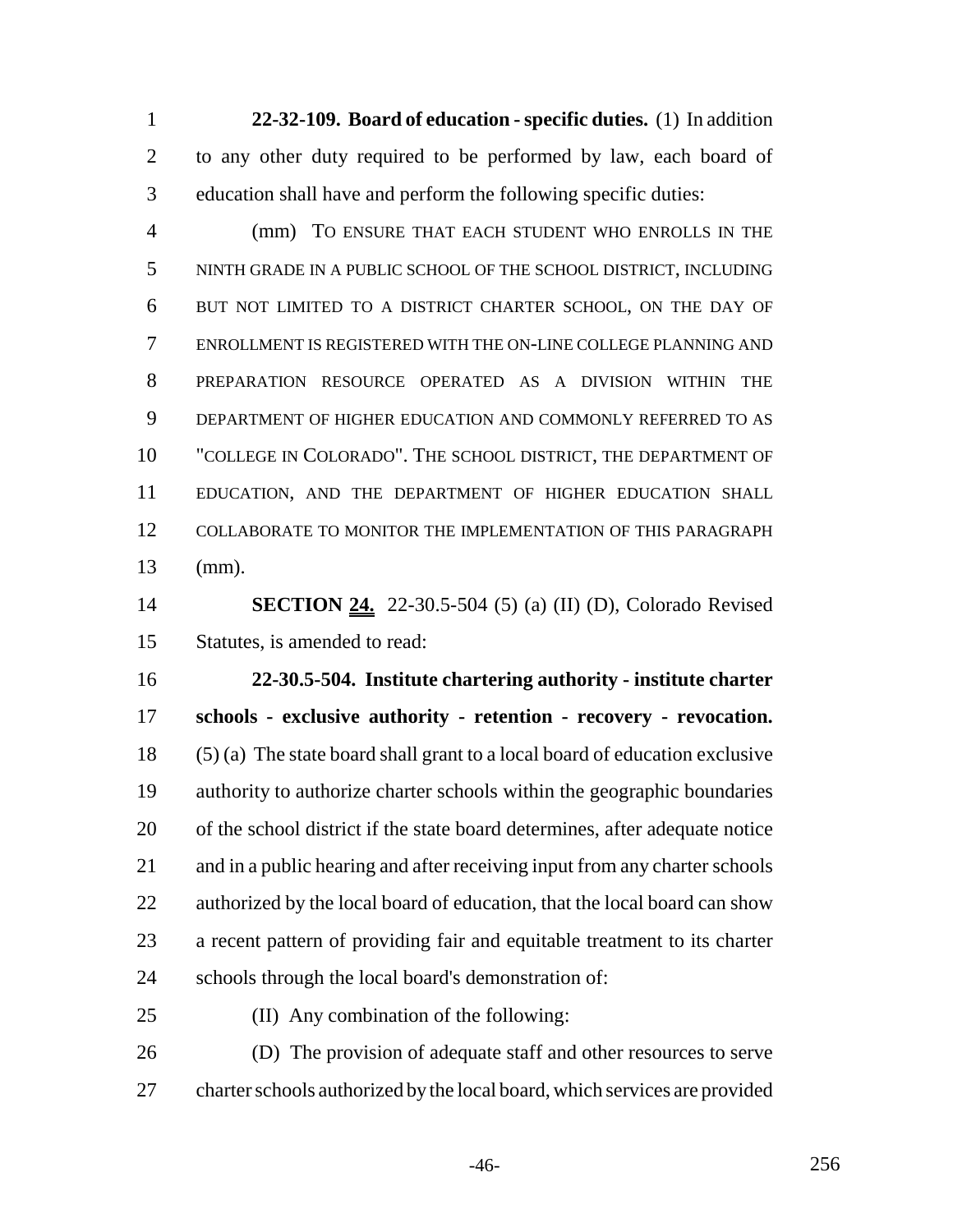by the school district at a cost to the charter schools that does not exceed 2 their actual cost to the school district, or, in the case of federally required 3 educational services, the amount specified in section  $22-30.5-112(2)(a.8)$ SECTION 22-30.5-112 (2) (i);

 **SECTION 25.** 22-33-203 (2) (d), Colorado Revised Statutes, is amended to read:

 **22-33-203. Educational alternatives for expelled students.** (2) (d) If an expelled student is receiving educational services delivered by a school district other than the expelling school district, by a charter school in a school district other than the expelling school district, by a board of cooperative services, by a nonpublic, nonparochial school, or by a pilot school pursuant to an agreement entered into pursuant to subparagraph (I) of paragraph (c) of this subsection (2), the expelling school district shall transfer ninety-five percent of the district per pupil 15 revenues FUNDING, as defined in section  $22-30.5-112$  (2) (a.5) (II) SECTION 22-30.5-112 (2) (g) (VI), to the school district, charter school, nonpublic, nonparochial school, board of cooperative services, or pilot school that is providing educational services, reduced in proportion to the amount of time remaining in the school year at the time the student begins receiving educational services.

# **SECTION 26.** 22-44-105 (1) (c.5), Colorado Revised Statutes, is amended to read:

 **22-44-105. Budget - contents - mandatory.** (1) The budget 24 shall be presented in the standard budget report format established by the 25 state board of education by rule pursuant to subsection (5) of this section. The standard budget report format established by the state board shall be substantially consistent from year to year and shall adhere to the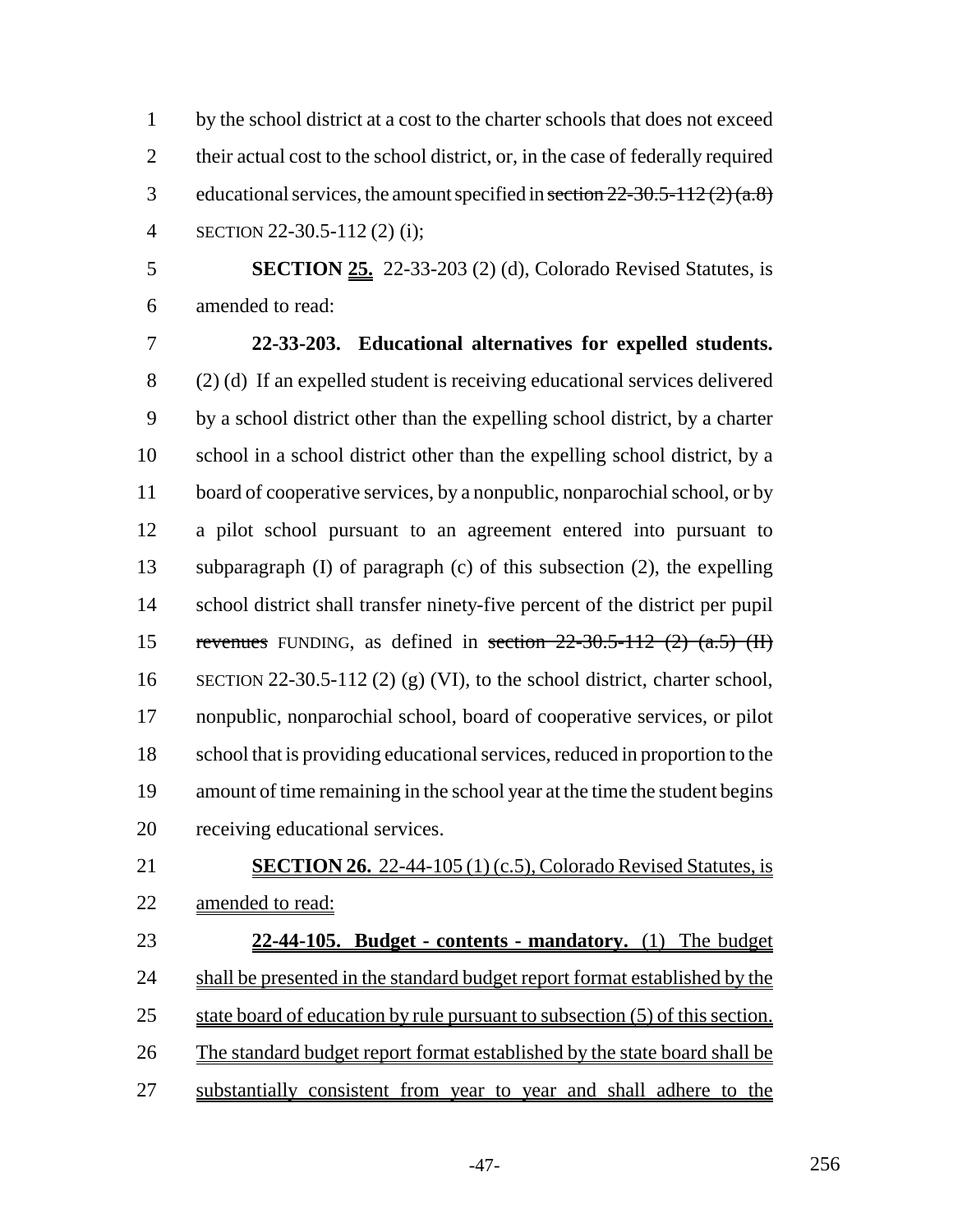1 <u>following guidelines:</u>

| $\overline{2}$ | The budget shall ensure that the school district holds<br>(c.5)              |
|----------------|------------------------------------------------------------------------------|
| 3              | unrestricted general fund or cash fund emergency reserves in the amount      |
| $\overline{4}$ | required under the provisions of section 20 $(5)$ of article X of the state  |
| 5              | constitution; EXCEPT THAT, IF, PURSUANT TO SECTION 22-44-106, A BOARD        |
| 6              | OF EDUCATION PROVIDES FOR AN OPERATING RESERVE IN THE GENERAL                |
| 7              | FUND FOR THE BUDGET YEAR OF AT LEAST THREE PERCENT OF THE                    |
| 8              | AMOUNT BUDGETED TO THE GENERAL FUND, THE BOARD MAY DESIGNATE                 |
| 9              | REAL PROPERTY OWNED BY THE DISTRICT AS ALL OR A PORTION OF THE               |
| 10             | RESERVE REQUIRED BY SECTION 20 (5) OF ARTICLE $X$ OF THE STATE               |
| 11             | CONSTITUTION SO LONG AS THE BOARD HAS FILED WITH THE STATE                   |
| 12             | TREASURER A LETTER OF INTENT THAT EXPRESSES THE INTENT OF THE                |
| 13             | BOARD TO INCREASE THE LIQUIDITY OF SUCH PROPERTY UPON THE                    |
| 14             | OCCURRENCE OF A DECLARED EMERGENCY WITHIN THE MEANING OF                     |
| 15             | SECTION 20 (5) OF ARTICLE $X$ OF THE STATE CONSTITUTION BY ENTERING          |
| 16             | INTO ONE OR MORE LEASE-PURCHASE AGREEMENTS WITH RESPECT TO                   |
| 17             | SUCH PROPERTY OR BY OTHER MEANS ACCEPTABLE TO THE STATE                      |
| 18             | TREASURER.                                                                   |
| 19             | <b>SECTION 27.</b> 22-45-103 (3), Colorado Revised Statutes, is              |
| 20             | amended to read:                                                             |
| 21             | 22-45-103. Funds. (3) Each school district shall ensure that the             |
| 22             | district holds unrestricted general fund or cash fund emergency reserves     |
| 23             | in the amount required under the provisions of section 20 $(5)$ of article X |
| 24             | of the state constitution; EXCEPT THAT A DISTRICT MAY DESIGNATE              |
| 25             | PROPERTY OWNED BY THE DISTRICT AS ALL OR A PORTION OF THE                    |
| 26             | REQUIRED RESERVE IN ACCORDANCE WITH SECTION 22-44-105 (1) (c.5).             |
| 27             | <b>SECTION 28.</b> 22-54-124 (1) (e), Colorado Revised Statutes, is          |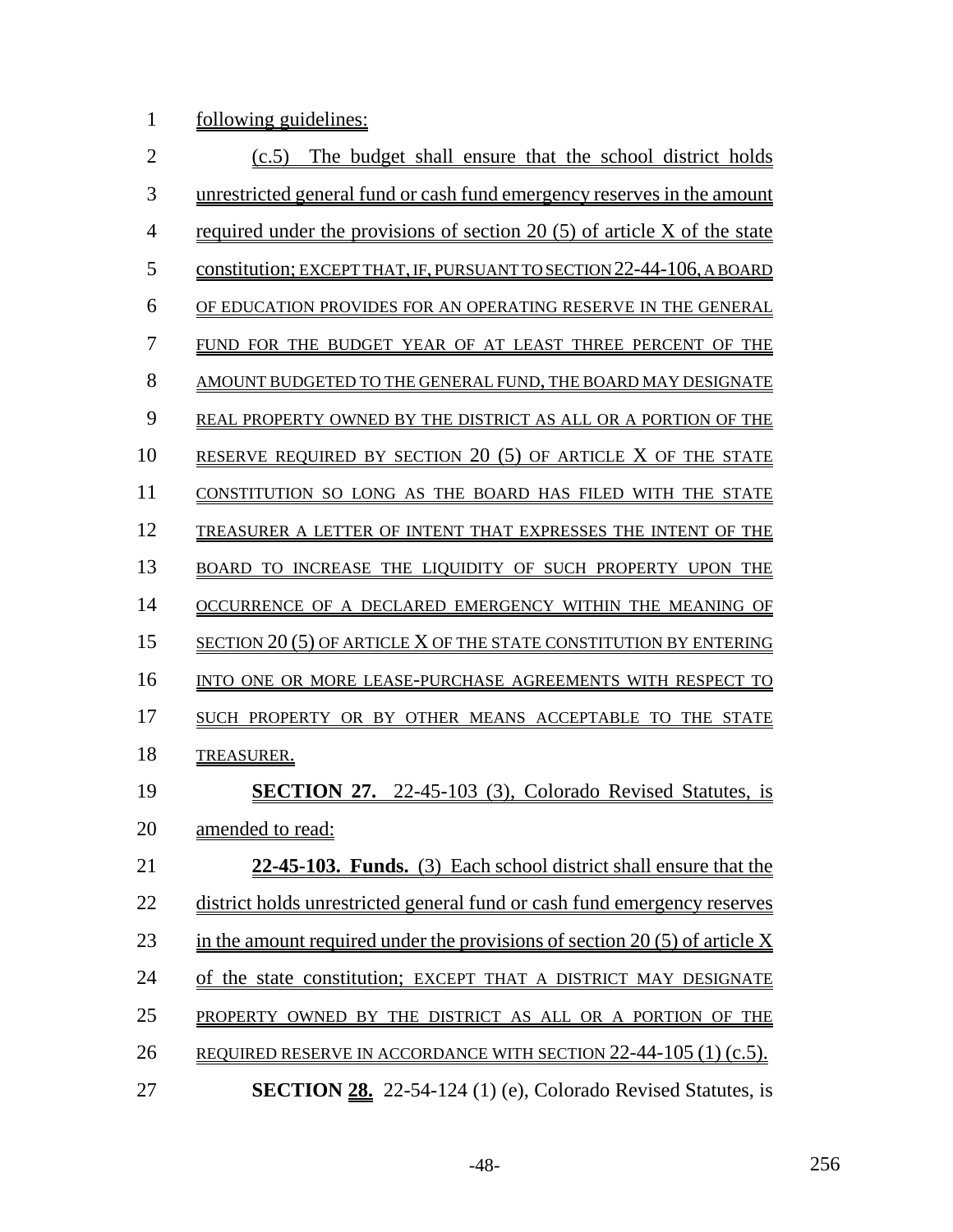amended to read:

| $\overline{2}$ | 22-54-124. State aid for charter schools - use of state education             |
|----------------|-------------------------------------------------------------------------------|
| 3              | fund moneys - definitions. (1) As used in this section:                       |
| $\overline{4}$ | (e) "Operating revenues" means the total amount of funding that               |
| 5              | a district charter school receives from a district for a budget year pursuant |
| 6              | to section $22-30.5-112$ minus the amounts required by section                |
| 7              | $22-30.5-112$ (2) (a.7) SECTION 22-30.5-112 (2) (h) to be allocated for       |
| 8              | capital reserve purposes or the management of risk-related activities. For    |
| 9              | purposes of an institute charter school, "operating revenues" means the       |
| 10             | total amount of funding that the institute charter school receives from the   |
| 11             | state charter school institute for a budget year pursuant to section          |
| 12             | 22-30.5-513, minus the amounts required by section $22-30.5-514$ (1), to      |
| 13             | be allocated for capital reserve purposes or the management of                |
| 14             | risk-related activities.                                                      |
| 15             | <b>SECTION 29.</b> Article 2 of title 22, Colorado Revised Statutes, is       |
| 16             | amended BY THE ADDITION OF A NEW PART to read:                                |
| 17             | PART <sub>6</sub>                                                             |
| 18             | <u>PILOT RESIDENTIAL SCHOOL</u>                                               |
| 19             | <u>FOR AT-RISK STUDENTS</u>                                                   |
| 20             | $22 - 2 - 601$ .<br>Definitions. As USED IN THIS PART 6, UNLESS THE           |
| 21             | <b>CONTEXT OTHERWISE REQUIRES:</b>                                            |
| 22             | (1) "AT-RISK STUDENT" MEANS A STUDENT WHO IS AT RISK OF                       |
| 23             | ACADEMIC FAILURE BASED ON THE STUDENT'S LEVEL OF ACADEMIC                     |
| 24             | PERFORMANCE AND TRUANCY AND THE EXISTENCE OF SIGNIFICANT FAMILY               |
| 25             | RISK FACTORS.                                                                 |
| 26             | (2) "DEPARTMENT" MEANS THE DEPARTMENT OF EDUCATION                            |
| 27             | CREATED AND EXISTING PURSUANT TO SECTION 24-1-115, C.R.S.                     |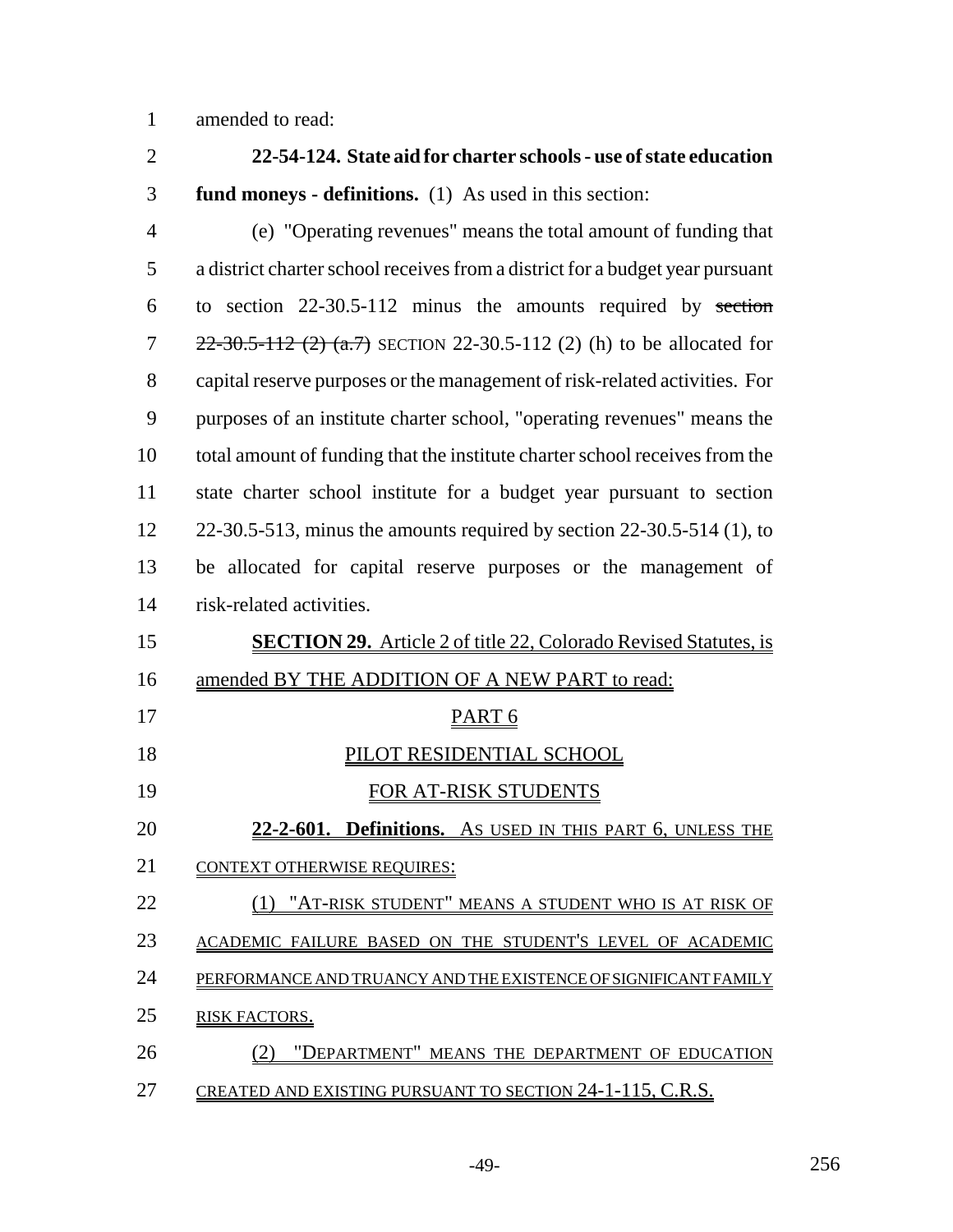| $\mathbf{1}$   | (3)<br><u>"FUND" MEANS THE PILOT SCHOOL FUND CREATED IN SECTION</u>     |
|----------------|-------------------------------------------------------------------------|
| $\overline{2}$ | $22 - 2 - 605$ .                                                        |
| 3              | (4) "OPERATOR" MEANS THE SCHOOL DISTRICT, GROUP OF SCHOOL               |
| $\overline{4}$ | DISTRICTS, BOARD OF COOPERATIVE SERVICES, CHARTER SCHOOL, OR            |
| 5              | <u>PRIVATE ENTITY SELECTED PURSUANT TO SECTION 22-2-602 TO CONTRACT</u> |
| 6              | WITH THE STATE BOARD FOR THE OPERATION OF THE PILOT SCHOOL.             |
| $\overline{7}$ | <u>(5) "PILOT SCHOOL" MEANS THE PILOT RESIDENTIAL SCHOOL FOR</u>        |
| 8              | AT-RISK STUDENTS OPERATED PURSUANT TO CONTRACT WITH THE STATE           |
| 9              | <b>BOARD AS PROVIDED IN THIS PART 6.</b>                                |
| 10             | "SIGNIFICANT FAMILY RISK FACTORS" MEANS ANY OF THE<br>(6)               |
| 11             | FOLLOWING:                                                              |
| 12             | <u>(a) THE STUDENT IS ELIGIBLE TO RECEIVE FREE OR REDUCED-COST</u>      |
| 13             | LUNCH PURSUANT TO THE PROVISIONS OF THE FEDERAL "NATIONAL               |
| 14             | <u>SCHOOL LUNCH ACT'', 42 U.S.C. sec. 1751 et seq.;</u>                 |
| 15             | HOMELESSNESS OF THE STUDENT'S FAMILY;<br>(b)                            |
| 16             | (c) AN ABUSIVE ADULT RESIDING IN THE STUDENT'S HOME;                    |
| 17             | <u>(d) Drug or alcohol abuse in the student's family;</u>               |
| 18             | <u>(e) THE STUDENT'S PARENT OR GUARDIAN HAS NOT SUCCESSFULLY</u>        |
| 19             | COMPLETED A HIGH SCHOOL EDUCATION OR ITS EQUIVALENT;                    |
| 20             | FREQUENT RELOCATION BY THE CHILD'S FAMILY TO NEW                        |
| 21             | <b>RESIDENCES; OR</b>                                                   |
| 22             | OTHER FACTORS IDENTIFIED BY RULE OF THE STATE BOARD                     |
| 23             | THAT RESEARCH DEMONSTRATES CONTRIBUTE TO THE PROBABILITY THAT           |
| 24             | A STUDENT WILL DROP OUT OF SCHOOL.                                      |
| 25             | "STATE BOARD" MEANS THE STATE BOARD OF EDUCATION                        |
| 26             | CREATED IN SECTION 1 OF ARTICLE IX OF THE STATE CONSTITUTION.           |
| 27             | 22-2-602. Residential pilot school - request for proposals -            |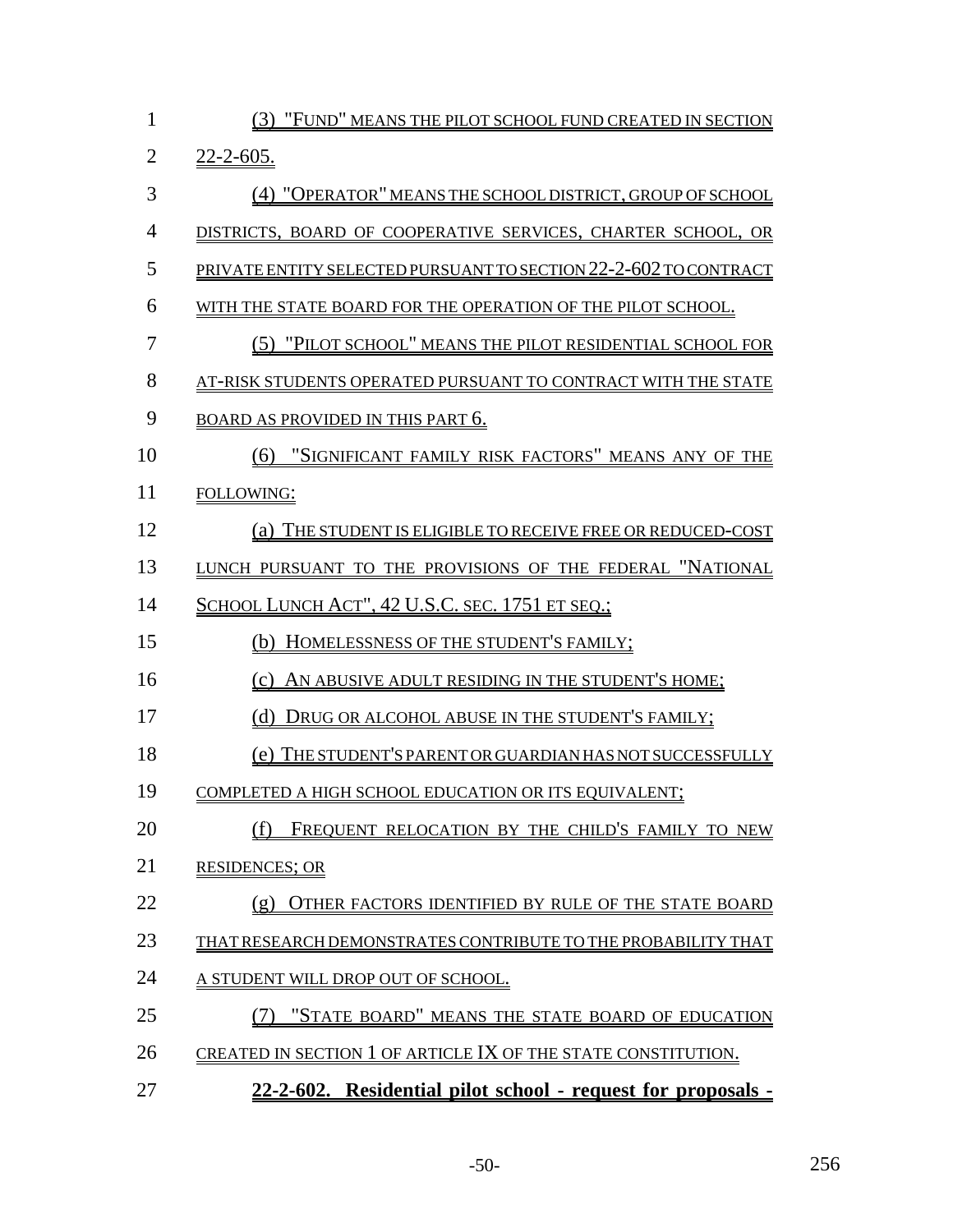| $\mathbf{1}$   | selection of operator - rules. (1) THE STATE BOARD SHALL CONTRACT     |
|----------------|-----------------------------------------------------------------------|
| $\overline{2}$ | WITH AN OPERATOR FOR OPERATION OF A RESIDENTIAL PILOT SCHOOL FOR      |
| 3              | AT-RISK STUDENTS, WHICH PILOT SCHOOL SHALL BEGIN OPERATIONS IN        |
| $\overline{4}$ | THE FALL SEMESTER OF THE 2010-11 SCHOOL YEAR. THE STATE BOARD         |
| 5              | SHALL PROMULGATE RULES IN ACCORDANCE WITH THE "STATE                  |
| 6              | ADMINISTRATIVE PROCEDURE ACT", ARTICLE 4 OF TITLE 24, C.R.S., FOR     |
| $\overline{7}$ | IMPLEMENTATION OF THIS PART 6, WHICH RULES MAY INCLUDE, BUT NEED      |
| 8              | NOT BE LIMITED TO:                                                    |
| 9              | PROCEDURES AND TIME FRAMES FOR THE DEPARTMENT TO<br>(a)               |
| 10             | ISSUE A REQUEST FOR PROPOSALS, FOR ENTITIES TO RESPOND TO THE         |
| 11             | REQUEST, FOR THE SELECTION OF AN OPERATOR, AND FOR FINALIZING THE     |
| 12             | CONTRACT WITH THE OPERATOR;                                           |
| 13             | (b) PARAMETERS AND REQUIREMENTS FOR OPERATION OF THE                  |
| 14             | PILOT SCHOOL IN ADDITION TO THOSE SPECIFIED IN SUBSECTION (2) OF THIS |
| 15             | SECTION;                                                              |
| 16             | (c) ISSUES TO BE INCLUDED IN THE CONTRACT BETWEEN THE STATE           |
| 17             | BOARD AND THE OPERATOR IN ADDITION TO THOSE SPECIFIED IN              |
| 18             | SUBSECTION (3) OF THIS SECTION; AND                                   |
| 19             | (d) REPORTING REQUIREMENTS FOR THE PILOT SCHOOL.                      |
| 20             | (2) THE DEPARTMENT SHALL ISSUE A REQUEST FOR PROPOSALS FOR            |
| 21             | THE CREATION AND OPERATION OF A PILOT RESIDENTIAL SCHOOL FOR          |
| 22             | AT-RISK STUDENTS IN COLORADO. THE REQUEST FOR PROPOSALS SHALL         |
| 23             | SET THE PARAMETERS AND REQUIREMENTS FOR OPERATION OF THE PILOT        |
| 24             | SCHOOL, WHICH SHALL INCLUDE, BUT NEED NOT BE LIMITED TO:              |
| 25             | THE OPERATOR SHALL DESIGN THE PILOT SCHOOL TO ENROLL<br>(a)           |
| 26             | AT LEAST ONE HUNDRED AT-RISK STUDENTS IN EACH OF GRADES NINE          |
| 27             | THROUGH TWELVE, BEGINNING THE FIRST YEAR OF OPERATIONS BY             |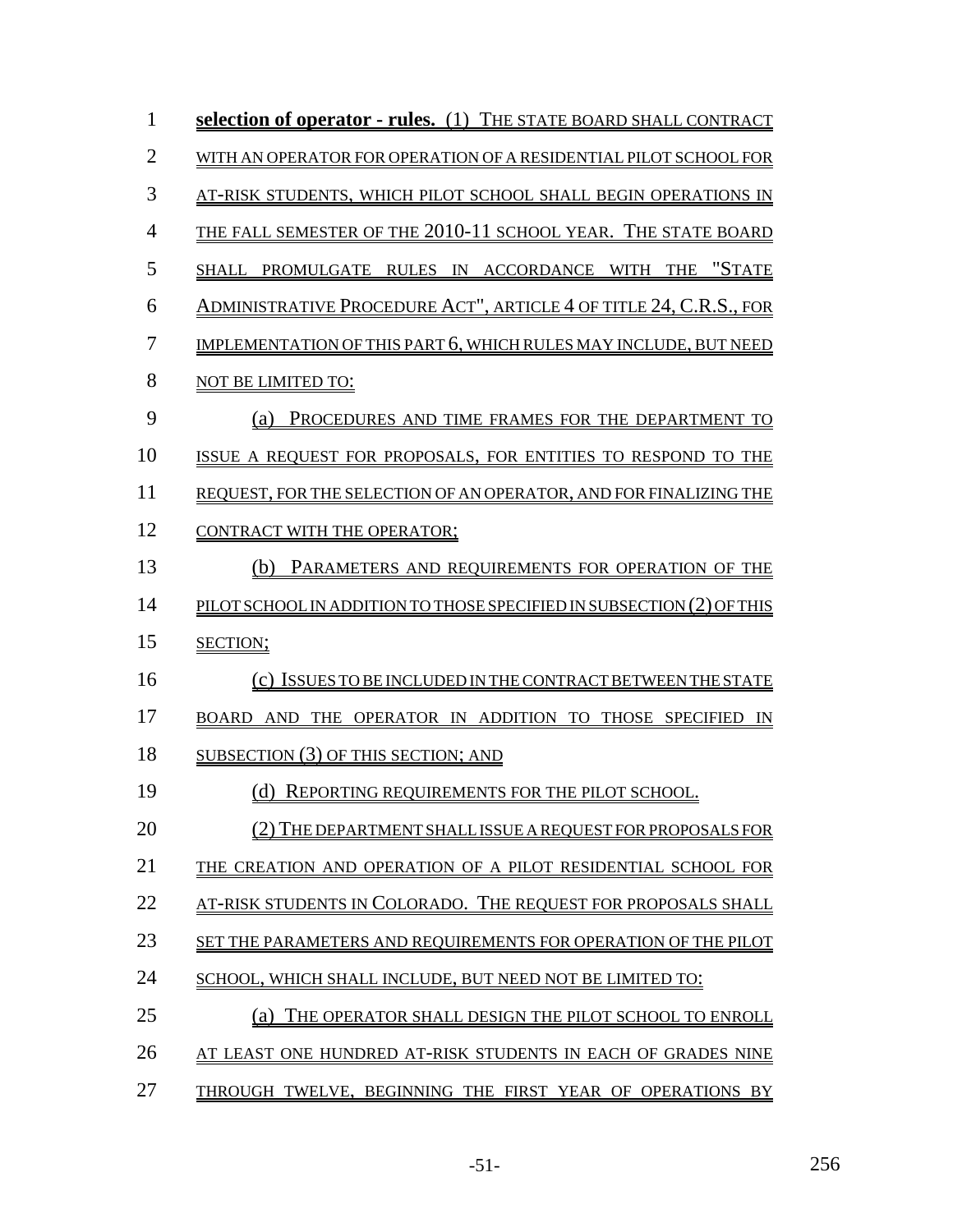- ENROLLING STUDENTS IN GRADE NINE ONLY AND ADDING A GRADE EACH
- SUBSEQUENT YEAR FOR FOUR YEARS.
- (b) THE PILOT SCHOOL SHALL PROVIDE AN EDUCATIONAL PROGRAM WITH AN EMPHASIS ON SCIENCE, TECHNOLOGY, ENGINEERING, AND MATHEMATICS. (c) THE PILOT SCHOOL SHALL OPERATE AS A YEAR-ROUND RESIDENTIAL SCHOOL THAT OFFERS SERVICES FOR AN EXTENDED PERIOD OF MORE THAN EIGHT HOURS DURING EACH EDUCATIONAL DAY. THE PILOT SCHOOL SHALL ALSO PROVIDE SUPPORTING SERVICES AS MAY BE NECESSARY THAT MAY INCLUDE, BUT NEED NOT BE LIMITED TO, HEALTH SERVICES AND MENTAL HEALTH SERVICES. 12 (d) AT-RISK STUDENTS ENROLLED IN THE PILOT SCHOOL SHALL PARTICIPATE IN STATEWIDE ASSESSMENTS, AND THE PILOT SCHOOL SHALL 14 BE SUBJECT TO THE PERFORMANCE REQUIREMENTS AND ACCREDITATION PROCESS APPLICABLE TO OTHER PUBLIC SCHOOLS IN THE STATE. (e) THE PILOT SCHOOL SHALL BE A PUBLIC, NONSECTARIAN, NONRELIGIOUS, NON-HOME-BASED SCHOOL. 18 (f) THE PILOT SCHOOL SHALL BE ADMINISTERED AND GOVERNED 19 BY A BOARD OF DIRECTORS IN A MANNER AGREED TO BY THE PILOT 20 SCHOOL OPERATOR AND THE STATE BOARD. (g) THE PILOT SCHOOL SHALL BE SUBJECT TO ALL FEDERAL AND STATE LAWS AND CONSTITUTIONAL PROVISIONS PROHIBITING 23 DISCRIMINATION ON THE BASIS OF DISABILITY, RACE, CREED, COLOR, SEX, SEXUAL ORIENTATION, NATIONAL ORIGIN, RELIGION, OR ANCESTRY. ENROLLMENT DECISIONS SHALL BE MADE IN A NONDISCRIMINATORY MANNER SPECIFIED BY THE OPERATOR.
- (3) A SCHOOL DISTRICT, A GROUP OF SCHOOL DISTRICTS, A BOARD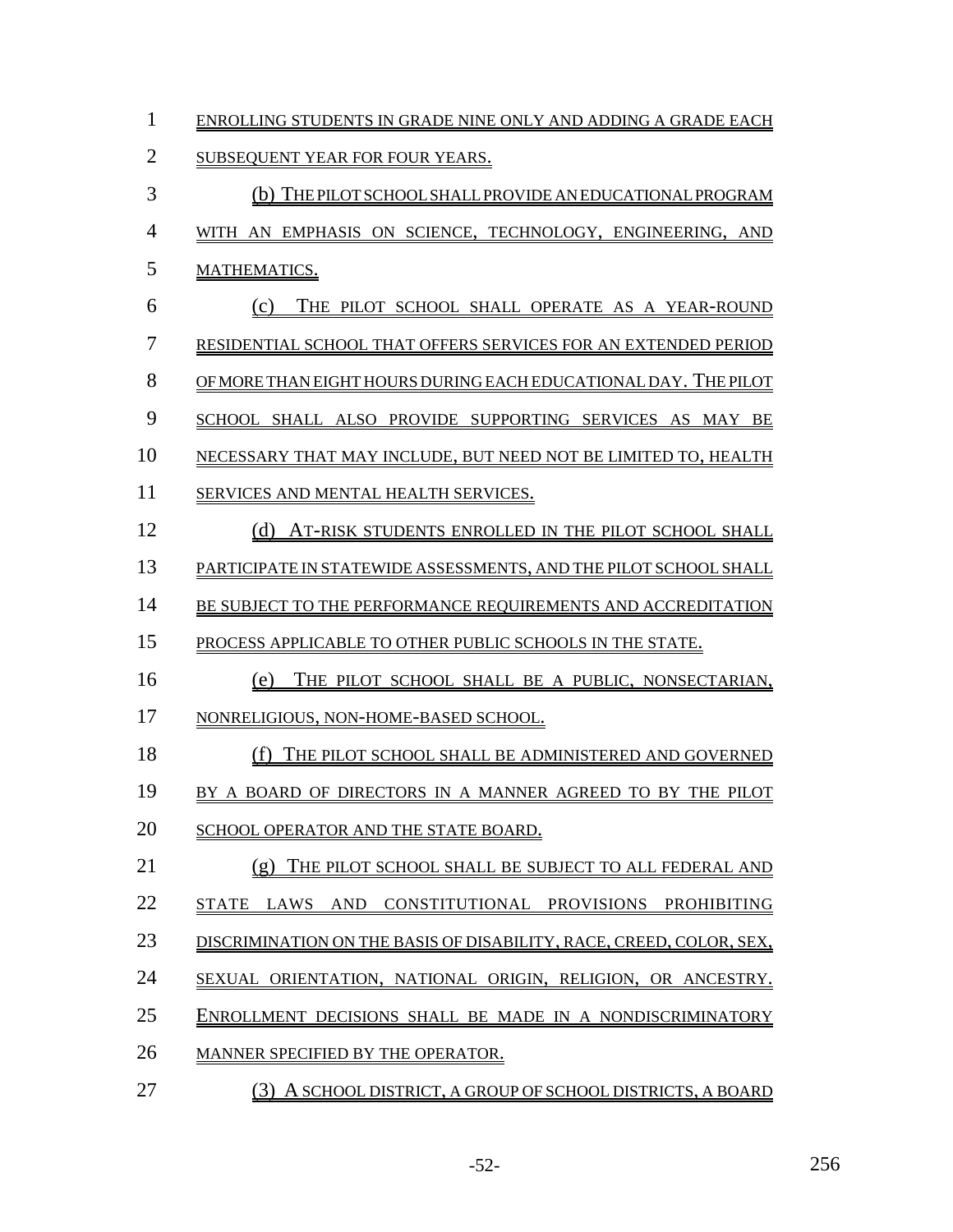| 1  | OF COOPERATIVE SERVICES. A CHARTER SCHOOL. OR A PRIVATE ENTITY    |
|----|-------------------------------------------------------------------|
| 2  | MAY CHOOSE TO RESPOND TO THE REQUEST FOR PROPOSALS. AN ENTITY     |
| 3  | SHALL SUBMIT ITS RESPONSE TO THE DEPARTMENT IN ACCORDANCE WITH    |
| 4  | THE TIME FRAMES ESTABLISHED BY RULE. THE DEPARTMENT SHALL ASSIST  |
| 5  | THE STATE<br>BOARD<br>IN REVIEWING THE RESPONSES AND MAKE         |
| 6  | RECOMMENDATIONS TO THE STATE BOARD FOR SELECTION OF AN            |
| 7  | THE STATE BOARD SHALL SELECT AN OPERATOR AND<br>OPERATOR.         |
| 8  | NEGOTIATE WITH THE OPERATOR THE CONTRACT FOR OPERATION OF THE     |
| 9  | PILOT SCHOOL. AT A MINIMUM, THE CONTRACT SHALL ADDRESS:           |
| 10 | THE OPERATOR'S ADMISSIONS POLICIES AND PROCEDURES TO<br>(a)       |
| 11 | ENSURE THAT THE PILOT SCHOOL SERVES AT-RISK STUDENTS IN THE STATE |
| 12 | WHO ARE MOST IN NEED OF THE EDUCATIONAL PROGRAM AND SERVICES      |
| 13 | THAT ARE PROVIDED BY THE PILOT SCHOOL; AND                        |
| 14 | WAIVERS OF ANY PROVISIONS OF THIS TITLE OR STATE<br>(b)           |
| 15 | REGULATIONS AGREED TO BY THE OPERATOR AND THE STATE BOARD TO      |
| 16 | ENABLE THE PILOT SCHOOL TO OPERATE EFFICIENT, EFFECTIVE, AND      |
| 17 | INNOVATIVE EDUCATIONAL PROGRAMS.                                  |
| 18 | 22-2-603. Pilot school - governance. THE PILOT SCHOOL SHALL       |
| 19 | OPERATE AS A STATE EDUCATIONAL INSTITUTION SUBJECT TO THE         |
| 20 | OVERSIGHT OF THE STATE BOARD. THE PILOT SCHOOL SHALL NOT BE       |
| 21 | CONSIDERED A SCHOOL OF A SCHOOL DISTRICT.                         |
| 22 | 22-2-604. Pilot school contract - term - renewal - revocation.    |
| 23 | THE TERM OF THE CONTRACT BETWEEN THE STATE BOARD AND THE          |
| 24 | PRIOR TO THE EXPIRATION OF THE<br>OPERATOR SHALL BE FIVE YEARS.   |
| 25 | CONTRACT. THE STATE BOARD SHALL REVIEW THE OPERATIONS OF THE      |
| 26 | PILOT SCHOOL AND DETERMINE WHETHER TO RENEW THE CONTRACT          |
| 27 | BASED AT LEAST PARTIALLY ON THE ACADEMIC RESULTS ACHIEVED BY      |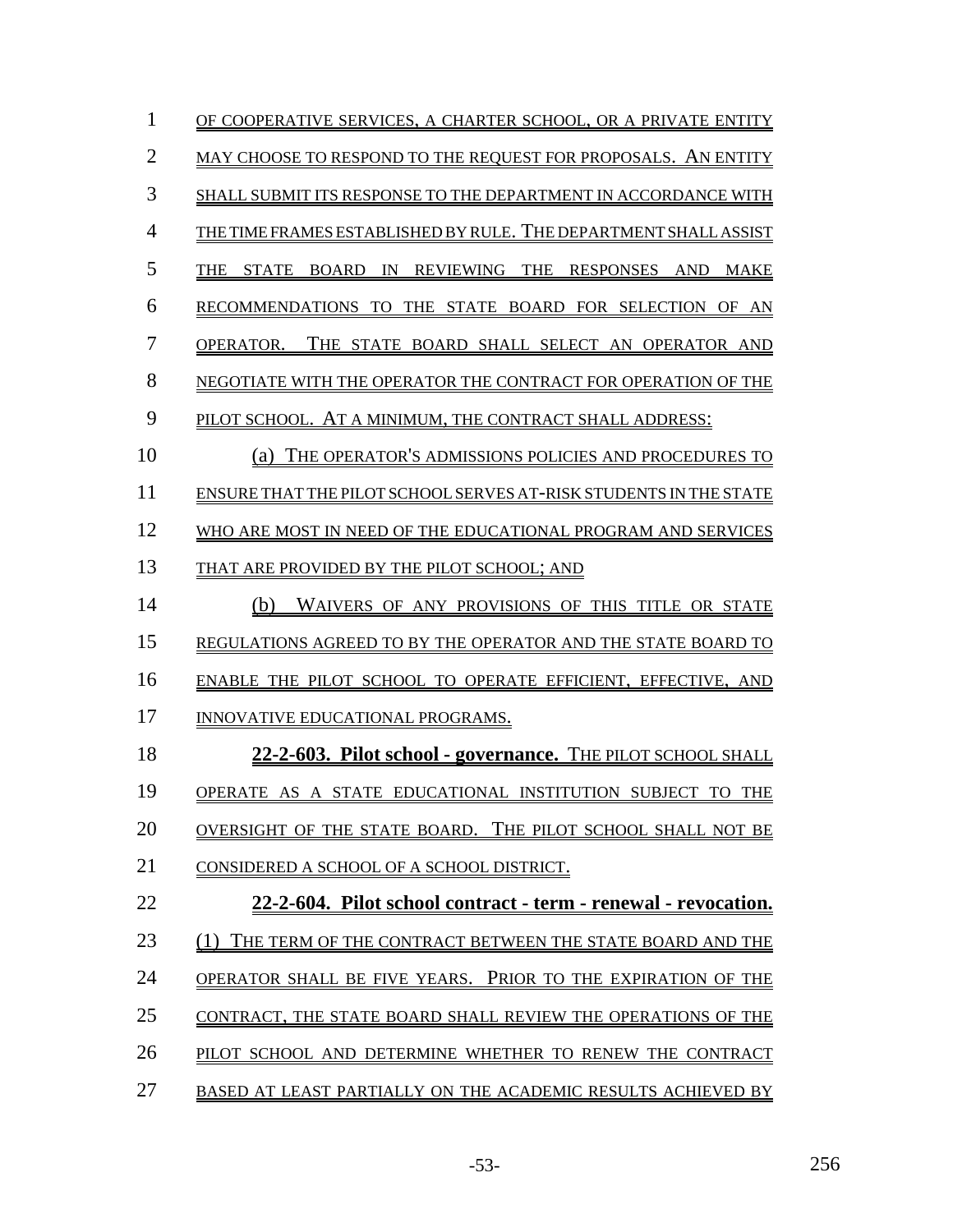| 1              | AT-RISK STUDENTS ENROLLED IN THE PILOT SCHOOL.   IF THE STATE BOARD       |
|----------------|---------------------------------------------------------------------------|
| $\overline{2}$ | THE CONTRACT, IT SHALL DIRECT<br>RENEW<br>DECIDES NOT<br>TО<br><b>THE</b> |
| 3              | DEPARTMENT TO ISSUE A REQUEST FOR PROPOSALS AND SELECT A NEW              |
| 4              | OPERATOR WITHIN A TIME FRAME THAT WILL ENSURE THAT THE PILOT              |
| 5              | SCHOOL DOES NOT CEASE OPERATIONS DURING THE TRANSITION FROM ONE           |
| 6              | OPERATOR TO ANOTHER.                                                      |
| 7              | (2) AT ANY TIME DURING THE TERM OF THE CONTRACT, THE STATE                |
| 8              | BOARD MAY REVOKE THE CONTRACT IF IT DETERMINES THAT REVOCATION            |
| 9              | AND SELECTION OF A NEW OPERATOR ARE IMMEDIATELY NECESSARY.                |
| 10             | 22-2-605. Pilot school fund - created - legislative declaration.          |
| 11             | $(1)$ (a)<br>THE DEPARTMENT IS AUTHORIZED TO SEEK AND ACCEPT GIFTS,       |
| 12             | GRANTS, OR DONATIONS FROM PRIVATE OR PUBLIC SOURCES FOR THE               |
| 13             | PURPOSES OF THIS PART 6; EXCEPT THAT THE DEPARTMENT SHALL NOT             |
| 14             | ACCEPT A GIFT, GRANT, OR DONATION IF IT IS SUBJECT TO CONDITIONS          |
| 15             | THAT ARE INCONSISTENT WITH THIS PART 6 OR ANY OTHER LAW OF THE            |
| 16             | ALL PRIVATE AND PUBLIC FUNDS RECEIVED THROUGH GIFTS,<br>STATE.            |
| 17             | OR DONATIONS SHALL BE TRANSMITTED TO THE STATE<br>GRANTS.                 |
| 18             | TREASURER, WHO SHALL CREDIT THE SAME TO THE PILOT SCHOOL FUND,            |
| 19             | WHICH FUND IS HEREBY CREATED. THE GENERAL ASSEMBLY MAY ALSO               |
| 20             | APPROPRIATE MONEYS TO THE FUND.                                           |
| 21             | (b)<br>THE MONEYS IN THE FUND SHALL BE SUBJECT TO ANNUAL                  |
| 22             | APPROPRIATION BY THE GENERAL ASSEMBLY FOR THE DIRECT AND                  |
| 23             | INDIRECT COSTS ASSOCIATED WITH THE IMPLEMENTATION OF THIS PART 6.         |
| 24             | ANY MONEYS IN THE FUND NOT EXPENDED FOR THE PURPOSE OF THIS PART          |
| 25             | 6 MAY BE INVESTED BY THE STATE TREASURER AS PROVIDED BY LAW. ALL          |
| 26             | INTEREST AND INCOME DERIVED FROM THE INVESTMENT AND DEPOSIT OF            |
| 27             | MONEYS IN THE FUND SHALL BE CREDITED TO THE FUND.<br>ANY                  |

-54- 256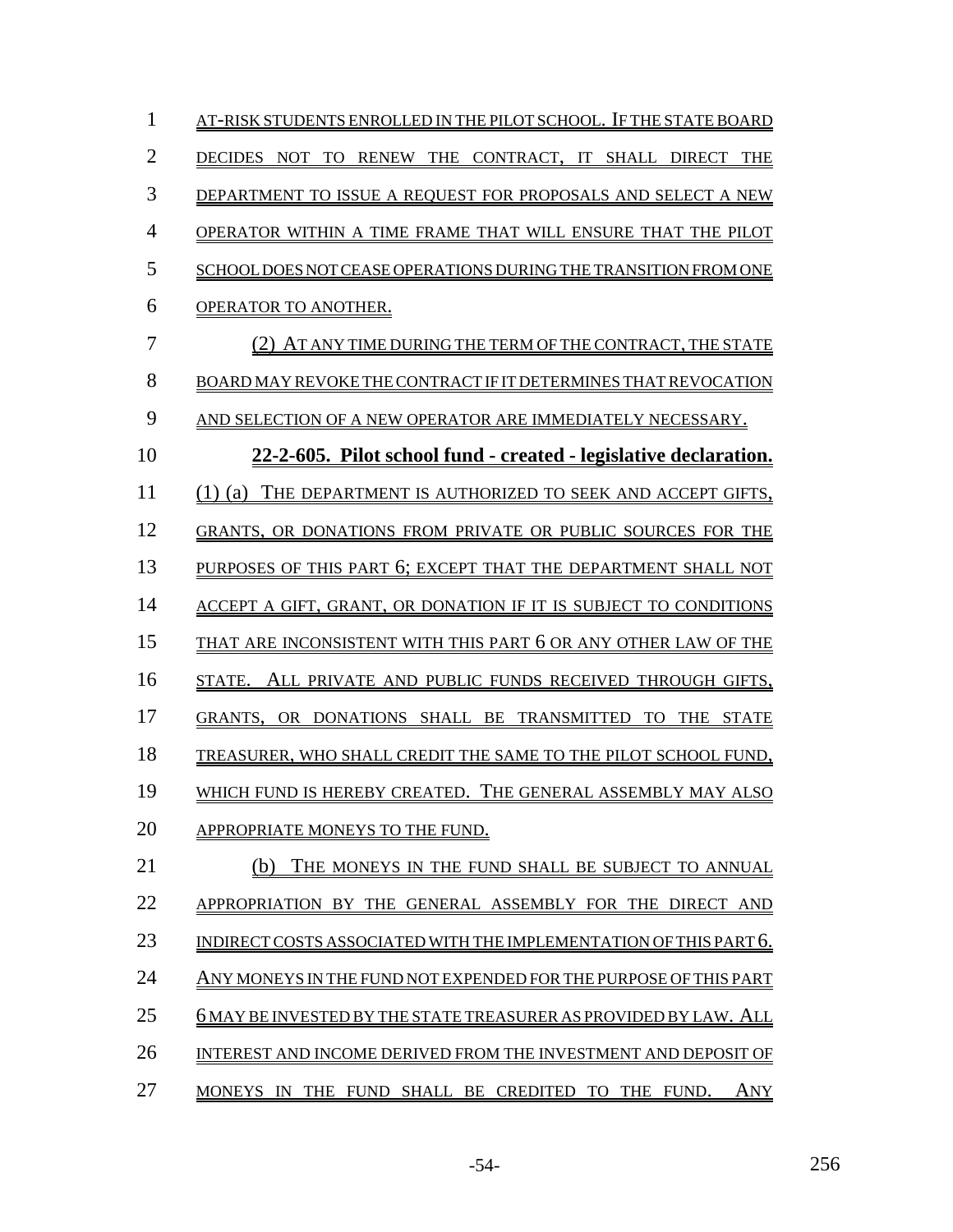| 1              | UNEXPENDED AND UNENCUMBERED MONEYS REMAINING IN THE FUND AT        |
|----------------|--------------------------------------------------------------------|
| $\overline{2}$ | THE END OF A FISCAL YEAR SHALL REMAIN IN THE FUND AND SHALL NOT    |
| 3              | BE CREDITED OR TRANSFERRED TO THE GENERAL FUND OR ANOTHER FUND.    |
| 4              | THE GENERAL ASSEMBLY FINDS THAT, DUE TO SEVERAL<br>(2)             |
| 5              | EDUCATION REFORM MEASURES PASSED IN RECENT LEGISLATIVE SESSIONS,   |
| 6              | COLORADO IS IN AN EXCELLENT POSITION TO RECEIVE SIGNIFICANT        |
| 7              | AMOUNTS OF FEDERAL MONEYS THROUGH DISTRIBUTIONS UNDER THE          |
| 8              | "AMERICAN RECOVERY AND REINVESTMENT ACT OF 2009", PUB.L. 111-5,    |
| 9              | INCLUDING MONEYS TO BE DISTRIBUTED BY THE FEDERAL DEPARTMENT OF    |
| 10             | EDUCATION THROUGH WHAT IS COMMONLY REFERRED TO AS THE "RACE        |
| 11             | TO THE TOP" PROGRAM. IN THE EVENT COLORADO RECEIVES THIS MONEY,    |
| 12             | THE GENERAL ASSEMBLY STRONGLY ENCOURAGES THE GOVERNOR TO           |
| 13             | ALLOCATE MONEYS TO THE FUND FOR OPERATION OF THE PILOT             |
| 14             | RESIDENTIAL SCHOOL FOR AT-RISK STUDENTS.                           |
| 15             | <b>SECTION 30.</b> 24-75-601.1 (1), Colorado Revised Statutes, is  |
| 16             | amended BY THE ADDITION OF A NEW PARAGRAPH to read:                |
| 17             | 24-75-601.1. Legal investments of public funds. (1) It is lawful   |
| 18             | to invest public funds in any of the following securities:         |
| 19             | (h.5) ANY CERTIFICATE OF PARTICIPATION OR OTHER SECURITY           |
| 20             | EVIDENCING RIGHTS IN PAYMENTS TO BE MADE BY A SCHOOL DISTRICT      |
| 21             | LEASE, LEASE-PURCHASE AGREEMENT, OR SIMILAR<br>UNDER               |
| 22             | ARRANGEMENT IF THE SECURITY, AT THE TIME OF PURCHASE, CARRIES AT   |
| 23             | LEAST TWO CREDIT RATINGS FROM ANY OF THE NATIONALLY RECOGNIZED     |
| 24             | CREDIT RATING AGENCIES AND IS RATED AT OR ABOVE "A" BY ALL SUCH    |
| 25             | CREDIT AGENCIES THAT HAVE PROVIDED A RATING.                       |
| 26             | <b>SECTION 31.</b> 36-1-152, Colorado Revised Statutes, is amended |
|                |                                                                    |

 $27 \quad \underline{\text{to read:}}$